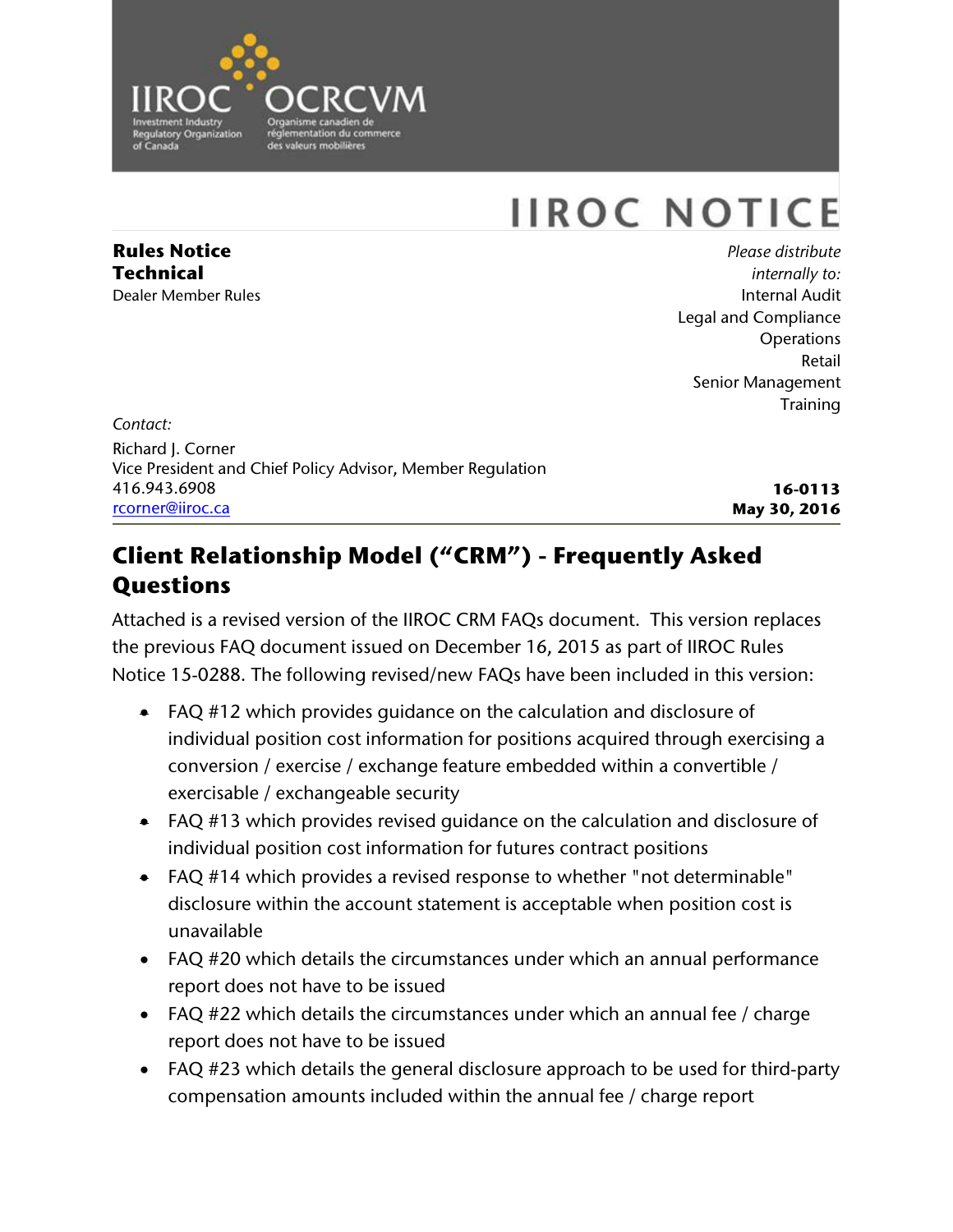

- FAQ #24 which relieves Dealer Members from the requirement to provide dollar amount information within notes included in the annual fee / charge report under certain circumstances
- FAQ #25 which details when amounts received under a referral arrangement involving registerable services with another registered firm need not be disclosed within any annual account fee / charge report the referring Dealer Member provides to the client
- FAQ #26 which confirms that referral fee amounts received under a referral arrangement involving non-registerable services need not be disclosed within an annual fee / charge report provided to the client
- FAQ #27 which details certain outsourced service fee amounts received under a back office sharing arrangement with another registered firm that need not be disclosed within an annual fee / charge report provided to the client
- FAQ #28 which details the approach to be used for the disclosure of the commission portion of new issue fees, where applicable, within the annual fee / charge report

Questions concerning this notice and the attached frequently asked questions document should be directed to:

Richard J. Corner Vice President and Chief Policy Advisor, Member Regulation Investment Industry Regulatory Organization of Canada Suite 2000, 121 King Street West Toronto, Ontario, M5H 3T9 [rcorner@iiroc.ca](mailto:rcorner@iiroc.ca)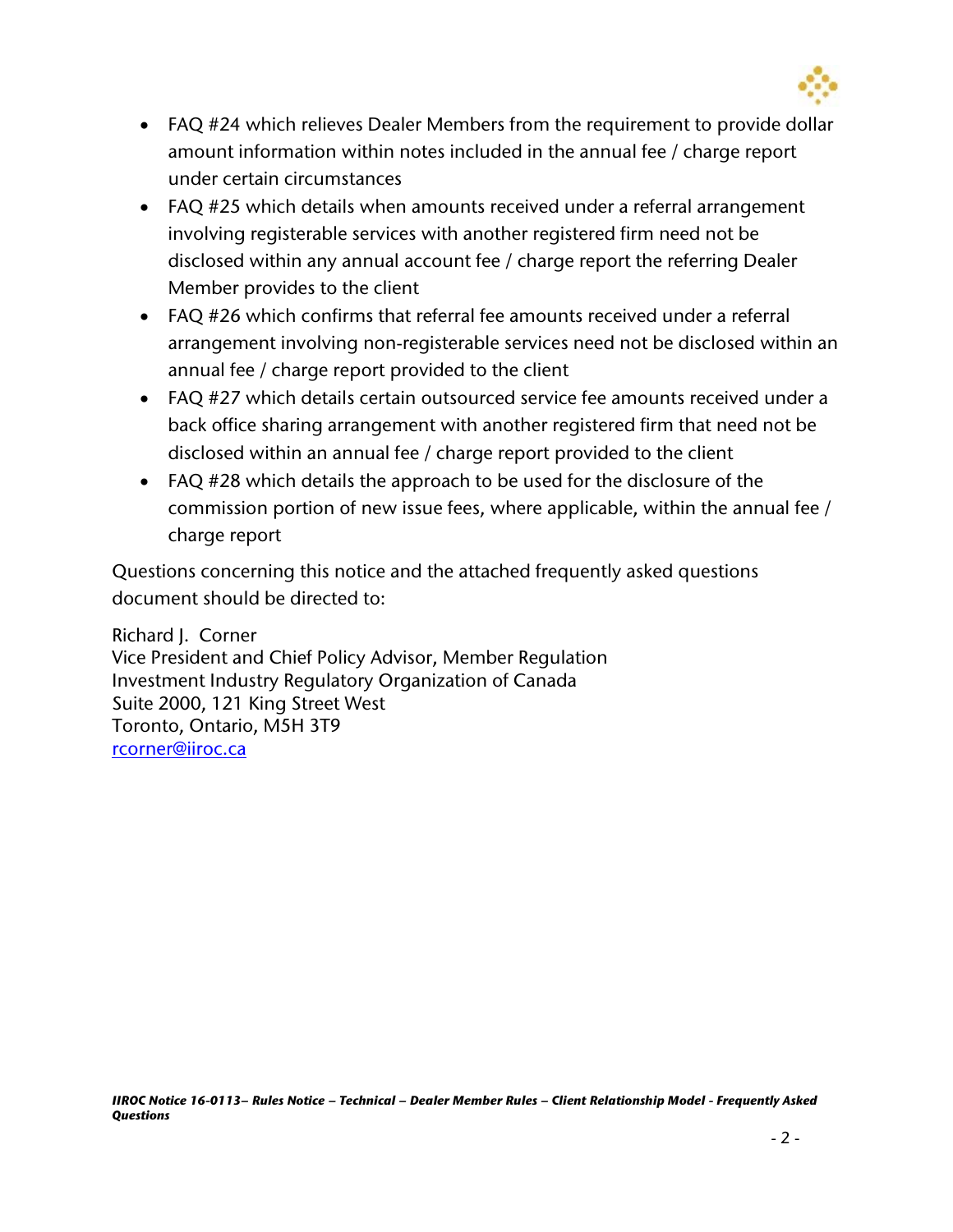<span id="page-2-0"></span>

 $\overline{a}$ 

| <b>Question</b>                                                                                                                                                                                                          | <b>Background</b>                                                                                                                                                                                                                                                                                                                                                                                                                                                                                                                                                                                                                                                                                                                                                                                                                                                                                         | <b>Response</b>                                                                                                                                                                                                                                                                                                                                                                                                                                                                                                                                                                                                                                                                                                                                                                                                                                                                                                                                                                                                                                                                                                  |
|--------------------------------------------------------------------------------------------------------------------------------------------------------------------------------------------------------------------------|-----------------------------------------------------------------------------------------------------------------------------------------------------------------------------------------------------------------------------------------------------------------------------------------------------------------------------------------------------------------------------------------------------------------------------------------------------------------------------------------------------------------------------------------------------------------------------------------------------------------------------------------------------------------------------------------------------------------------------------------------------------------------------------------------------------------------------------------------------------------------------------------------------------|------------------------------------------------------------------------------------------------------------------------------------------------------------------------------------------------------------------------------------------------------------------------------------------------------------------------------------------------------------------------------------------------------------------------------------------------------------------------------------------------------------------------------------------------------------------------------------------------------------------------------------------------------------------------------------------------------------------------------------------------------------------------------------------------------------------------------------------------------------------------------------------------------------------------------------------------------------------------------------------------------------------------------------------------------------------------------------------------------------------|
|                                                                                                                                                                                                                          | Pre-trade disclosure of charges [Dealer Member Rule section 29.9]                                                                                                                                                                                                                                                                                                                                                                                                                                                                                                                                                                                                                                                                                                                                                                                                                                         |                                                                                                                                                                                                                                                                                                                                                                                                                                                                                                                                                                                                                                                                                                                                                                                                                                                                                                                                                                                                                                                                                                                  |
| Does the requirement to<br>provide pre-trade<br>disclosure of charges apply<br>to trades in segregated<br>funds?                                                                                                         | In 2003, the IDA (now IIROC) announced an arrangement<br>whereby segregated fund positions sold to a client by a life<br>insurance agent (acting for an insurance company that would<br>generally be an affiliate of the Dealer Member) would be:<br>• held in custody for the client by the Dealer Member; and<br>• reported on in the positions held section of the relevant<br>account statement sent by the Dealer Member to the client.<br>The introduction of this arrangement was intended to ensure<br>that clients would continue to purchase insurance products<br>from an insurance agent acting for an insurance company and<br>would have the option of aggregating their segregated fund<br>holdings with other similar holdings (such as mutual funds) at<br>the Dealer Member.                                                                                                            | Since the client must purchase segregated fund positions from<br>an insurance agent acting for an insurance company, all trades<br>in segregated funds must take place outside of the Dealer<br>Member and, as a result, the requirement to provide pre-trade<br>disclosure of charges does not apply to trades in segregated<br>funds.                                                                                                                                                                                                                                                                                                                                                                                                                                                                                                                                                                                                                                                                                                                                                                          |
| 2. Does the requirement to<br>provide pre-trade<br>disclosure of charges apply<br>to trades in investment<br>products other than<br>securities, futures contract<br>options, futures contracts<br>or exchange contracts? | Dealer Member Rule subsection 200.1(I) requires that trade<br>confirmations be issued for trades in securities, futures contract<br>options, futures contracts and exchange contracts.<br>Dealer Member Rule subsection 200.1(d) requires that account<br>statements issued include all positions held in securities, futures<br>contract options, futures contracts and exchange contracts.<br>Neither Dealer Member Rule subsection 200.1(l) nor 200.1(d)<br>prohibits a Dealer Member from issuing trade confirmations or<br>including in account statements trades/positions in "other<br>investment products" <sup>1</sup> . It is a long-standing street practice to<br>provide the same level of client reporting for trades involving<br>and positions in other investment products as for trades<br>involving securities, futures contract options, futures contracts<br>and exchange contracts. | IIROC's Dealer Member Rules only require that dealers provide<br>their clients with pre-trade disclosure of charges relating to<br>trades in securities. However, IIROC staff believe it would be<br>impractical for a Dealer Member to adopt a different scope for<br>pre-trade charge disclosure from the scopes they already use to<br>determine:<br>• the trades for which a trade confirmation is issued; and<br>• the positions which are included in any account statement<br>(or off-book position report) that is issued.<br>Specifically, narrowing the scope of trades subject to pre-trade<br>disclosure to the legislative minimum will likely result in client<br>service issues as clients will not understand why there is pre-<br>trade disclosure of charges for some trades and not for others<br>and would introduce unnecessary complexity to the processes<br>used by Dealer Members to meet their trading-related charge<br>disclosure obligations.<br>In summary, IIROC expects that scope of trades subject to pre-<br>trade charge disclosure would be consistent with all other forms |

<sup>&</sup>lt;sup>1</sup> Where "other investment products" are products other than securities, futures contract options, futures contracts and exchange contracts.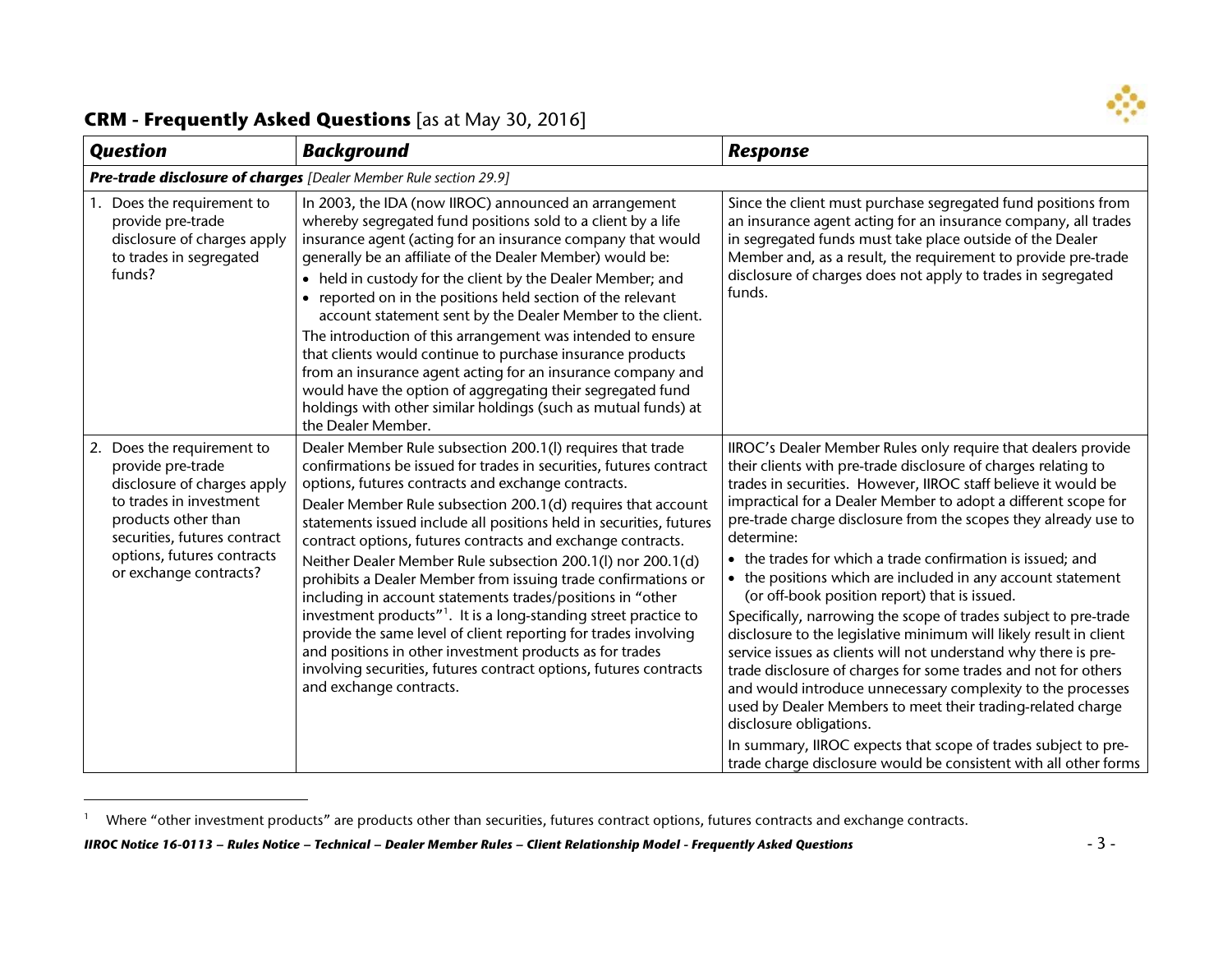<span id="page-3-0"></span>

 $\overline{a}$ 

| <b>Question</b>                                                                                                                                                                                                                                         | <b>Background</b>                                                                                                                                                                                                                                                                                                                                                                                                                                              | <b>Response</b>                                                                                                                                                                                                                                                                                                                                                                                                                                                                                                                                                                                                                                                                                                                                                                                                    |
|---------------------------------------------------------------------------------------------------------------------------------------------------------------------------------------------------------------------------------------------------------|----------------------------------------------------------------------------------------------------------------------------------------------------------------------------------------------------------------------------------------------------------------------------------------------------------------------------------------------------------------------------------------------------------------------------------------------------------------|--------------------------------------------------------------------------------------------------------------------------------------------------------------------------------------------------------------------------------------------------------------------------------------------------------------------------------------------------------------------------------------------------------------------------------------------------------------------------------------------------------------------------------------------------------------------------------------------------------------------------------------------------------------------------------------------------------------------------------------------------------------------------------------------------------------------|
|                                                                                                                                                                                                                                                         | Pre-trade disclosure of charges [Dealer Member Rule section 29.9]                                                                                                                                                                                                                                                                                                                                                                                              |                                                                                                                                                                                                                                                                                                                                                                                                                                                                                                                                                                                                                                                                                                                                                                                                                    |
|                                                                                                                                                                                                                                                         |                                                                                                                                                                                                                                                                                                                                                                                                                                                                | of client reporting (i.e. trade confirmations, account statements<br>and various client reports [off-book positions, fee/charge, and<br>performance]).                                                                                                                                                                                                                                                                                                                                                                                                                                                                                                                                                                                                                                                             |
| 3. Is pre-trade disclosure<br>required for trades where a<br>client instruction to initiate<br>the trade has not been<br>received and/or accepted?                                                                                                      | There are purchase and sale trades that take place that are not<br>initiated by the client. Examples of such trades include:<br>• client account position liquidation trades (relating to either<br>long or short account positions) to meet a margin call<br>• client account naked short position buy-ins to meet a<br>position delivery obligation to another market participant<br>Are these trades outside the scope of the pre-trade disclosure<br>rule? | We agree that these situations are technically outside the scope<br>of the rule but it was never intended that the rule would<br>specifically allow for no disclosure in situations where the firm<br>alone authorizes and executes the trade. Rather, we believe that<br>in these instances the client should be informed of the charges<br>that will result in advance of the trade.<br>However, unlike client initiated trade situations, because these<br>situations are almost always the result of client inaction (i.e.<br>failure to maintain adequate margin loan collateral in the<br>account, failure to deliver a security position already sold by the<br>dealer for the client into the account), client consent to the<br>fees/charges before the trade could take place would not be<br>necessary. |
| 4. Many accounts charge a<br>standard amount or<br>standard percentage for all<br>or most account trades. Is<br>pre-trade disclosure<br>necessary in advance of<br>each trade if the same<br>amount/percentage is<br>charged for all or most<br>trades? | Not applicable.                                                                                                                                                                                                                                                                                                                                                                                                                                                | Dealer Member Rule section 29.9 requires that a client be<br>informed of the charges associated with a trade before the<br>Dealer Member accepts client instructions to proceed with the<br>trade. While this disclosure would normally take place just prior<br>to proceeding with any trade, it would be acceptable in the<br>instance where a standard charge amount/percentage applies<br>to all or most trades to inform the client:<br>• when the account is opened or at another earlier date of<br>standard charge amount/percentage that would normally<br>apply to the trade;<br>• just prior to the trade that either:<br>$\circ$ the standard charge applies <sup>2</sup> ; or<br>o the standard charge does not apply, along with the charge<br>amount or a reasonable estimate of charge amount      |

<sup>&</sup>lt;sup>2</sup> Where a standard charge always applies, it would be acceptable to provide the standard charge disclosure once on each trading day the client executes a trade provided that the disclosure is provided to the client in advance of the first trade the client executes on each trading day.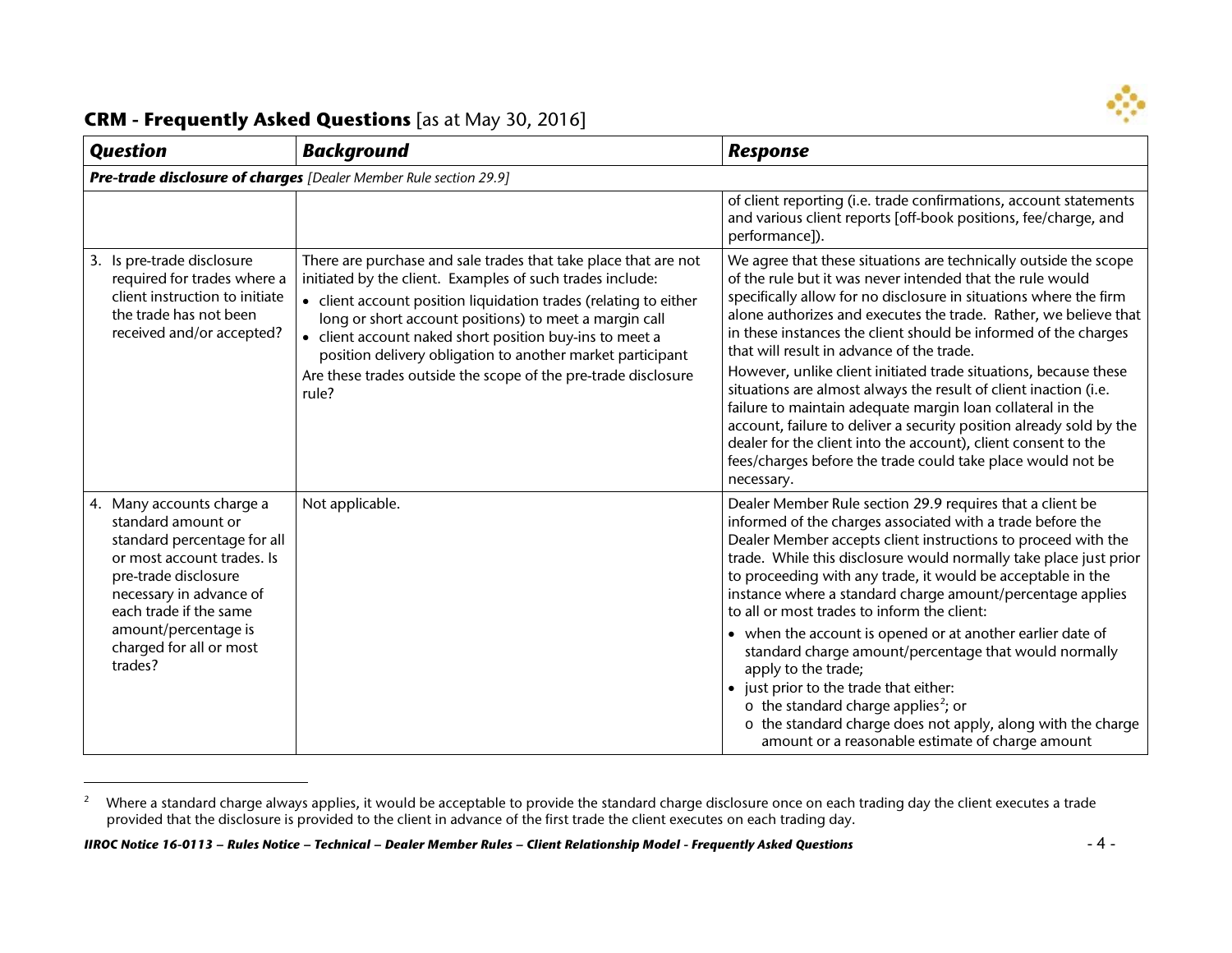

| <b>Question</b>                                                                                                                                         | <b>Background</b>                                                                                                                                                                                                                                                                                              | <b>Response</b>                                                                                                                                                                                                                                                                                                                                                                                                                                                                                                                                                                                                                                                                                                                                                                                                                                                                                                                                                                                                                                                                                                                                                                                                                                                                                                                                                                                                                                                                                                                                                                                                                                                                                                                                                                                                                                                                                                                                                       |  |
|---------------------------------------------------------------------------------------------------------------------------------------------------------|----------------------------------------------------------------------------------------------------------------------------------------------------------------------------------------------------------------------------------------------------------------------------------------------------------------|-----------------------------------------------------------------------------------------------------------------------------------------------------------------------------------------------------------------------------------------------------------------------------------------------------------------------------------------------------------------------------------------------------------------------------------------------------------------------------------------------------------------------------------------------------------------------------------------------------------------------------------------------------------------------------------------------------------------------------------------------------------------------------------------------------------------------------------------------------------------------------------------------------------------------------------------------------------------------------------------------------------------------------------------------------------------------------------------------------------------------------------------------------------------------------------------------------------------------------------------------------------------------------------------------------------------------------------------------------------------------------------------------------------------------------------------------------------------------------------------------------------------------------------------------------------------------------------------------------------------------------------------------------------------------------------------------------------------------------------------------------------------------------------------------------------------------------------------------------------------------------------------------------------------------------------------------------------------------|--|
|                                                                                                                                                         | Pre-trade disclosure of charges [Dealer Member Rule section 29.9]                                                                                                                                                                                                                                              |                                                                                                                                                                                                                                                                                                                                                                                                                                                                                                                                                                                                                                                                                                                                                                                                                                                                                                                                                                                                                                                                                                                                                                                                                                                                                                                                                                                                                                                                                                                                                                                                                                                                                                                                                                                                                                                                                                                                                                       |  |
| 5. Is there an obligation to<br>disclose trade-related<br>charges on a pre-trade<br>basis to Retail Customers<br>with third party electronic<br>access? | What is the minimum pre-trade disclosure expectation relating<br>to trades initiated by Retail Customers with third party<br>electronic access? Is the expectation different if the Retail<br>Customer is using a third party supplied trading platform<br>(versus a Dealer Member provided trading platform)? | Under Dealer Member Rule section 29.9, the obligation to<br>disclose trade-related charges on a pre-trade basis to Retail<br>Customers with third party electronic access is the same as for<br>any other type of client account service offering. As a result, this<br>disclosure obligation can be met by disclosing the trade-related<br>charges to the Retail Customer in advance of each trade, or,<br>where all of the trades executed by Retail Customers are subject<br>to a standard charge amount / percentage, by using the<br>disclosure approach set out in FAQ#4 above.<br>However, in the case where a third party supplied trading<br>platforms is used by a Retail Customer to initiate their direct<br>electronic access trades, neither of these above disclosure<br>approaches are feasible unless the Dealer Member can get the<br>platform vendor to make the necessary systems changes. Given<br>that the number of Retail Customers with third party electronic<br>access is very small, third party vendors have to date refused to<br>make any systems changes to accommodate pre-trade charge<br>disclosure because the cost of providing this disclosure<br>significantly outweighs the benefit. It is also the generally the<br>case that the Retail Customers with third party electronic access<br>are more sophisticated investors than the average Retail<br>Customer and are fully aware of the trading fees they pay for<br>each trade they execute. As a result, in the case where a third<br>party supplied trading platform is used by a Retail Customer to<br>initiate their direct electronic access trades and:<br>• all of the trades executed by Retail Customers through the<br>third party electronic access service offering are subject to a<br>standard charge amount/percentage;<br>the Dealer Member verifies that all of the Retail Customers<br>that are using the third party electronic access service offering |  |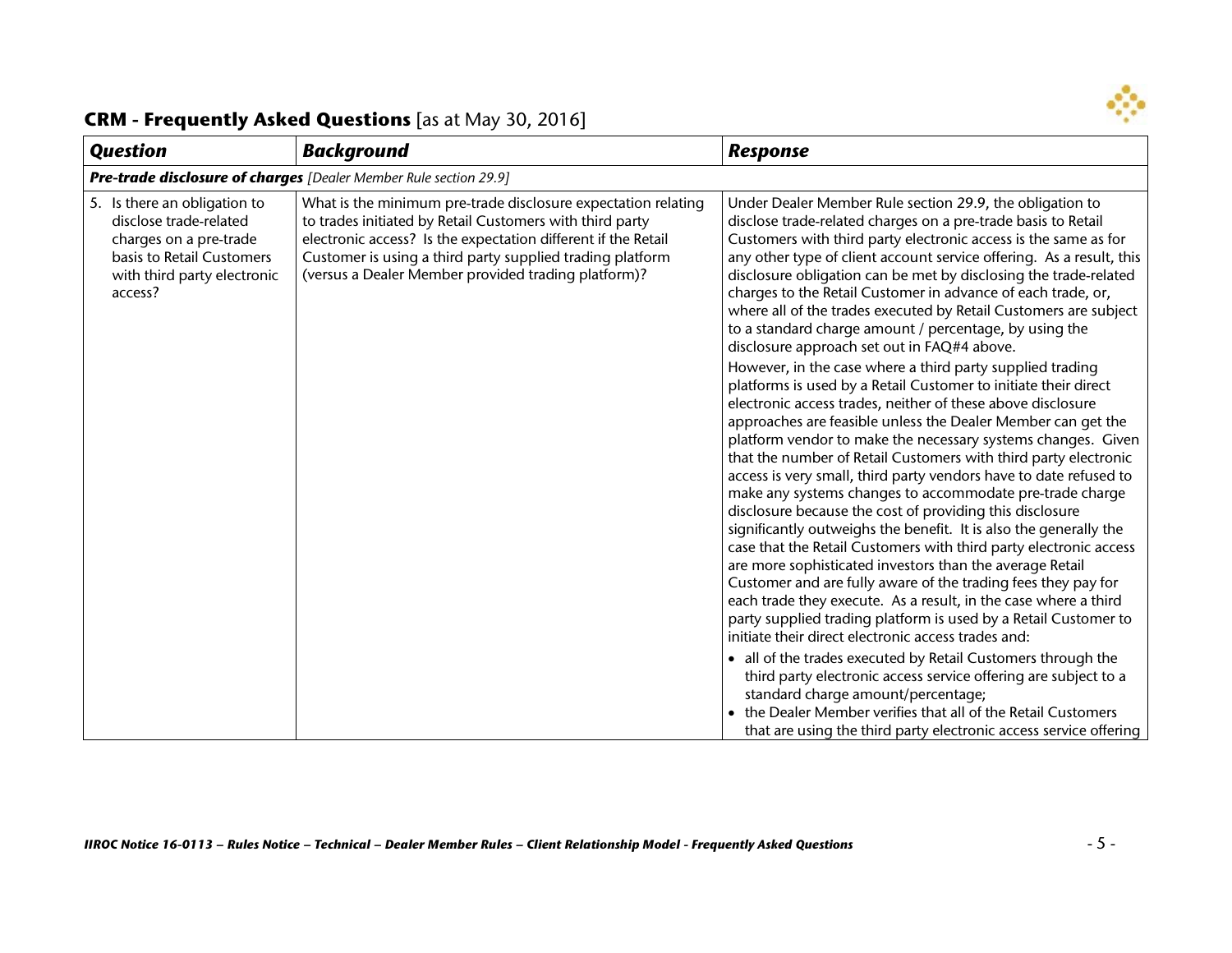<span id="page-5-0"></span>

 $\overline{a}$ 

| <b>Question</b>                                                                                                               | <b>Background</b>                                                                                                                                                                                                                                                                                                                                                                                                                                                                                                                                                                                                                                                               | Response                                                                                                                                                                                                                                                                                                                                                                                                                                                                                                                                                                                                                                                                                                                                                                                                                                                                                                                                                                                                                                                                                                                                                                                                                                                                                                                                 |
|-------------------------------------------------------------------------------------------------------------------------------|---------------------------------------------------------------------------------------------------------------------------------------------------------------------------------------------------------------------------------------------------------------------------------------------------------------------------------------------------------------------------------------------------------------------------------------------------------------------------------------------------------------------------------------------------------------------------------------------------------------------------------------------------------------------------------|------------------------------------------------------------------------------------------------------------------------------------------------------------------------------------------------------------------------------------------------------------------------------------------------------------------------------------------------------------------------------------------------------------------------------------------------------------------------------------------------------------------------------------------------------------------------------------------------------------------------------------------------------------------------------------------------------------------------------------------------------------------------------------------------------------------------------------------------------------------------------------------------------------------------------------------------------------------------------------------------------------------------------------------------------------------------------------------------------------------------------------------------------------------------------------------------------------------------------------------------------------------------------------------------------------------------------------------|
|                                                                                                                               | Pre-trade disclosure of charges [Dealer Member Rule section 29.9]                                                                                                                                                                                                                                                                                                                                                                                                                                                                                                                                                                                                               |                                                                                                                                                                                                                                                                                                                                                                                                                                                                                                                                                                                                                                                                                                                                                                                                                                                                                                                                                                                                                                                                                                                                                                                                                                                                                                                                          |
|                                                                                                                               |                                                                                                                                                                                                                                                                                                                                                                                                                                                                                                                                                                                                                                                                                 | are fully aware of all charges associated with the service<br>offering (including all trade related charges) <sup>3</sup> ; and<br>• all of the Retail Customers that are using the third party<br>electronic access service offering consent to not receiving<br>pre-trade disclosure of trade-related charges<br>IIROC is willing to consider granting an exemption from the<br>pre-trade disclosure obligation set out in Dealer Member Rule<br>section 29.9.                                                                                                                                                                                                                                                                                                                                                                                                                                                                                                                                                                                                                                                                                                                                                                                                                                                                         |
| 6. How do order execution<br>only dealers provide the<br>necessary pre-trade<br>disclosure for pending<br>mutual fund trades? | Because order execution only dealers do not have individual<br>registered representatives communicating by phone, for<br>example, with each client prior to the trade, the communication<br>of detailed mutual fund fee information to each client prior to<br>each mutual fund trade is challenging.<br>A generic/sample fee schedule can be relatively easily provided<br>but providing the specific fee schedule for each fund is much<br>more difficult to do on a pre-trade basis.<br>Some firms are referring clients to the specific fee information<br>rather than sending the clients the specific information (i.e. they<br>are relying on "access equals delivery"). | We appreciate that there are unique challenges to how order<br>execution only dealers communicate charge information to<br>their clients on a pre-trade basis. However, since the rule does<br>not mandate the means of communication that must be used,<br>other communication methods such as on-line account<br>notifications may be used as an alternative to communicating<br>by phone.<br>Specific to the issue of disclosing potential deferred sales<br>charges on mutual funds, the following response was included<br>in IIROC's first response to public comments received on its<br>CRM2 proposals which was included in IIROC Rules Notice 14-<br>0133:<br>"IIROC staff believes that Deferred Sales Charge (DSC)<br>information is readily available for each mutual fund and that<br>there are no impediments to the communication of this<br>information to a client before the Dealer Member accepts the<br>client trade instruction. In the circumstance where DSC<br>information and/or whether or not a DSC fee applies is<br>unavailable/unknown for a particular proposed mutual fund<br>transaction, we question why the transaction should take place<br>until such information is available/known and, after taking this<br>information into consideration, the transaction is determined to<br>be appropriate. |

<sup>&</sup>lt;sup>3</sup> This verification work would need to be done prior to making the third party electronic access service available to the Retail Customer, at the same time the Dealer Member assesses whether the service offering is suitable for the Retail Customer [pursuant to Dealer Member Rule subsection 1300.1(v)], and periodically thereafter.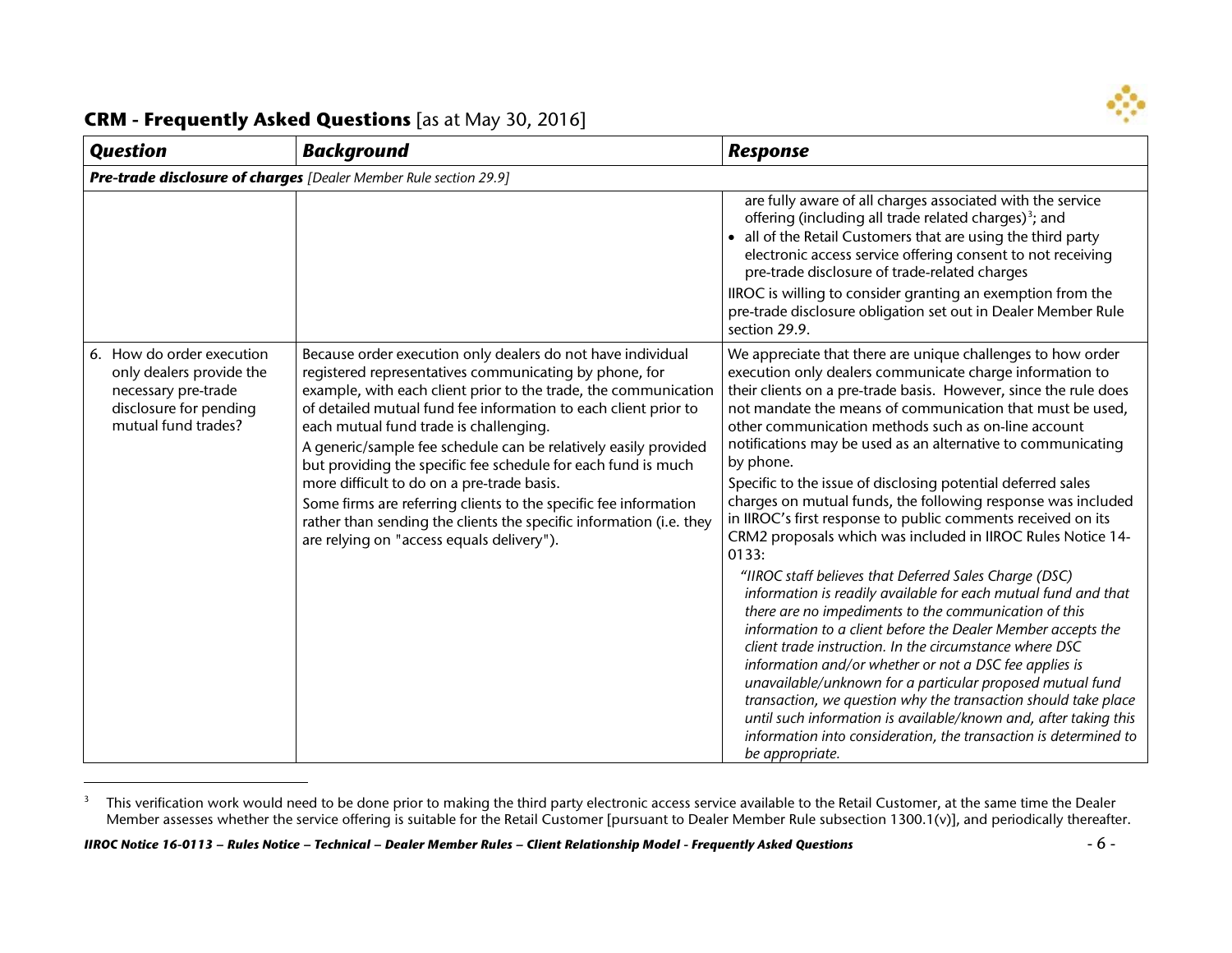

| <b>Question</b>                                                                                     | <b>Background</b>                                                                                                                                                                                                                                                                                                                                                                                                                                                                                                                                                                                                                                                                                                                                                                                                                                                                                                                                                                                                                                                                                                     | <b>Response</b>                                                                                                                                                                                                                                                                                                                                                                                                                                                                                                                                                                                                                                                                                                                                                                                                                                                                                               |
|-----------------------------------------------------------------------------------------------------|-----------------------------------------------------------------------------------------------------------------------------------------------------------------------------------------------------------------------------------------------------------------------------------------------------------------------------------------------------------------------------------------------------------------------------------------------------------------------------------------------------------------------------------------------------------------------------------------------------------------------------------------------------------------------------------------------------------------------------------------------------------------------------------------------------------------------------------------------------------------------------------------------------------------------------------------------------------------------------------------------------------------------------------------------------------------------------------------------------------------------|---------------------------------------------------------------------------------------------------------------------------------------------------------------------------------------------------------------------------------------------------------------------------------------------------------------------------------------------------------------------------------------------------------------------------------------------------------------------------------------------------------------------------------------------------------------------------------------------------------------------------------------------------------------------------------------------------------------------------------------------------------------------------------------------------------------------------------------------------------------------------------------------------------------|
|                                                                                                     | Pre-trade disclosure of charges [Dealer Member Rule section 29.9]                                                                                                                                                                                                                                                                                                                                                                                                                                                                                                                                                                                                                                                                                                                                                                                                                                                                                                                                                                                                                                                     |                                                                                                                                                                                                                                                                                                                                                                                                                                                                                                                                                                                                                                                                                                                                                                                                                                                                                                               |
|                                                                                                     |                                                                                                                                                                                                                                                                                                                                                                                                                                                                                                                                                                                                                                                                                                                                                                                                                                                                                                                                                                                                                                                                                                                       | IIROC staff do not believe that a generic DSC schedule meets the<br>requirement in proposed Dealer Member Rule clause 29.9(1)(b)<br>to provide the client with fund-specific DSC information in<br>advance of the trade if the generic DSC schedule does not reflect<br>the DSC information for specific mutual fund."<br>We also note that the challenge of providing clients with<br>accurate pre-trade charge information must ultimately be<br>addressed when Dealer Members are required to provide their<br>client with the mutual fund "Fund Facts" document on a pre-<br>trade basis. In the interim, until the requirement to provide the<br>"Fund Facts" document on a pre-trade basis comes into effect,<br>Dealer Members are expected to use other means to provide<br>their clients with accurate mutual fund charge information on a<br>pre-trade basis.                                       |
| 7. How does the pre-trade<br>charge disclosure<br>obligation apply to trades<br>in debt securities? | Effective July 15, 2014, Dealer Members were subject to:<br>• new requirements to provide clients with information about<br>the charges associated with a proposed trade in advance of<br>the trade; and<br>enhanced debt security trade confirmation disclosure<br>requirements.<br>The mandatory minimum effect of the enhanced debt security<br>trade confirmation disclosure requirements set out in Dealer<br>Member Rule clause $200.2(1)(v)$ is that the gross commission<br>amount paid by the client must now be disclosed on a debt<br>security trade confirmation.<br>Dealer Member Rule section 29.9 requires pre-trade disclosure<br>of all "charges the client will be required to pay, directly or<br>indirectly, in respect of the purchase or sale". A technical<br>application of this requirement to a proposed debt security<br>trade would result in requiring a Dealer Member to disclose<br>more compensation-related information to the client in advance<br>of the trade than is required to be disclosed to the client on the<br>trade confirmation that is issued subsequent to the trade. | It was never intended that a Dealer Member would be required<br>to disclose more compensation-related information to the client<br>in advance of the trade than is required to be disclosed to the<br>client on the trade confirmation that is issued subsequent to the<br>trade. As a result, it is acceptable that for a proposed debt<br>security trade, the pre-trade charge disclosure be limited to:<br>• the gross commission amount or a reasonable estimate of the<br>gross commission amount, where the Dealer Member<br>subsequently discloses the gross commission amount on the<br>related trade confirmation that is issued for the trade; or<br>the total compensation amount or a reasonable estimate of<br>the total compensation amount, where the Dealer Member<br>subsequently discloses the total compensation amount on<br>the related trade confirmation that is issued for the trade. |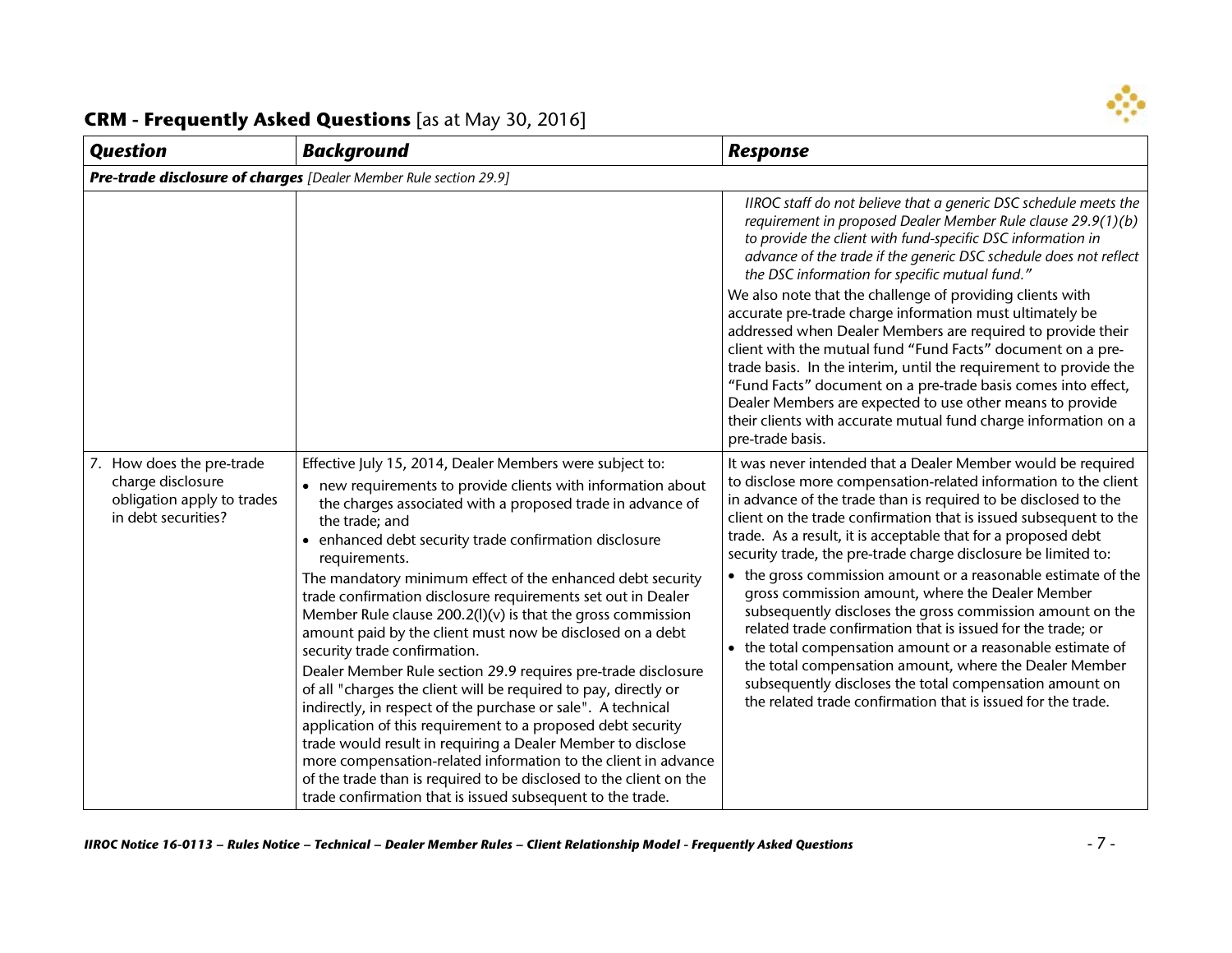

| <b>Question</b>                                                                                                                                                                                                    | <b>Background</b>                                                                                                                                                                                                                                                                                                                                                                                                                                                                                                                                                                                                                                                                                                                                                                                        | <b>Response</b>                                                                                                                                                                                                                                                                                                                                                                                                                                                                                                                                                                                                                                                                                                                                                                                                                                                                                                                                                                                                                                                                                                                                                                               |  |
|--------------------------------------------------------------------------------------------------------------------------------------------------------------------------------------------------------------------|----------------------------------------------------------------------------------------------------------------------------------------------------------------------------------------------------------------------------------------------------------------------------------------------------------------------------------------------------------------------------------------------------------------------------------------------------------------------------------------------------------------------------------------------------------------------------------------------------------------------------------------------------------------------------------------------------------------------------------------------------------------------------------------------------------|-----------------------------------------------------------------------------------------------------------------------------------------------------------------------------------------------------------------------------------------------------------------------------------------------------------------------------------------------------------------------------------------------------------------------------------------------------------------------------------------------------------------------------------------------------------------------------------------------------------------------------------------------------------------------------------------------------------------------------------------------------------------------------------------------------------------------------------------------------------------------------------------------------------------------------------------------------------------------------------------------------------------------------------------------------------------------------------------------------------------------------------------------------------------------------------------------|--|
|                                                                                                                                                                                                                    | Pre-trade disclosure of charges [Dealer Member Rule section 29.9]                                                                                                                                                                                                                                                                                                                                                                                                                                                                                                                                                                                                                                                                                                                                        |                                                                                                                                                                                                                                                                                                                                                                                                                                                                                                                                                                                                                                                                                                                                                                                                                                                                                                                                                                                                                                                                                                                                                                                               |  |
| 8. Is pre-trade disclosure<br>required for account<br>transfer-related sales?<br>If so, which Dealer Member<br>must provide the disclosure<br>- the Delivering Dealer<br>Member or the Receiving<br>Dealer Member? | It is not uncommon where a client account is being transferred<br>from one Dealer Member (the "Delivering Dealer Member") to<br>another Dealer Member (the "Receiving Dealer Member") for<br>the Receiving Dealer Member to not have the capability to<br>transfer-in and/or support the ongoing holding of certain client<br>account positions. As a result, in order to complete the transfer<br>of account assets, the Delivery Dealer Member would be<br>requested by the Receiving Dealer Member to sell these<br>positions and in turn transfer to the Receiving Dealer Member<br>the cash proceeds. As trades are required to facilitate these "in<br>cash" transfers, the question of whether there is a pre-trade<br>obligation to disclose the charges associated with these trades<br>arises. | Yes, because trades are required to facilitate these "in cash"<br>transfers, pre-trade disclosure to the client of the charges that<br>will apply to these trades must be provided.<br>While the rule requirement to provide this disclosure would<br>technically apply to the "Delivering Dealer Member", there are<br>both practical and fairness reasons why it would be more<br>appropriate for the "Receiving Dealer Member" to provide this<br>disclosure to the client. First, once the client has decided to<br>change firms, the client will likely not wish to receive any further<br>communications from the Delivering Dealer Member. Second,<br>in most cases it is the inability of the Receiving Dealer Member<br>to support the ongoing holding of certain client positions in the<br>client's new account that results in the need to liquidate these<br>positions and to transfer the disposal cash proceeds to the<br>Receiving Dealer Member.<br>Because of these practical and fairness reasons, IIROC believes it<br>would be appropriate to allow the Receiving Dealer Member to<br>provide this disclosure to the client on the Delivering Dealer<br>Member's behalf. |  |
| 9. Do new issue fees need to<br>be disclosed on a pre-trade<br>basis?                                                                                                                                              | New issue fees are paid by the issuer company to compensate<br>the Dealer Member for:<br>• in part, the services it provides to the issuer company in<br>structuring, pricing and otherwise readying for market the<br>new security issuance; and<br>• in part, the services it provides in selling the new security<br>issuance to clients (the "commission portion")<br>The commission portion of the new issue fee is not always easily<br>determinable for a particular new issue security distribution.                                                                                                                                                                                                                                                                                             | The commission portion of the new issue fee for a particular<br>new issue security distribution is not subject to the pre-trade<br>charge disclosure requirements at this time.                                                                                                                                                                                                                                                                                                                                                                                                                                                                                                                                                                                                                                                                                                                                                                                                                                                                                                                                                                                                               |  |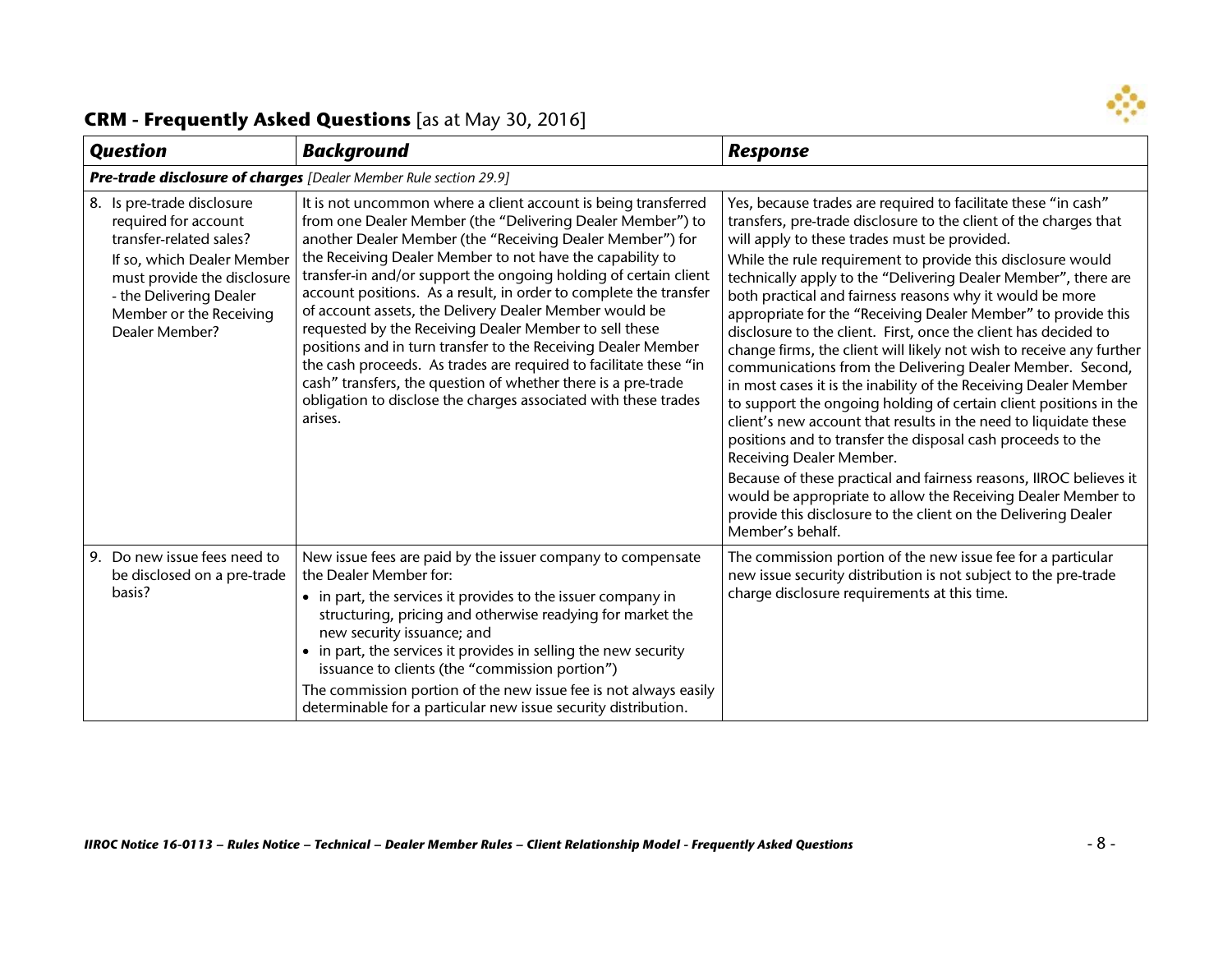

#### *Question Background Response Pre-trade disclosure of charges [Dealer Member Rule section 29.9]* 10.What are the audit trail expectations for the pretrade disclosure of charges? Not applicable. Dealer Member Rule section 29.9 formalizes a requirement that a Retail Customer be informed of all charges associated with a client instruction to purchase or sell a security in an account before the purchase or sale takes place. This is a codification of a long-standing industry best practice that was previously discussed in IIROC's Client Relationship Model guidance [refer to IIROC Rules Notice 12-0108] and is consistent with the equivalent requirement introduced in section 14.2.1 of the CSA CRM2 amendments. Dealer Members are required to maintain documented evidence that the required pre-trade compensation disclosure to/discussion with their client has taken place. In the case where the disclosure has been provided in writing to the client, a copy of the written disclosure provided should be retained. In the case where the disclosure has been provided by having a discussion with the client, while it is a best practice that the documentation retained for the conversation include specific details of the conversation with the client, including the exact dollar amount of the compensation or compensation estimate disclosed to and discussed with the client, this level of detail is not specifically required under Dealer Member Rule section 29.9 - a checkbox approach indicating that the required pretrade compensation discussion with the client had taken place would therefore be acceptable.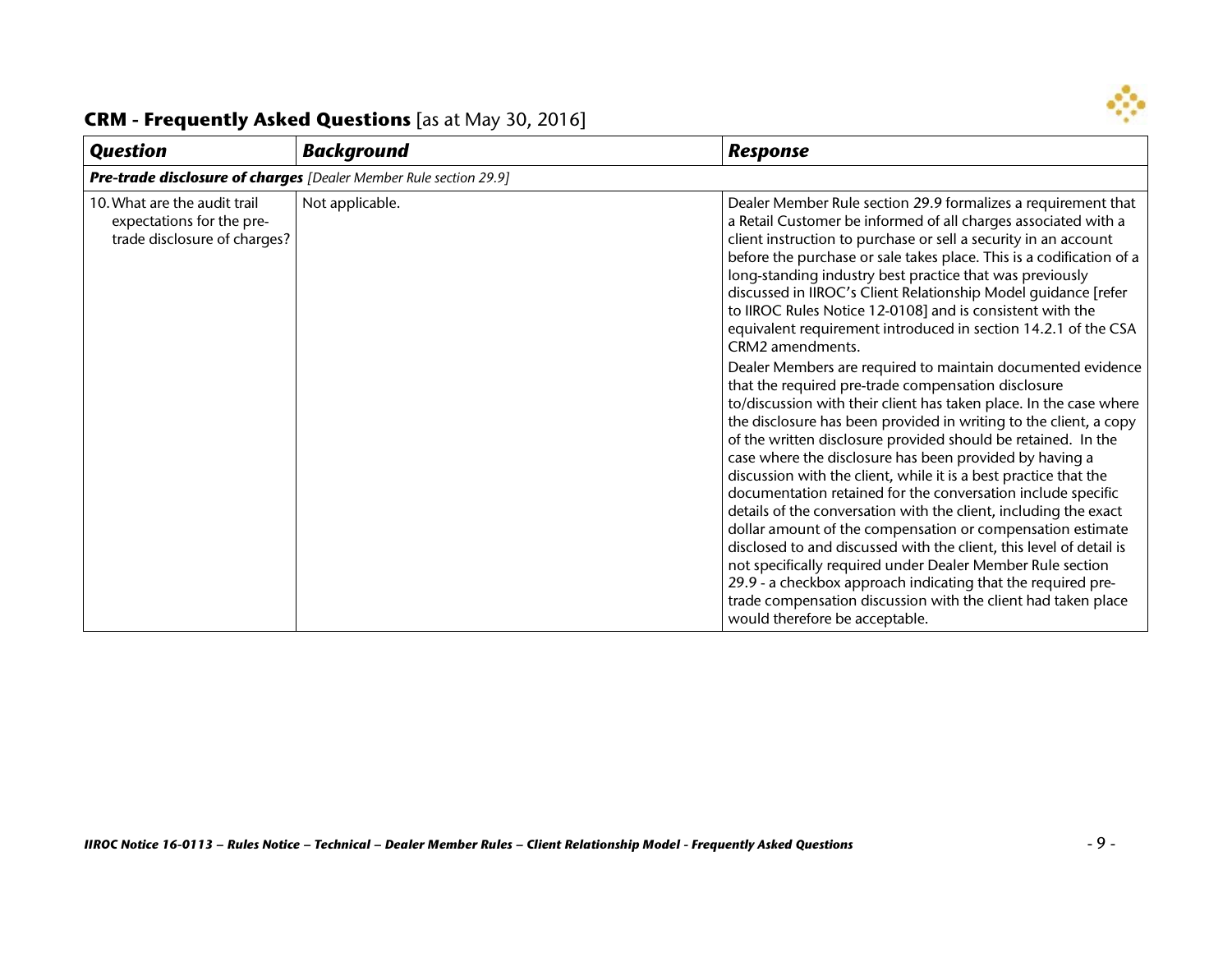

| <b>Question</b>                                                                                                                                                                                                                                               | <b>Background</b>                                                                                                                                                                                                                                                                                                                                                                                                                                                                                                                                                                                                                                                                                                                                                                                                                                                                                                     | <b>Response</b>                                                                                                                                                                                                                                                                                                                                                                                                                                                                                                                                                                                                                                                                                                                                                                                                                                                                                                                                                                                                                                                                                                                                                                                                                                                                                                                                                                                         |
|---------------------------------------------------------------------------------------------------------------------------------------------------------------------------------------------------------------------------------------------------------------|-----------------------------------------------------------------------------------------------------------------------------------------------------------------------------------------------------------------------------------------------------------------------------------------------------------------------------------------------------------------------------------------------------------------------------------------------------------------------------------------------------------------------------------------------------------------------------------------------------------------------------------------------------------------------------------------------------------------------------------------------------------------------------------------------------------------------------------------------------------------------------------------------------------------------|---------------------------------------------------------------------------------------------------------------------------------------------------------------------------------------------------------------------------------------------------------------------------------------------------------------------------------------------------------------------------------------------------------------------------------------------------------------------------------------------------------------------------------------------------------------------------------------------------------------------------------------------------------------------------------------------------------------------------------------------------------------------------------------------------------------------------------------------------------------------------------------------------------------------------------------------------------------------------------------------------------------------------------------------------------------------------------------------------------------------------------------------------------------------------------------------------------------------------------------------------------------------------------------------------------------------------------------------------------------------------------------------------------|
| <b>Account statement</b> [Dealer Member Rule subsection 200.2(d)]                                                                                                                                                                                             |                                                                                                                                                                                                                                                                                                                                                                                                                                                                                                                                                                                                                                                                                                                                                                                                                                                                                                                       |                                                                                                                                                                                                                                                                                                                                                                                                                                                                                                                                                                                                                                                                                                                                                                                                                                                                                                                                                                                                                                                                                                                                                                                                                                                                                                                                                                                                         |
|                                                                                                                                                                                                                                                               | Statement contents - new individual position cost disclosure [Dealer Member Rule subsections 200.1(b) and 200.2(d)]                                                                                                                                                                                                                                                                                                                                                                                                                                                                                                                                                                                                                                                                                                                                                                                                   |                                                                                                                                                                                                                                                                                                                                                                                                                                                                                                                                                                                                                                                                                                                                                                                                                                                                                                                                                                                                                                                                                                                                                                                                                                                                                                                                                                                                         |
| 11. How is individual position<br>cost calculated for<br>"multiple transferred-in"<br>positions?                                                                                                                                                              | The rules developed for the determination and reporting to<br>clients of individual position cost information (on both the<br>Account Statement and the Report on Client Positions Held<br>Outside of the Dealer Member) specifically address reporting<br>on:<br>• Account and off-book positions held as at rule<br>implementation date; and<br>• Account and off-book positions acquired subsequent to rule<br>implementation date either directly or through an account<br>transfer<br>The rules developed do not specifically address reporting on<br>positions created through the accumulation of multiple<br>transferred in quantities of the same investment product<br>position - referred to as "multiple transferred-in"<br>positions. How is individual position cost calculated for<br>"multiple transferred-in" positions and what notation language<br>must be used to explain the calculated amount? | The calculation of the individual position cost amount for<br>"multiple transferred-in" positions should be consistent with<br>the calculation approach used for "single" transferred in<br>positions. Specifically, as each quantity of the same investment<br>product is transferred into a client account, the Dealer Member<br>will need to determine whether there is reliable cost information<br>available for the quantity and, if not, whether the current "point<br>in time" market value of the position will have to be used as an<br>estimate of cost. Further, in the situation where a portion or all<br>of the position cost calculated is based on "point in time"<br>market value information or a mixture of different types of cost<br>information (i.e., original cost and book cost) the Dealer<br>Member will need to provide in a note to the position, further<br>details of how the amount reported has been calculated.<br>Note:<br>The final requirement set out in Dealer Member Rule subsection<br>200.1(b) no longer requires that the Dealer Member disclose<br>the date of transfer in situations market value as at transfer date<br>is reported as the cost of the investment product position. This<br>revision to the final rule was made in response to comments<br>received on the September 18, 2014 republication of IIROC's<br>2015 and 2016 CRM2 Amendments. |
| 12. How is individual position<br>cost to be calculated and<br>disclosed for security<br>positions acquired through<br>exercising a conversion /<br>exercise / exchange feature<br>embedded within a<br>convertible / exercisable /<br>exchangeable security? | The rules developed for the calculation of and disclosure to<br>clients of individual position cost information (on both the<br>Account Statement and the Report on Client Positions Held<br>Outside of the Dealer Member) do not specifically address<br>positions a client may have acquired through exercising a<br>conversion / exercise / exchange feature embedded within<br>another security.<br>How is individual position cost to be calculated and disclosed<br>for such security positions?                                                                                                                                                                                                                                                                                                                                                                                                                | In developing the requirement to provide clients with individual<br>position cost information, the regulatory focus was on<br>developing standard cost definitions (for both "book cost" and<br>"original cost") that could be consistently applied to the most<br>common account holdings, such as debt and equity security<br>holdings. Relatively little attention was paid to whether the<br>"book cost" and "original cost" definitions that were adopted<br>would yield appropriate, non-misleading cost amounts for less<br>common security holdings and for security holdings acquired<br>by means other than through a purchase trade (i.e. holdings<br>acquired through a conversion transaction). It is therefore                                                                                                                                                                                                                                                                                                                                                                                                                                                                                                                                                                                                                                                                            |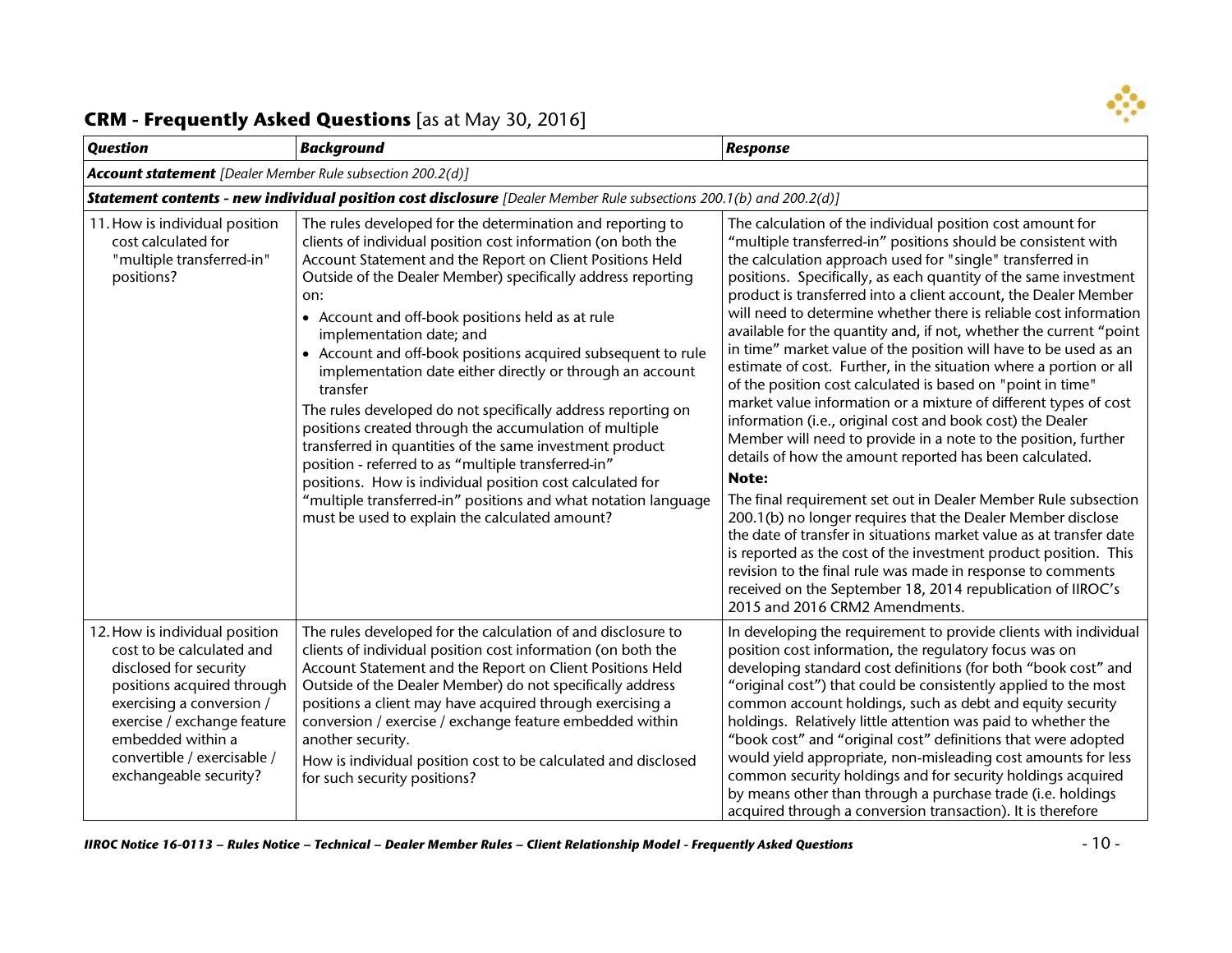

| <b>Question</b>                                                   | <b>Background</b>                                                                                                          | <b>Response</b>                                                                                                                                                                                                                                                                                                                                                                                                                                                                                                                                                                                                                                                                                                                                                                                                                    |
|-------------------------------------------------------------------|----------------------------------------------------------------------------------------------------------------------------|------------------------------------------------------------------------------------------------------------------------------------------------------------------------------------------------------------------------------------------------------------------------------------------------------------------------------------------------------------------------------------------------------------------------------------------------------------------------------------------------------------------------------------------------------------------------------------------------------------------------------------------------------------------------------------------------------------------------------------------------------------------------------------------------------------------------------------|
| <b>Account statement</b> [Dealer Member Rule subsection 200.2(d)] |                                                                                                                            |                                                                                                                                                                                                                                                                                                                                                                                                                                                                                                                                                                                                                                                                                                                                                                                                                                    |
|                                                                   | <b>Statement contents - new individual position cost disclosure</b> [Dealer Member Rule subsections 200.1(b) and 200.2(d)] |                                                                                                                                                                                                                                                                                                                                                                                                                                                                                                                                                                                                                                                                                                                                                                                                                                    |
|                                                                   |                                                                                                                            | acknowledged that there are unique issues associated with<br>determining the individual position cost of security positions<br>acquired by the client through the exercising of a conversion,<br>exercise or exchange feature embedded in a previously<br>purchased security or derivative that are not adequately<br>addressed within the "book cost" and "original cost"<br>definitions.                                                                                                                                                                                                                                                                                                                                                                                                                                         |
|                                                                   |                                                                                                                            | To illustrate the inadequacy of the of the current individual<br>position cost-related definitions in addressing all account<br>position situations it is useful to look at the "book cost"<br>definition set out within Dealer Member Rule subsection<br>200.1(a) which reads as follows:<br>"(a) "book cost" means:<br>(i) In the case a long security position, the total amount<br>paid for the security, including any transaction charges<br>related to the purchase, adjusted for reinvested<br>distributions, returns of capital and corporate actions; or<br>(ii) In the case of a short security position, the total amount<br>received for the security, net of any transaction charges<br>related to the sale, adjusted for any distributions (other<br>than dividends), returns of capital and corporate<br>actions." |
|                                                                   |                                                                                                                            | Critical to determining the proper application of this definition<br>to security positions acquired by the client through the<br>exercising of a conversion, exercise or exchange feature<br>embedded in a previously purchased security is interpreting<br>how the text "the total amount paid for the security" should be<br>applied to result in a calculated amount that reflects the amount<br>the client paid (either directly or indirectly) for the position.<br>For example, while it could be argued that a client didn't<br>actually pay any amount for an equity security position that was<br>acquired by a client through the conversion of a convertible<br>debt security position into its underlying equity security                                                                                              |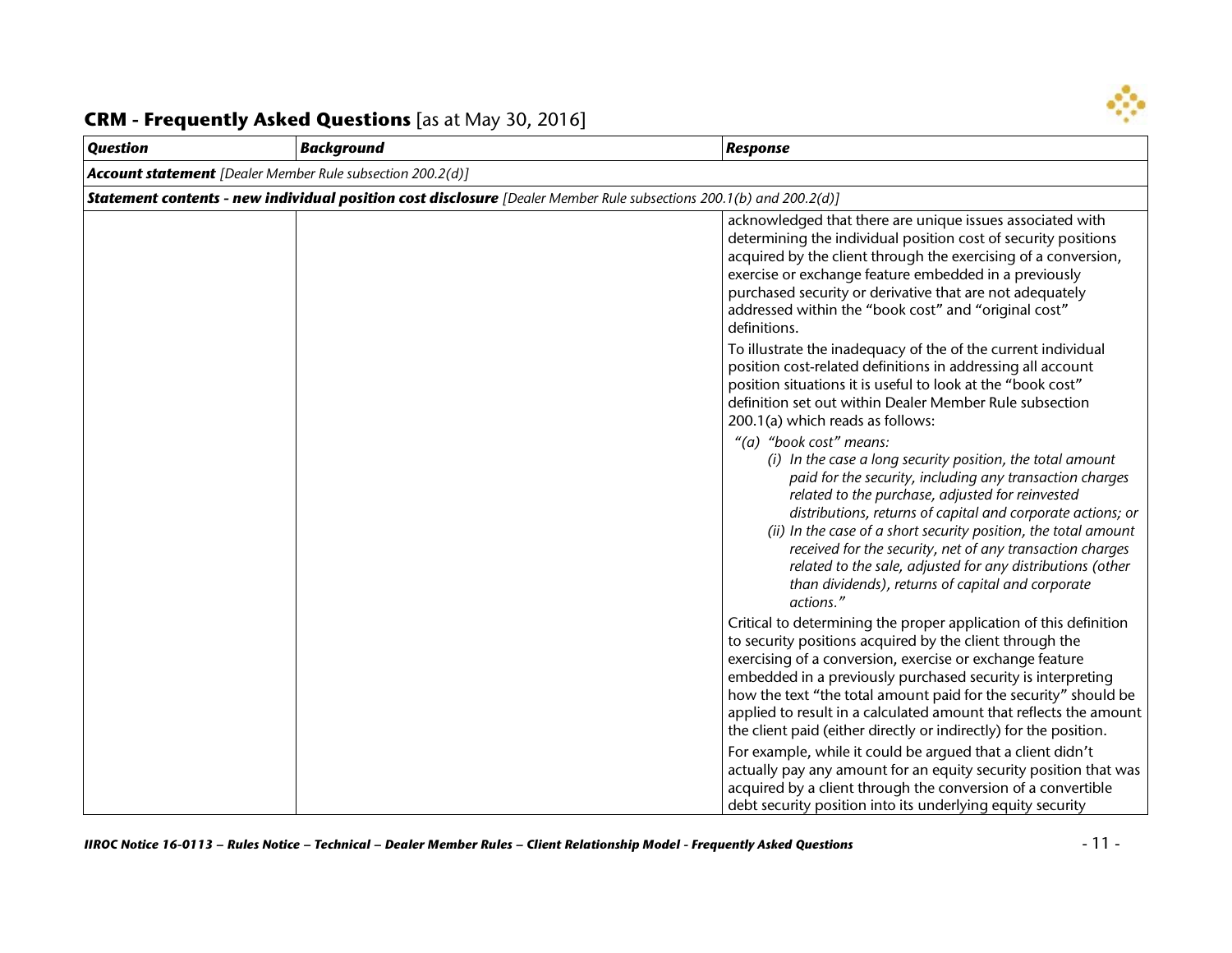<span id="page-11-1"></span><span id="page-11-0"></span>

| <b>Question</b>                                                                                             | <b>Background</b>                                                                                                                                                                                                                                                                                                                                                                                                                                                                                                                                                                                                                                                                                                                                                                                                                                                                                                    | <b>Response</b>                                                                                                                                                                                                                                                                                                                                                                                                                                                                                                                                                                                                                                                                                                                                                                                                                             |
|-------------------------------------------------------------------------------------------------------------|----------------------------------------------------------------------------------------------------------------------------------------------------------------------------------------------------------------------------------------------------------------------------------------------------------------------------------------------------------------------------------------------------------------------------------------------------------------------------------------------------------------------------------------------------------------------------------------------------------------------------------------------------------------------------------------------------------------------------------------------------------------------------------------------------------------------------------------------------------------------------------------------------------------------|---------------------------------------------------------------------------------------------------------------------------------------------------------------------------------------------------------------------------------------------------------------------------------------------------------------------------------------------------------------------------------------------------------------------------------------------------------------------------------------------------------------------------------------------------------------------------------------------------------------------------------------------------------------------------------------------------------------------------------------------------------------------------------------------------------------------------------------------|
| <b>Account statement</b> [Dealer Member Rule subsection 200.2(d)]                                           |                                                                                                                                                                                                                                                                                                                                                                                                                                                                                                                                                                                                                                                                                                                                                                                                                                                                                                                      |                                                                                                                                                                                                                                                                                                                                                                                                                                                                                                                                                                                                                                                                                                                                                                                                                                             |
|                                                                                                             | <b>Statement contents - new individual position cost disclosure</b> [Dealer Member Rule subsections 200.1(b) and 200.2(d)]                                                                                                                                                                                                                                                                                                                                                                                                                                                                                                                                                                                                                                                                                                                                                                                           |                                                                                                                                                                                                                                                                                                                                                                                                                                                                                                                                                                                                                                                                                                                                                                                                                                             |
|                                                                                                             |                                                                                                                                                                                                                                                                                                                                                                                                                                                                                                                                                                                                                                                                                                                                                                                                                                                                                                                      | position, the client actually did indirectly pay an amount for the<br>equity security position by initially purchasing a convertible<br>debt security position. In this example, this indirect payment<br>amount should be considered in the determination of the equity<br>security position's "book cost".                                                                                                                                                                                                                                                                                                                                                                                                                                                                                                                                |
|                                                                                                             |                                                                                                                                                                                                                                                                                                                                                                                                                                                                                                                                                                                                                                                                                                                                                                                                                                                                                                                      | In summary, when determining the proper application of one<br>of the cost definitions to security positions acquired by the client<br>through the exercising of a conversation, exercise or exchange<br>feature embedded in a previously purchased security or<br>derivative, the cost calculation the Dealer Member uses should<br>consider the amount the client paid:                                                                                                                                                                                                                                                                                                                                                                                                                                                                    |
|                                                                                                             |                                                                                                                                                                                                                                                                                                                                                                                                                                                                                                                                                                                                                                                                                                                                                                                                                                                                                                                      | • to initially purchase the convertible, exercisable or<br>exchangeable security or derivative; and<br>• if any, to exercise the conversation, exercise or exchange<br>feature embedded in the previously purchased security.                                                                                                                                                                                                                                                                                                                                                                                                                                                                                                                                                                                                               |
| 13. How is individual position<br>cost to be calculated and<br>disclosed for futures<br>contract positions? | The rules developed for the calculation of and disclosure to<br>clients of individual position cost information (on both the<br>Account Statement and the Report on Client Positions Held<br>Outside of the Dealer Member) do not specifically address<br>futures contract positions that may be held for a client.<br>In the case of futures contract positions held for a client, the<br>current account statement reporting requirements require the<br>disclosure of the position's:<br>• market value, which is the position's "settlement price on the<br>relevant date or last trading day prior to the relevant date" <sup>4</sup><br>• average trade price, which the average "price at which each<br>open commodity futures contract was entered into" <sup>5</sup><br>How is individual position cost to be calculated and disclosed<br>for futures contract positions held for clients and what notation | The calculation of the individual position cost amount for<br>futures contract positions should be consistent with the<br>calculation approach used by the Dealer Member for security<br>positions. In the case of futures contract positions, the<br>equivalent amount to the individual position cost amount is the<br>average trade price for the futures contract position, an amount<br>which is already disclosed on statements / reports provided to<br>clients for futures contract positions.<br>Our view is therefore that where the Dealer Member is:<br>providing its clients with either average or itemized futures<br>contract trade price information; and<br>• clearly disclosing this information within the statements and<br>reports the client receives<br>it is already effectively meeting the obligation to provide |

<sup>4</sup> Pursuant to Dealer Member Rule sub-clauses 200.1(c)(i)(D) *[effective December 31, 2015]* and 200.2(d)(ii)(E).

 $\overline{a}$ 

<sup>&</sup>lt;sup>5</sup> Pursuant to Dealer Member Rule sub-clause 200.2(d)(iv)(D).

*IIROC Notice 16-0113 – Rules Notice – Technical – Dealer Member Rules – Client Relationship Model - Frequently Asked Questions* - 12 -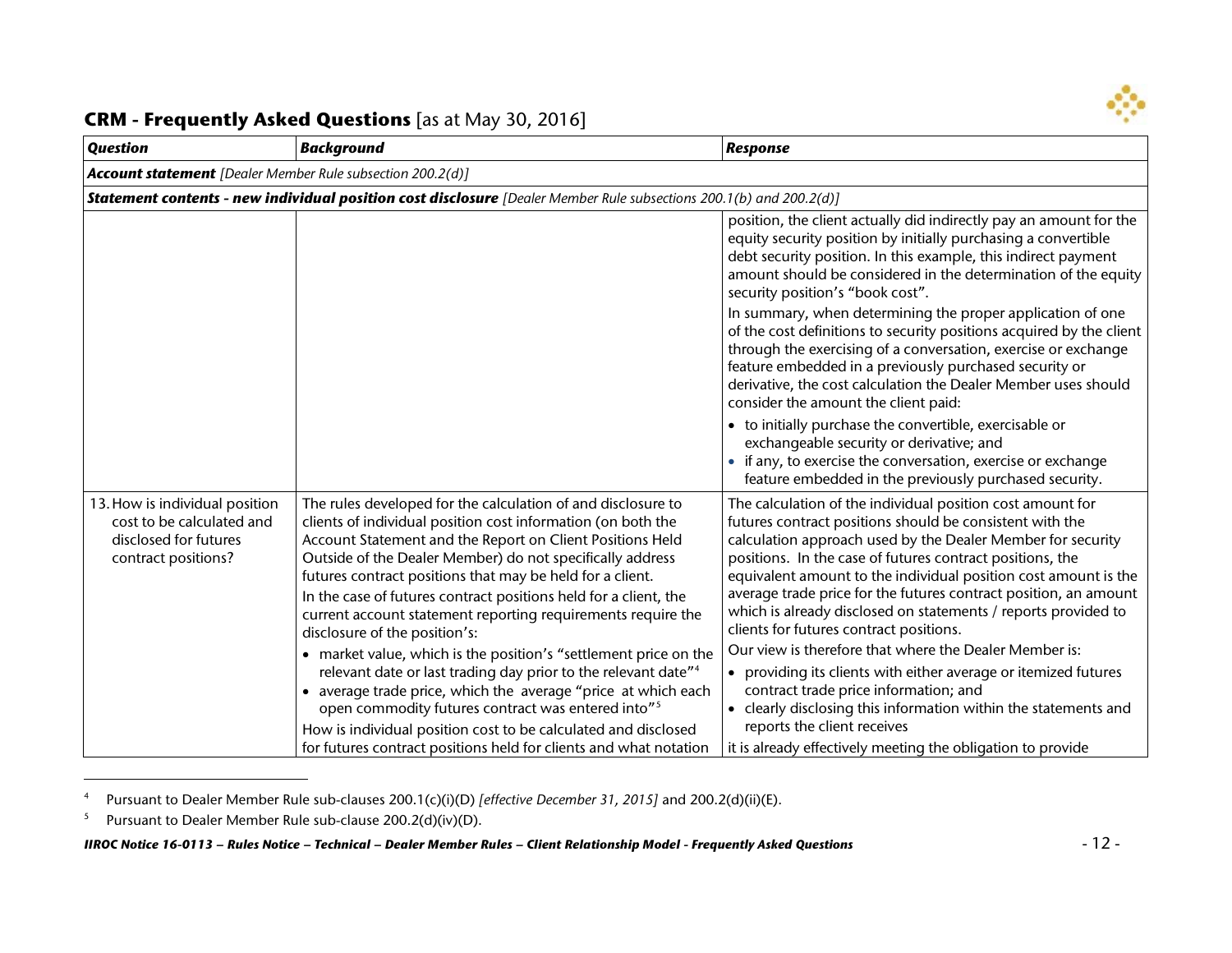

| <b>Question</b>                                                                                                             | <b>Background</b>                                                                                                                                                                                                                                                                                                                                                                                                                                                                                                                                                                                                                                                                                                                           | <b>Response</b>                                                                                                                                                                                                                                                                                                                                                                                                                                                                                                                                                                                                                                                                                                                                                                                                                                                                                                                                                                                                                                                                                                                                                                                                                                                                                                                                                                                                                                                                                                                                                                                                                                               |
|-----------------------------------------------------------------------------------------------------------------------------|---------------------------------------------------------------------------------------------------------------------------------------------------------------------------------------------------------------------------------------------------------------------------------------------------------------------------------------------------------------------------------------------------------------------------------------------------------------------------------------------------------------------------------------------------------------------------------------------------------------------------------------------------------------------------------------------------------------------------------------------|---------------------------------------------------------------------------------------------------------------------------------------------------------------------------------------------------------------------------------------------------------------------------------------------------------------------------------------------------------------------------------------------------------------------------------------------------------------------------------------------------------------------------------------------------------------------------------------------------------------------------------------------------------------------------------------------------------------------------------------------------------------------------------------------------------------------------------------------------------------------------------------------------------------------------------------------------------------------------------------------------------------------------------------------------------------------------------------------------------------------------------------------------------------------------------------------------------------------------------------------------------------------------------------------------------------------------------------------------------------------------------------------------------------------------------------------------------------------------------------------------------------------------------------------------------------------------------------------------------------------------------------------------------------|
| <b>Account statement</b> [Dealer Member Rule subsection 200.2(d)]                                                           |                                                                                                                                                                                                                                                                                                                                                                                                                                                                                                                                                                                                                                                                                                                                             |                                                                                                                                                                                                                                                                                                                                                                                                                                                                                                                                                                                                                                                                                                                                                                                                                                                                                                                                                                                                                                                                                                                                                                                                                                                                                                                                                                                                                                                                                                                                                                                                                                                               |
|                                                                                                                             | Statement contents - new individual position cost disclosure [Dealer Member Rule subsections 200.1(b) and 200.2(d)]                                                                                                                                                                                                                                                                                                                                                                                                                                                                                                                                                                                                                         |                                                                                                                                                                                                                                                                                                                                                                                                                                                                                                                                                                                                                                                                                                                                                                                                                                                                                                                                                                                                                                                                                                                                                                                                                                                                                                                                                                                                                                                                                                                                                                                                                                                               |
|                                                                                                                             | language must be used to explain the disclosed amount?                                                                                                                                                                                                                                                                                                                                                                                                                                                                                                                                                                                                                                                                                      | individual position cost information to its clients.<br>In addition, as long as it made clear that futures contract trade<br>price information is being provided, there would be no need to<br>include notation language explaining that trade price<br>information (and not book cost or original cost information) is<br>being provided.                                                                                                                                                                                                                                                                                                                                                                                                                                                                                                                                                                                                                                                                                                                                                                                                                                                                                                                                                                                                                                                                                                                                                                                                                                                                                                                    |
| 14. Is "not determinable"<br>disclosure acceptable<br>within the account<br>statement when position<br>cost is unavailable? | As part of the public comments IIROC received on its proposed<br>CRM2 amendments commenters recommended that, rather<br>than requiring Dealer Members to use date of rule<br>implementation market value as a proxy for "original cost" or<br>"book cost" when cost information is unavailable, Dealer<br>Members be allowed to simply inform that client that the<br>individual position cost of certain account positions held as at<br>the rule implementation date could not be determined. The<br>commenters further supported this recommendation by stating<br>that allowing this alternative would ensure that clients wouldn't<br>incorrectly use market value information as tax cost information<br>in their income tax filings. | The following is a revised version of the response that was<br>included in IIROC's second response to public comments<br>received on its CRM2 proposals (which was included in IIROC<br>Rules Notice 14-0214) that has been updated to reflect the<br>revised implementation dates of the CRM2 proposals:<br>"The objective of the requirement to provide position cost<br>information to clients is to enable clients to assess on a quarterly<br>basis whether they have made or lost money on individual<br>account investments. To achieve this objective, the proposed<br>amendments allow the client:<br>• where cost information is provided, to assess whether they<br>have made or lost money on the individual account position<br>since the investment position was purchased;<br>• where, in the case of transferred-in security positions, market<br>value information as at transfer date is provided (instead of<br>either "book cost" or "original cost" information for such<br>positions), to assess whether they have made or lost money<br>on the individual account position since the investment<br>position was transferred-in to the Dealer Member;<br>• where, in the case of existing account positions as at<br>December 31, 2015, market value information as at<br>December 31, 2015 is provided (instead of either "book<br>cost" or "original cost" information for such positions), to<br>assess whether they have made or lost money on the<br>individual account position since December 31, 2015.<br>Without a requirement to provide some form of comparative<br>information, as recommended by the commenter where "book |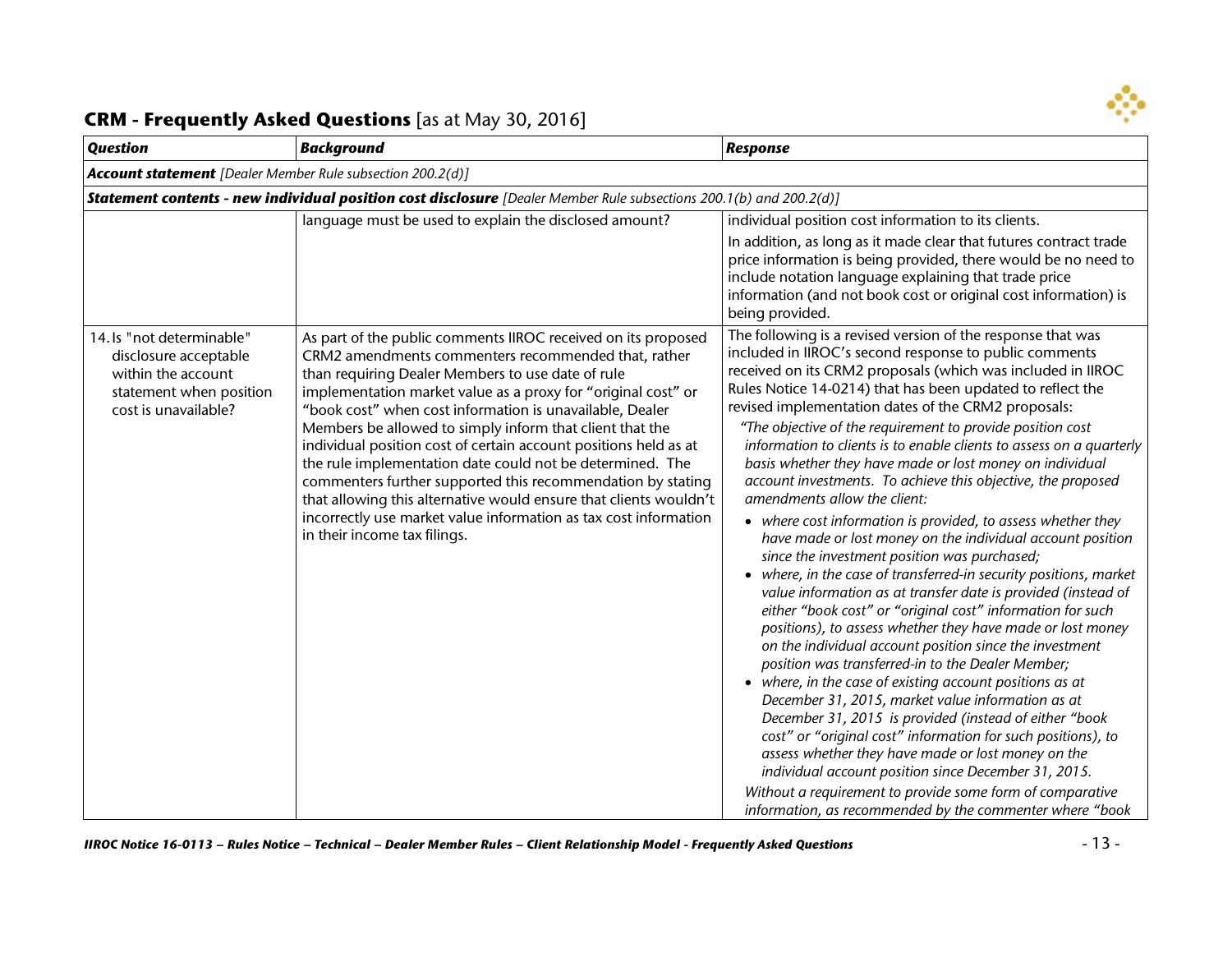

| <b>Question</b> | <b>Background</b>                                                                                                          | <b>Response</b>                                                                                                                                                                                                                                                                                                                                                                                                                                                                                               |
|-----------------|----------------------------------------------------------------------------------------------------------------------------|---------------------------------------------------------------------------------------------------------------------------------------------------------------------------------------------------------------------------------------------------------------------------------------------------------------------------------------------------------------------------------------------------------------------------------------------------------------------------------------------------------------|
|                 | <b>Account statement</b> [Dealer Member Rule subsection 200.2(d)]                                                          |                                                                                                                                                                                                                                                                                                                                                                                                                                                                                                               |
|                 | <b>Statement contents - new individual position cost disclosure</b> [Dealer Member Rule subsections 200.1(b) and 200.2(d)] |                                                                                                                                                                                                                                                                                                                                                                                                                                                                                                               |
|                 |                                                                                                                            | cost" or "original cost" information is unavailable, the client<br>will have no ability to make an assessment as to whether they<br>have made or lost money on the individual account<br>position. This would undermine the intent of the proposed<br>individual position cost disclosure requirement.                                                                                                                                                                                                        |
|                 |                                                                                                                            | The commenter also raises the issue of investor confusion as a<br>rationale for not requiring the disclosure of comparative<br>information when individual position cost information is<br>unavailable. The issue of potential investor confusion and<br>potential misuse of individual position cost information<br>provided is an issue irrespective of whether "book cost",<br>"original cost" or prior point in time market value comparative<br>information is provided to the client. Specifically, as: |
|                 |                                                                                                                            | • where either "original cost" or point in time "market value"<br>information is provided to the client, this information cannot<br>be used as the "adjusted cost base" for tax reporting<br>purposes; and<br>• where "book cost" information is provided to the client, this<br>information cannot be used as the "adjusted cost base" for<br>tax reporting purposes where the client holds positions of the<br>same security in more than one account.                                                      |
|                 |                                                                                                                            | In summary, the potential for client misuse of comparative<br>information exists irrespective of whether "book cost", "original<br>cost" or point in time market value information is provided. To<br>manage this potential for misuse, it is expected that firms will<br>provide the appropriate disclosures to the client describing what<br>the information can be used for rather than not providing the<br>client with the comparative information."                                                     |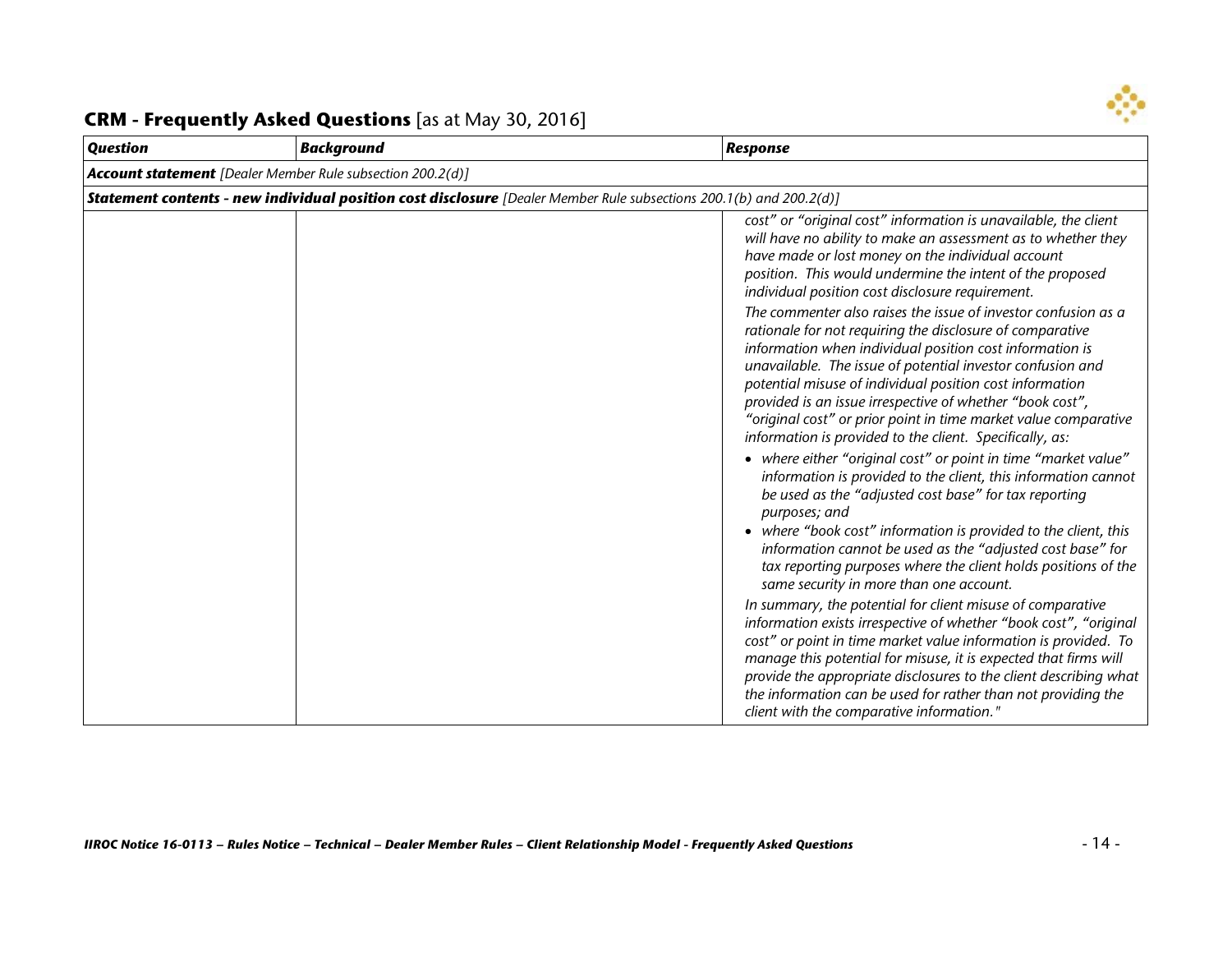

| <b>Question</b>                                                                                                                                                                                                                                                                      | <b>Background</b>                                                                                                                                                                                                                                                                                                                                                                                                                 | <b>Response</b>                                                                                                                                                                                                                                                                                                                                                                                                                                                                                                                                                                                                                                                                                                                                                                                                                                                                                                                                                                                                                                                                                                                                                                                                                                                                                                                                                                                                                                                                                                                                                                                                                                   |
|--------------------------------------------------------------------------------------------------------------------------------------------------------------------------------------------------------------------------------------------------------------------------------------|-----------------------------------------------------------------------------------------------------------------------------------------------------------------------------------------------------------------------------------------------------------------------------------------------------------------------------------------------------------------------------------------------------------------------------------|---------------------------------------------------------------------------------------------------------------------------------------------------------------------------------------------------------------------------------------------------------------------------------------------------------------------------------------------------------------------------------------------------------------------------------------------------------------------------------------------------------------------------------------------------------------------------------------------------------------------------------------------------------------------------------------------------------------------------------------------------------------------------------------------------------------------------------------------------------------------------------------------------------------------------------------------------------------------------------------------------------------------------------------------------------------------------------------------------------------------------------------------------------------------------------------------------------------------------------------------------------------------------------------------------------------------------------------------------------------------------------------------------------------------------------------------------------------------------------------------------------------------------------------------------------------------------------------------------------------------------------------------------|
| <b>Account statement</b> [Dealer Member Rule subsection 200.2(d)]                                                                                                                                                                                                                    |                                                                                                                                                                                                                                                                                                                                                                                                                                   |                                                                                                                                                                                                                                                                                                                                                                                                                                                                                                                                                                                                                                                                                                                                                                                                                                                                                                                                                                                                                                                                                                                                                                                                                                                                                                                                                                                                                                                                                                                                                                                                                                                   |
|                                                                                                                                                                                                                                                                                      | <b>Statement position valuation - revised "market value" definition</b> [Dealer Member Rule subsections 200.1(c) and 200.2(d)]                                                                                                                                                                                                                                                                                                    |                                                                                                                                                                                                                                                                                                                                                                                                                                                                                                                                                                                                                                                                                                                                                                                                                                                                                                                                                                                                                                                                                                                                                                                                                                                                                                                                                                                                                                                                                                                                                                                                                                                   |
| 15. Why does the revised<br>"market value" definition<br>require the use of last bid<br>and ask prices rather than<br>last traded price to value<br>client account positions?<br>Doesn't use of this<br>valuation approach<br>sometimes result in<br>reporting misleading<br>values? | As part of the public comment process a commenter expressed<br>concerns about using last bid and ask prices to value client<br>positions in listed securities and argued that last traded price<br>provided clients with better information, was the current<br>industry standard and therefore less costly to provide and was<br>more comparable to the pricing information available from<br>websites and other public sources. | The following response was included in IIROC's second<br>response to public comments received on its CRM2 proposals<br>which was included in IIROC Rules Notice 14-0214:<br>"We agree that pricing inconsistencies may result through the<br>universal use of one valuation approach - however, this would<br>be the case if either the "last bid and ask prices" valuation<br>approach or the "last traded price" valuation approach is<br>used. It is for this reason that while IIROC's proposed "market<br>value" definition stipulates that "last bid and ask prices" is the<br>default valuation approach to be used, the definition also<br>allows the making of adjustments that are "considered by the<br>Dealer Member to be necessary to accurately reflect the market<br>value". Specifically, in the case of liquid securities, if it can be<br>demonstrated through use of a periodic assessment that the<br>currently used "last traded price" valuation approach results in<br>security market values that are materially the same as under the<br>"last bid and ask prices" valuation approach, it may be<br>acceptable to continue to use this current "last traded price"<br>valuation approach. However, in the case of illiquid securities,<br>where the use of the "last traded price" valuation approach has<br>frequently resulted in positions being valued using stale prices, it<br>would generally be expected that the "last bid and ask prices"<br>valuation approach would always be used, unless it could be<br>demonstrated that the values did not accurately reflect the<br>illiquid security's market value." |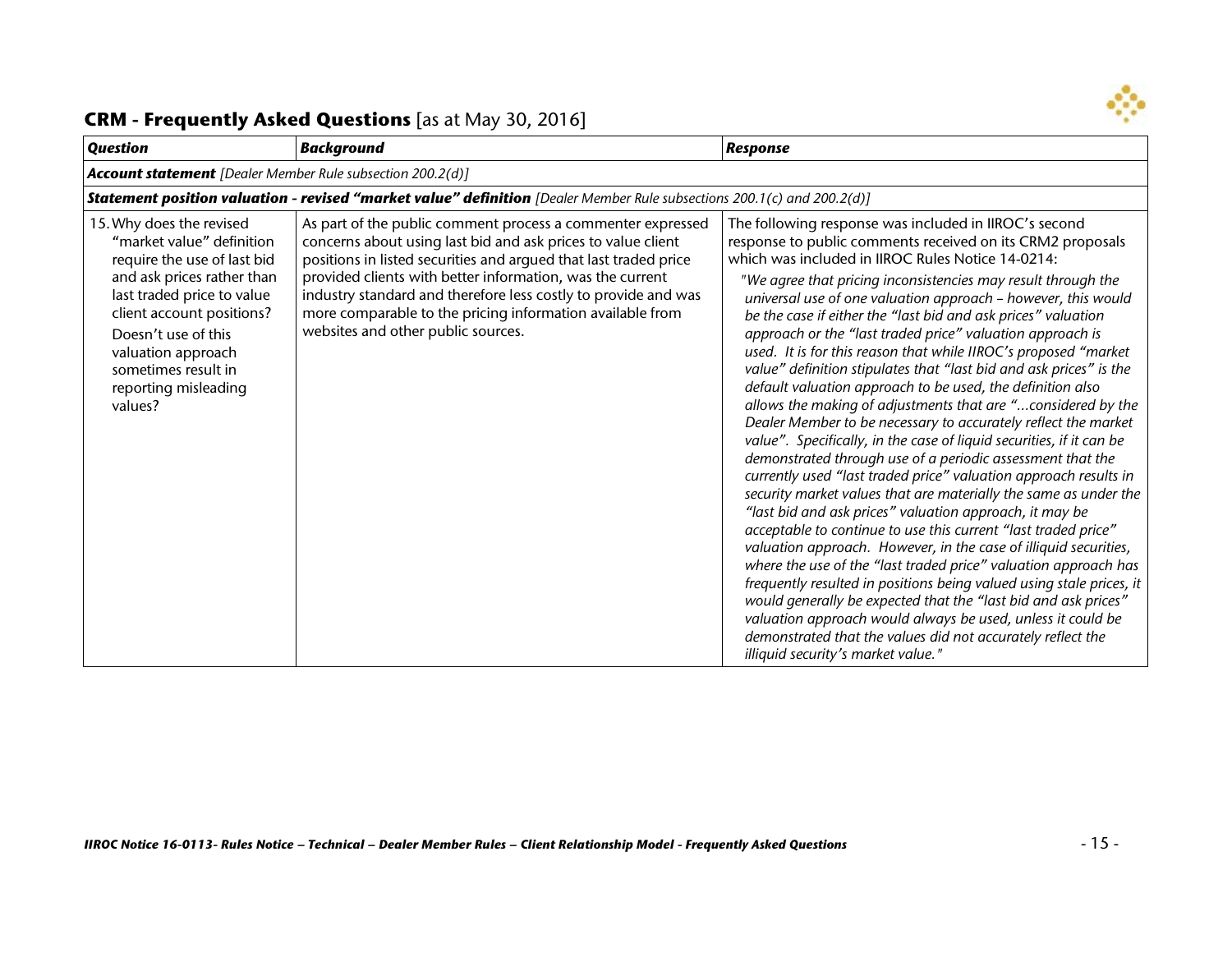

| <b>Question</b>                                                                                                                                                                                                              | <b>Background</b>                                                                                                                                                                                                                                                                                                                                                                                                                                                                                                                                                                                                                                                                                                                                                                                                                                                                                                                                                                                                                                                                                                                                                                                                                                                                                                                                                                                                                                                                                                                                                                                 | <b>Response</b>                                                                                                                                                                                                                                                                                                                                                                                                                                                                                                                                                                                                                                                                                                                                                                                                                                                                                                                                                                                                                                                                                                                                                                                                                                                                                                                                                                                                                                                                                                                                                                                                                                                                                                                            |
|------------------------------------------------------------------------------------------------------------------------------------------------------------------------------------------------------------------------------|---------------------------------------------------------------------------------------------------------------------------------------------------------------------------------------------------------------------------------------------------------------------------------------------------------------------------------------------------------------------------------------------------------------------------------------------------------------------------------------------------------------------------------------------------------------------------------------------------------------------------------------------------------------------------------------------------------------------------------------------------------------------------------------------------------------------------------------------------------------------------------------------------------------------------------------------------------------------------------------------------------------------------------------------------------------------------------------------------------------------------------------------------------------------------------------------------------------------------------------------------------------------------------------------------------------------------------------------------------------------------------------------------------------------------------------------------------------------------------------------------------------------------------------------------------------------------------------------------|--------------------------------------------------------------------------------------------------------------------------------------------------------------------------------------------------------------------------------------------------------------------------------------------------------------------------------------------------------------------------------------------------------------------------------------------------------------------------------------------------------------------------------------------------------------------------------------------------------------------------------------------------------------------------------------------------------------------------------------------------------------------------------------------------------------------------------------------------------------------------------------------------------------------------------------------------------------------------------------------------------------------------------------------------------------------------------------------------------------------------------------------------------------------------------------------------------------------------------------------------------------------------------------------------------------------------------------------------------------------------------------------------------------------------------------------------------------------------------------------------------------------------------------------------------------------------------------------------------------------------------------------------------------------------------------------------------------------------------------------|
| <b>Account statement</b> [Dealer Member Rule subsection 200.2(d)]                                                                                                                                                            |                                                                                                                                                                                                                                                                                                                                                                                                                                                                                                                                                                                                                                                                                                                                                                                                                                                                                                                                                                                                                                                                                                                                                                                                                                                                                                                                                                                                                                                                                                                                                                                                   |                                                                                                                                                                                                                                                                                                                                                                                                                                                                                                                                                                                                                                                                                                                                                                                                                                                                                                                                                                                                                                                                                                                                                                                                                                                                                                                                                                                                                                                                                                                                                                                                                                                                                                                                            |
|                                                                                                                                                                                                                              | Statement position valuation - revised "market value" definition [Dealer Member Rule subsections 200.1(c) and 200.2(d)]                                                                                                                                                                                                                                                                                                                                                                                                                                                                                                                                                                                                                                                                                                                                                                                                                                                                                                                                                                                                                                                                                                                                                                                                                                                                                                                                                                                                                                                                           |                                                                                                                                                                                                                                                                                                                                                                                                                                                                                                                                                                                                                                                                                                                                                                                                                                                                                                                                                                                                                                                                                                                                                                                                                                                                                                                                                                                                                                                                                                                                                                                                                                                                                                                                            |
| 16. In the case of illiquid<br>security positions, when<br>should a Dealer Member<br>indicate that:<br>• the security market value<br>is "not determinable" or<br>"not available"?<br>• the security market value<br>is nil? | The issue of "stale pricing" is a challenge faced by Dealer<br>Members when:<br>• valuing account positions for the purposes of account<br>statement reporting to clients<br>• valuing client and Dealer Member inventory account<br>positions for the purposes of regulatory reporting to IIROC<br>While the revisions to the "market value" definition were made<br>in part to help address this issue, by not relying exclusively on<br>the occurrence of a trade to determine market value, proper<br>management of the stale pricing issue requires the adoption of<br>firm procedures and the ongoing exercising of professional<br>judgment to ensure that:<br>• any market value assigned to a security is the Dealer<br>Member's best estimate of its current value<br>informing the client that the security's market value is "not<br>determinable" or "not available" occurs in cases where the<br>Dealer Member's estimate of the current value of the security<br>is either unreliable or unavailable<br>informing the client that the security's market value is nil<br>occurs in cases where the Dealer Member is unavailable to<br>assign a current value to the security for an extended period<br>of time<br>Addressing the practical issues of when should a Dealer<br>Member indicate that the security market value is not<br>determinable or not available and when should a Dealer<br>Member indicate that the security market value is nil are<br>therefore important elements of any set of firm policies and<br>procedures designed to manage the stale pricing issue. | There are no specific answers to either of these questions as in<br>most cases the answers can only be determined by looking at<br>facts specific to each security position being valued.<br>The following considerations have been developed by IIROC<br>staff to assist in determining when the market value for a<br>particular account position is either "not determinable" or "not<br>available":<br>• the position is illiquid;<br>• there is little or no issue and issuer related financial data<br>available or the data is stale;<br>• there is little or no financial data available for comparable<br>issuers or for the issuer's business sector;<br>there is not enough data to use the IFRS valuation<br>approaches and/or the results of the various IFRS approaches<br>used have been determined to be unreliable because of the<br>use of unreliable data or the results indicate a wide range in<br>possible values; and<br>• the acquisition cost of the position is no longer a good<br>estimate of the position's market value as the cost is outside<br>the range of possible values for the position.<br>Important to applying these considerations is establishing and<br>maintaining a firm policy as to how many days beyond which<br>the last data available is considered to be stale. Similarly, key to<br>determining which account positions are assigned a nil market<br>value is establishing and maintaining a firm policy as to how<br>many days beyond which the market value of the security is<br>considered to be nil. Establishing these time periods can be<br>difficult. We understand an industry initiative is underway to try<br>to reach a consensus on what these time periods should be. |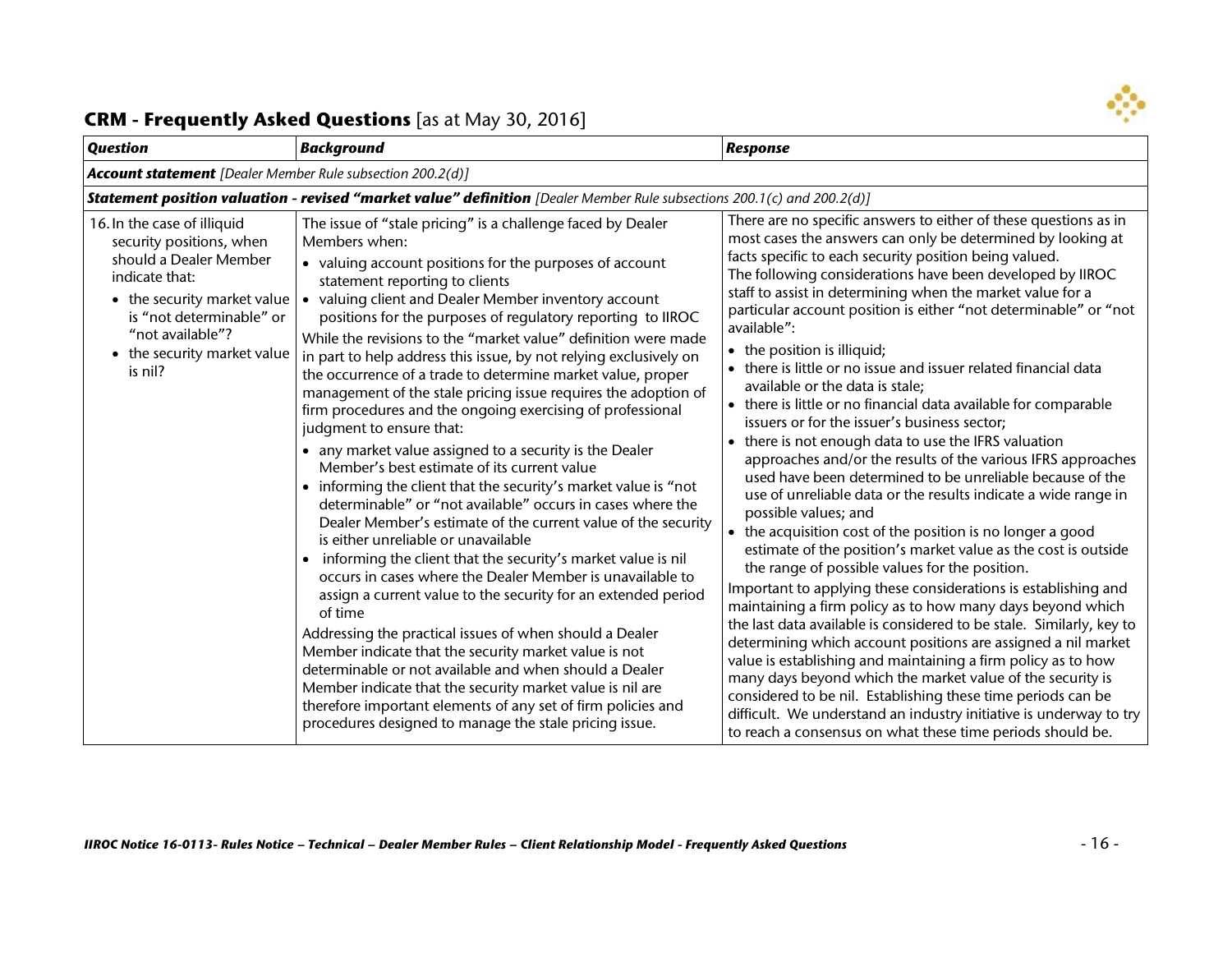

| <b>Question</b>                                                                                | <b>Background</b>                                                                                                                                                                                                                                                                                                                                                                                                                                                                                                                                                                                                                               | <b>Response</b>                                                                                                                                                                                                                                                                                                                                                                                                                                                                                                                                                                                                                                                                                                                                                                                                                                                                                                                                                                                                                                                                                                                                                                                                                                                                                                                                                                                                                                                                                                                                                                                                                                                                                                                                                                                                                                                                                                                                                                                                                                                                      |
|------------------------------------------------------------------------------------------------|-------------------------------------------------------------------------------------------------------------------------------------------------------------------------------------------------------------------------------------------------------------------------------------------------------------------------------------------------------------------------------------------------------------------------------------------------------------------------------------------------------------------------------------------------------------------------------------------------------------------------------------------------|--------------------------------------------------------------------------------------------------------------------------------------------------------------------------------------------------------------------------------------------------------------------------------------------------------------------------------------------------------------------------------------------------------------------------------------------------------------------------------------------------------------------------------------------------------------------------------------------------------------------------------------------------------------------------------------------------------------------------------------------------------------------------------------------------------------------------------------------------------------------------------------------------------------------------------------------------------------------------------------------------------------------------------------------------------------------------------------------------------------------------------------------------------------------------------------------------------------------------------------------------------------------------------------------------------------------------------------------------------------------------------------------------------------------------------------------------------------------------------------------------------------------------------------------------------------------------------------------------------------------------------------------------------------------------------------------------------------------------------------------------------------------------------------------------------------------------------------------------------------------------------------------------------------------------------------------------------------------------------------------------------------------------------------------------------------------------------------|
| <b>Account statement</b> [Dealer Member Rule subsection 200.2(d)]                              |                                                                                                                                                                                                                                                                                                                                                                                                                                                                                                                                                                                                                                                 |                                                                                                                                                                                                                                                                                                                                                                                                                                                                                                                                                                                                                                                                                                                                                                                                                                                                                                                                                                                                                                                                                                                                                                                                                                                                                                                                                                                                                                                                                                                                                                                                                                                                                                                                                                                                                                                                                                                                                                                                                                                                                      |
|                                                                                                | <b>Statement position valuation - revised "market value" definition</b> [Dealer Member Rule subsections 200.1(c) and 200.2(d)]                                                                                                                                                                                                                                                                                                                                                                                                                                                                                                                  |                                                                                                                                                                                                                                                                                                                                                                                                                                                                                                                                                                                                                                                                                                                                                                                                                                                                                                                                                                                                                                                                                                                                                                                                                                                                                                                                                                                                                                                                                                                                                                                                                                                                                                                                                                                                                                                                                                                                                                                                                                                                                      |
| 17. How are debt securities to<br>be valued under the<br>revised "market value"<br>definition? | Some Dealer Members that engage in proprietary trading of<br>debt securities and that make debt securities available for<br>purchase to their retail customers maintain both wholesale debt<br>inventory and retail debt inventory accounts.<br>If both wholesale and retail debt inventory accounts are<br>maintained, the following questions arise:<br>• Is it acceptable to value the wholesale inventory positions at a<br>different price than positions of the same debt security held<br>in a retail inventory account?<br>• If so, what price should be used to value client account debt<br>security positions - wholesale or retail? | <b>Valuation of Dealer Member debt security inventory</b><br>positions<br>All inventory positions in the same debt security should be<br>valued using the wholesale market last bid and ask prices for<br>that security, irrespective of whether the position is held at any<br>point in time during the day or at the end of day within a<br>wholesale inventory account or a retail inventory account.<br>While the revised "market value" definition allows the making<br>of pricing adjustments that are "considered by the Dealer<br>Member to be necessary to accurately reflect the market value"<br>the practical application of this provision would require looking<br>at the combined (both wholesale and retail) inventory holdings<br>for a particular debt security and determining whether an<br>adjustment to the prevailing wholesale price for the security is<br>necessary/justified.<br>Valuation of client debt security positions<br>The challenge with determining the values assigned to client<br>debt security positions, specifically retail client positions, is that<br>some firms apply a mark-up or mark-down to the prevailing<br>wholesale price to arrive at a "retail" price/market value for a<br>retail client debt security position. The effect of this approach is<br>that long/short debt security positions in retail client accounts<br>could potentially be assigned a lower/higher market value at<br>any point in time than the same position would otherwise<br>receive in a firm inventory account or in an institutional client<br>account. A number of other firms, on the other hand, use<br>wholesale prices to value all client account debt security<br>positions (both retail and institutional). Both approaches to<br>valuing debt positions for the purposes of transacting with retail<br>clients in debt securities continue to be acceptable under the<br>new "market value" definition.<br>Whichever approach is used, it is important to note that the<br>approach used to value client debt security positions on an |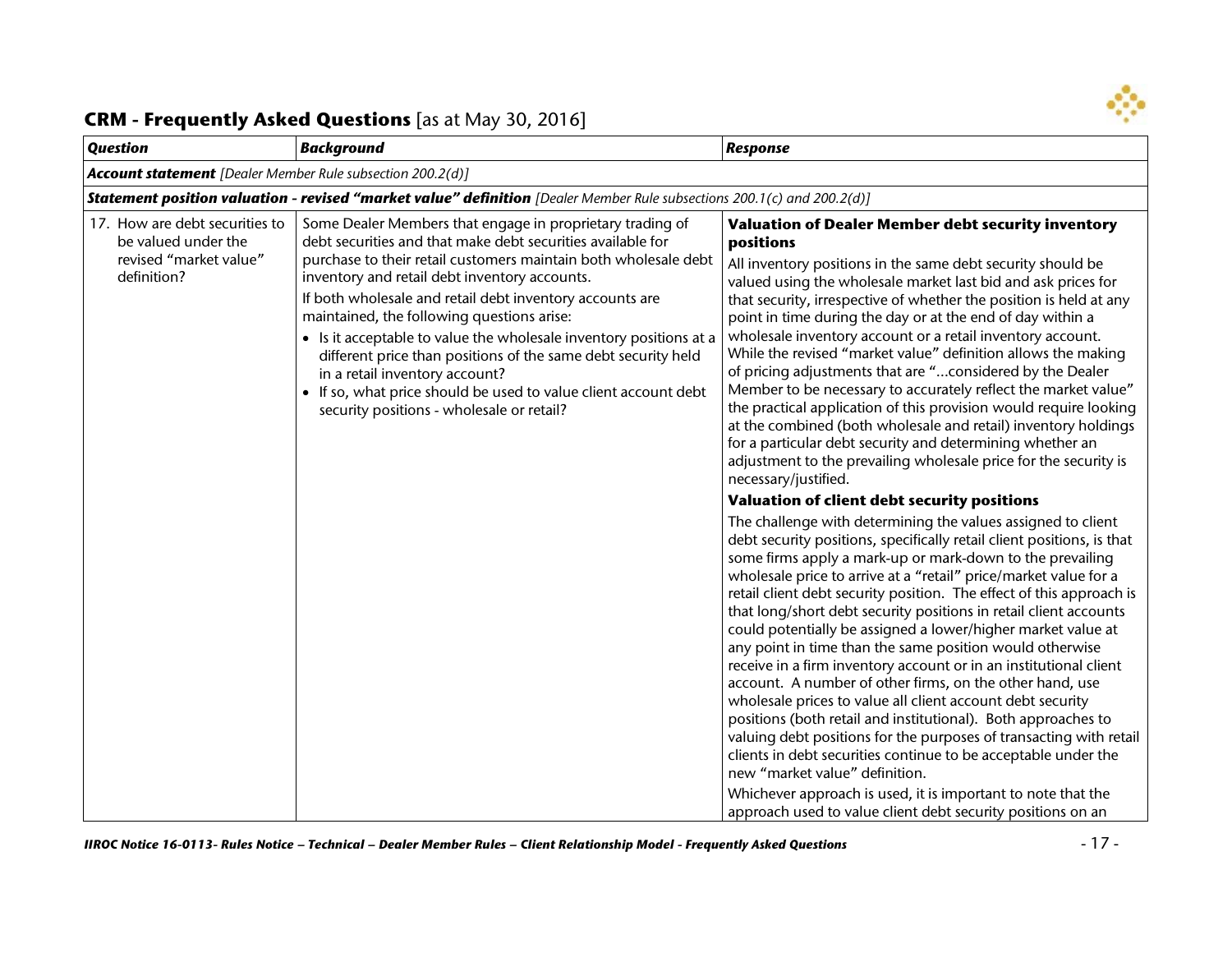

| <b>Question</b>                                                   | <b>Background</b>                                                                                                              | Response                                                                                                                                                                                                                                                                                                                                                                                                                                                                                                                                                                                                     |
|-------------------------------------------------------------------|--------------------------------------------------------------------------------------------------------------------------------|--------------------------------------------------------------------------------------------------------------------------------------------------------------------------------------------------------------------------------------------------------------------------------------------------------------------------------------------------------------------------------------------------------------------------------------------------------------------------------------------------------------------------------------------------------------------------------------------------------------|
| <b>Account statement</b> [Dealer Member Rule subsection 200.2(d)] |                                                                                                                                |                                                                                                                                                                                                                                                                                                                                                                                                                                                                                                                                                                                                              |
|                                                                   | <b>Statement position valuation - revised "market value" definition</b> [Dealer Member Rule subsections 200.1(c) and 200.2(d)] |                                                                                                                                                                                                                                                                                                                                                                                                                                                                                                                                                                                                              |
|                                                                   |                                                                                                                                | ongoing basis must be the same as the approach used for the<br>purposes of transacting with clients in debt securities. For<br>example, it would be inappropriate to use the prevailing<br>wholesale price to value a retail client debt security position for<br>the purposes of periodic account statement reporting when the<br>Dealer Member uses a "mark-up/mark-down" approach for the<br>purposes of transacting with retail clients in debt securities.<br>Rather, in this instance, the values reported in client's periodic<br>account statement should be "mark-up/mark-down" approach<br>values. |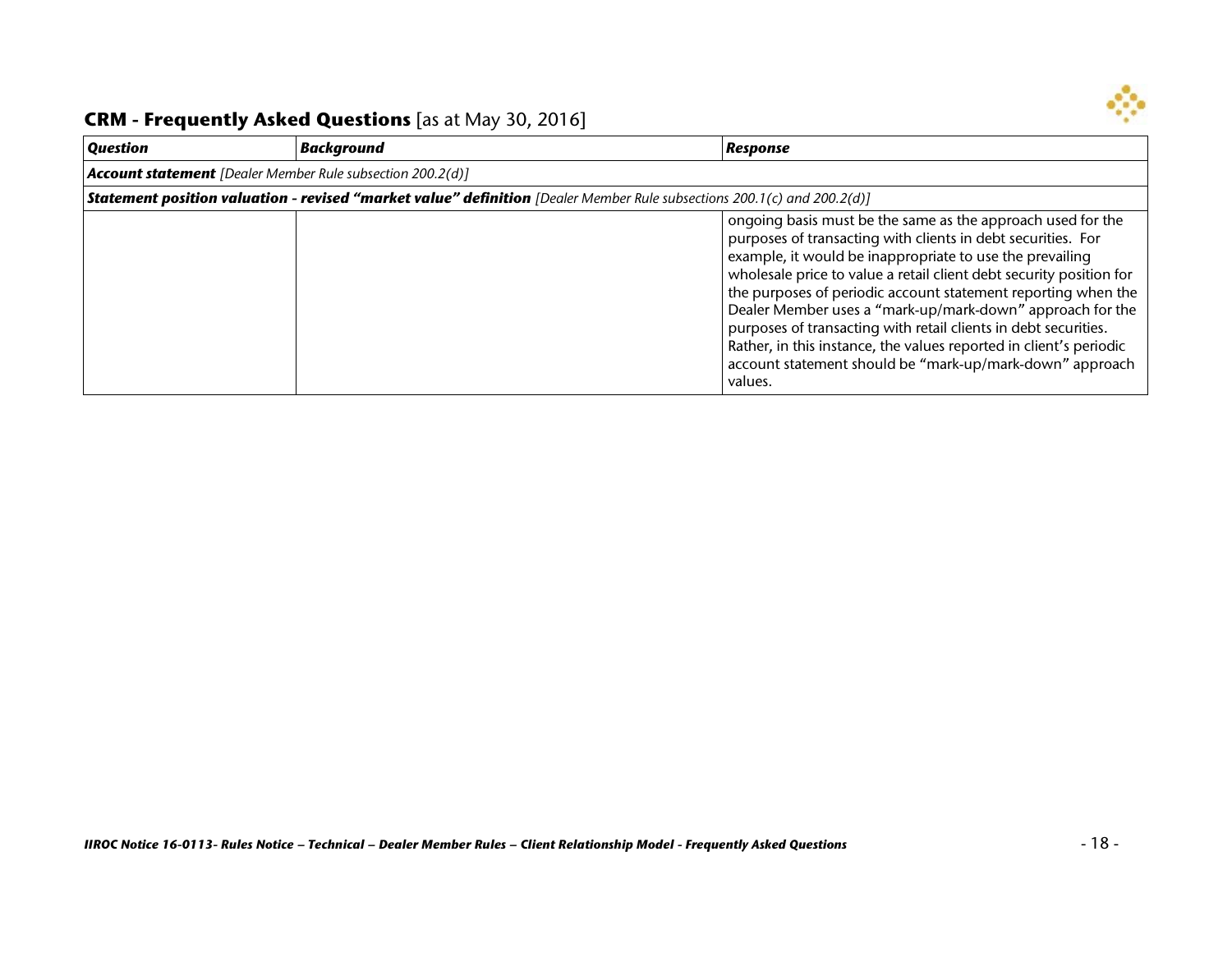

#### *Question Background Response Report on client positions held outside of the Dealer Member [Dealer Member Rule subsection 200.2(e)] Report scope - client assets to be included* 18.Under what conditions will IIROC grant an exemption from the requirement to provide clients, if applicable, with a quarterly "Report on client positions held outside of the Dealer Member"? In its recently republished revised proposed IIROC 2015 and 2016 CRM2 Amendments, IIROC announced that it was willing to consider Dealer Member requests to be exempted from the requirement to provide clients with a quarterly "Report on client positions held outside of the Dealer Member". The following is a copy of the discussion included in IIROC Rules Notice 14-0214: *"IIROC will consider exemption requests from Dealer Members who can demonstrate that the costs of building and administering this new client reporting capability significantly outweigh the benefits to the client of also receiving off-book position information from their "dealer of record". In considering each exemption request, IIROC staff will need to be satisfied that the Dealer Member:* • *has made a good faith effort to convert off-book client name positions into on-book nominee name positions;* • *does not maintain a material number or amount of off-book client named positions;* • *is not promoting, or otherwise actively making available, the option of holding client-named positions off-book ; and* • *does not receive any ongoing compensation on the off-book client named positions."* 19.In order to meet IIROC's requirement that an audit trail be maintained for all transactions that result in off-book client named positions, can off-book transaction detail be provided in the quarterly "Report on client positions held outside of the Dealer Member? Pursuant to IDA Member Regulation Notice MR0481, Dealer Members have an obligation to maintain adequate books and records that document all transactions that the Dealer Member has arranged for its clients, either on or off-book. With respect to off-book transactions this documentation requirement has generally been met by the posting of journal entries to the client's account, which are reported as non-cash items in the transactions summary section of the client's periodic account statement. We've been asked, as a result of the introduction of the new "Report on client positions held outside of the Dealer Member", Yes - As a result of the introduction of the new "Report on client positions held outside of the Dealer Member", Dealer Members will have the option of providing the necessary audit trail disclosures in either a transactions summary section within the account statement provided to the client or within the "Report on client positions held outside of the Dealer Member" provided to the client.

#### **CRM - Frequently Asked Questions** [as at May 30, 2016]

*IIROC Notice 16-0113 – Rules Notice – Technical – Dealer Member Rules – Client Relationship Model - Frequently Asked Questions* - 19 -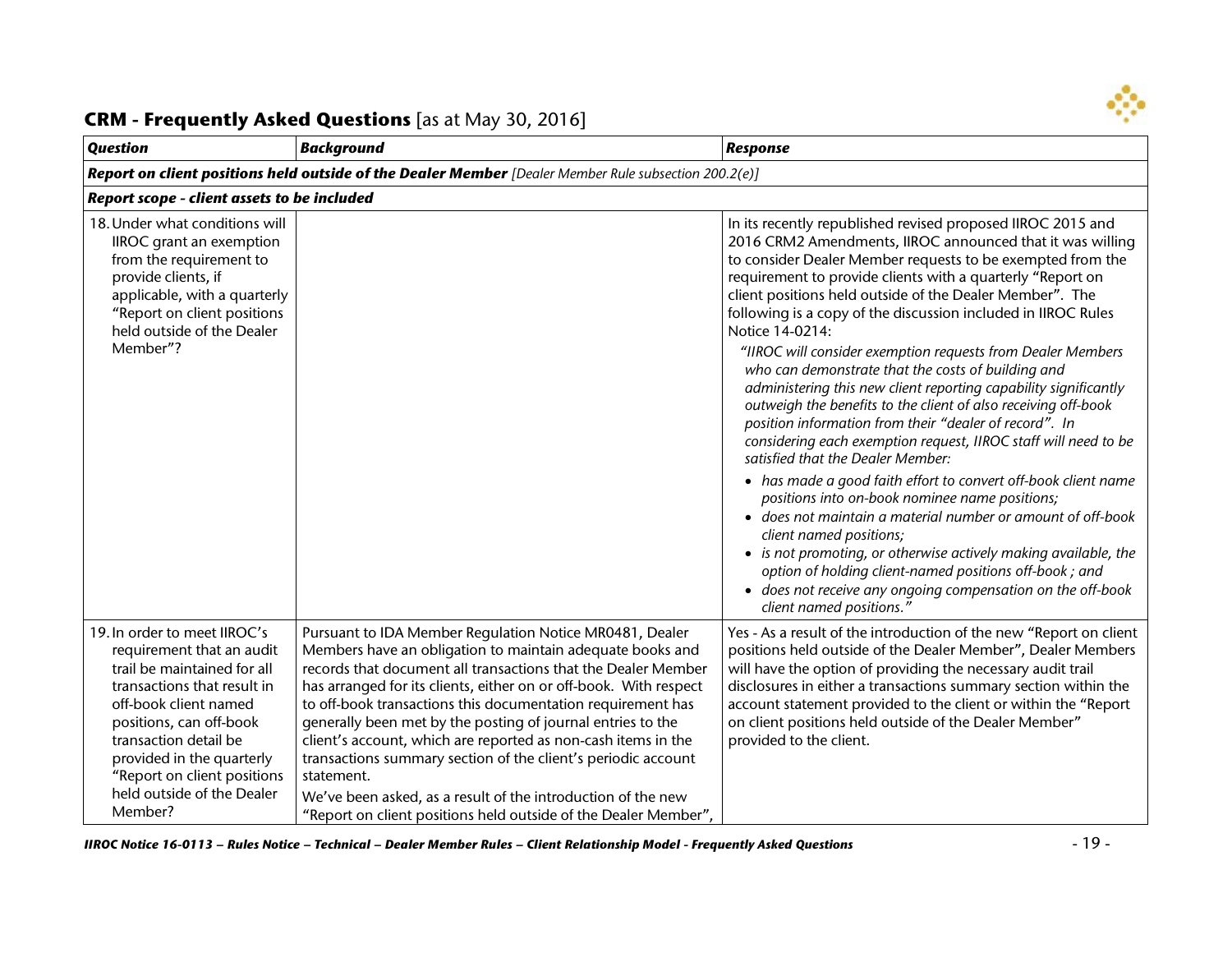

| <b>Question</b>                             | Background                                                                                                                                                                                                                                                                                  | Response |
|---------------------------------------------|---------------------------------------------------------------------------------------------------------------------------------------------------------------------------------------------------------------------------------------------------------------------------------------------|----------|
|                                             | <b>Report on client positions held outside of the Dealer Member</b> [Dealer Member Rule subsection 200.2(e)]                                                                                                                                                                                |          |
| Report scope - client assets to be included |                                                                                                                                                                                                                                                                                             |          |
|                                             | whether Dealer Members can meet the audit trail obligations by<br>reporting off-book transactions as non-cash items in a<br>transactions summary section of the client's periodic "Report on<br>client positions held outside of the Dealer Member" (rather than<br>the account statement). |          |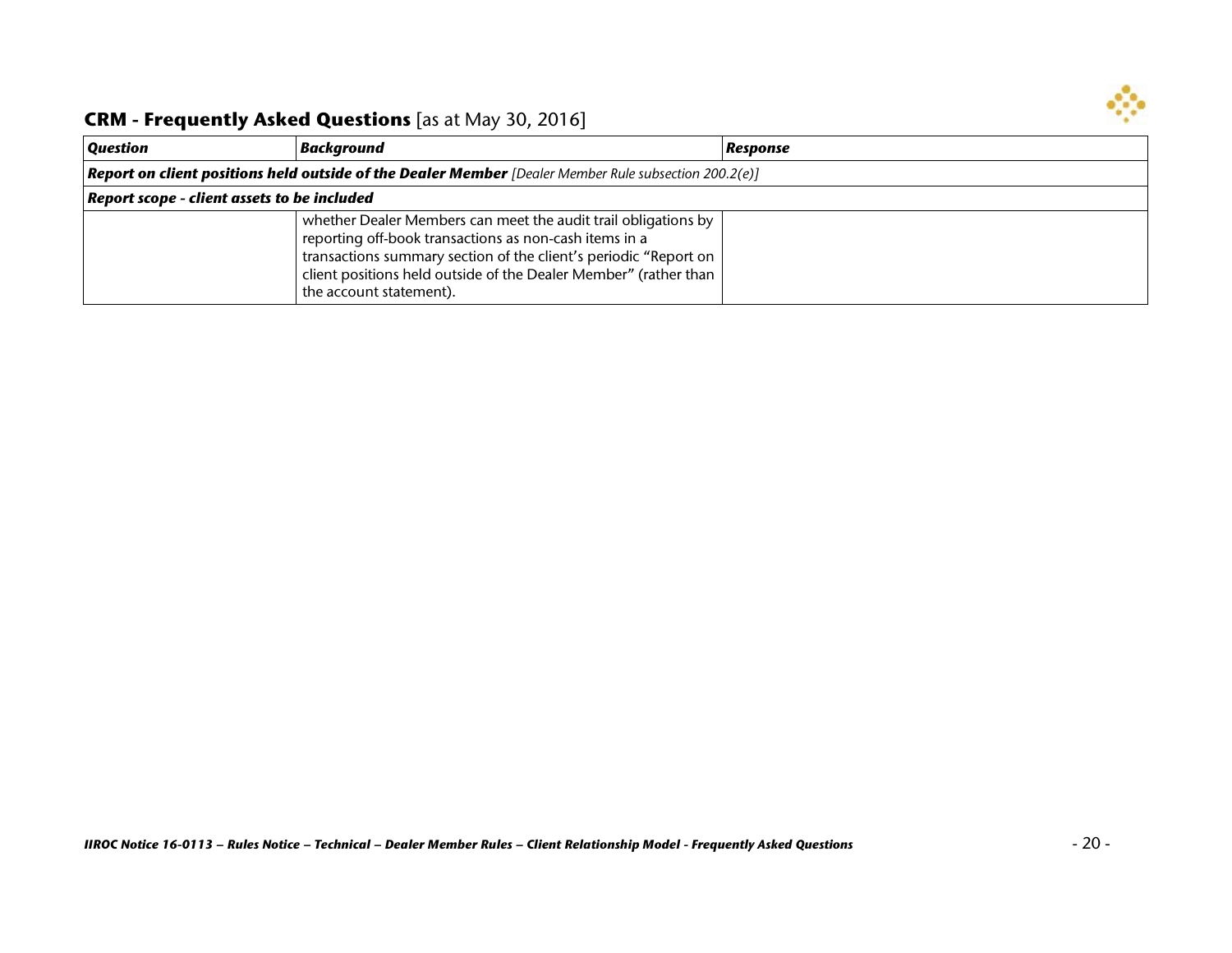

| <b>Background</b>                                                                                                                                                                                                                                                                                         | <b>Response</b>                                                                                                                                                                                                                                                                                                                                                                                                                                                                                                                                                                                                                                                                                                                                                                                                                                                                                                                                                                                                                                                                                                                                                                                                                                                                                                                                                                                                                                                                                                                                                                                                                                                                       |  |
|-----------------------------------------------------------------------------------------------------------------------------------------------------------------------------------------------------------------------------------------------------------------------------------------------------------|---------------------------------------------------------------------------------------------------------------------------------------------------------------------------------------------------------------------------------------------------------------------------------------------------------------------------------------------------------------------------------------------------------------------------------------------------------------------------------------------------------------------------------------------------------------------------------------------------------------------------------------------------------------------------------------------------------------------------------------------------------------------------------------------------------------------------------------------------------------------------------------------------------------------------------------------------------------------------------------------------------------------------------------------------------------------------------------------------------------------------------------------------------------------------------------------------------------------------------------------------------------------------------------------------------------------------------------------------------------------------------------------------------------------------------------------------------------------------------------------------------------------------------------------------------------------------------------------------------------------------------------------------------------------------------------|--|
| <b>Performance report</b> [Dealer Member Rule subsection 200.2(f)]                                                                                                                                                                                                                                        |                                                                                                                                                                                                                                                                                                                                                                                                                                                                                                                                                                                                                                                                                                                                                                                                                                                                                                                                                                                                                                                                                                                                                                                                                                                                                                                                                                                                                                                                                                                                                                                                                                                                                       |  |
| When does a performance report not have to be issued                                                                                                                                                                                                                                                      |                                                                                                                                                                                                                                                                                                                                                                                                                                                                                                                                                                                                                                                                                                                                                                                                                                                                                                                                                                                                                                                                                                                                                                                                                                                                                                                                                                                                                                                                                                                                                                                                                                                                                       |  |
| IIROC Dealer Member Rule clause 200.2(f)(i) sets out the<br>conditions under which an annual performance report must be<br>provided to a client and details the specific information that<br>must be included in the report. Under what circumstances does<br>a performance report not have to be issued? | The focus of IIROC Dealer Member Rule clause 200.2(f)(i) is to<br>detail the conditions under which an annual account<br>performance report must be provided to a client, rather than to<br>detail the scenarios under which an annual account<br>performance report does not have to be provided to a client. As<br>an example, the rule specifies when performance reporting on<br>an account must commence after an account has been opened<br>but does not specify when performance reporting may end<br>after an account has been closed.<br>An account performance report must be issued to all Retail<br>Customers where the account relationship commenced at least<br>12 months ago and cash balances and/or specified security<br>positions are being held for the client as at the year-end date of<br>the annual report. These "specified security positions" would<br>be:<br>• Security positions reportable in the account statement that must<br>be sent to the client pursuant to Dealer Member Rule subsection<br>$200.2(d)$ - these positions would include security positions<br>held for the client for which the dealer is responsible for<br>ensuring proper custody (including security positions held in<br>safekeeping or segregation either by the dealer or by an<br>external custodian on the dealer's behalf);<br>and/or<br>• Security positions reportable in the "Report on client positions<br>held outside of the Dealer Member" that must be sent to the<br>client pursuant to Dealer Member Rule subsection 200.2(e) -<br>these positions would include client-named positions held by<br>a third party for the client for which the dealer is not |  |
|                                                                                                                                                                                                                                                                                                           |                                                                                                                                                                                                                                                                                                                                                                                                                                                                                                                                                                                                                                                                                                                                                                                                                                                                                                                                                                                                                                                                                                                                                                                                                                                                                                                                                                                                                                                                                                                                                                                                                                                                                       |  |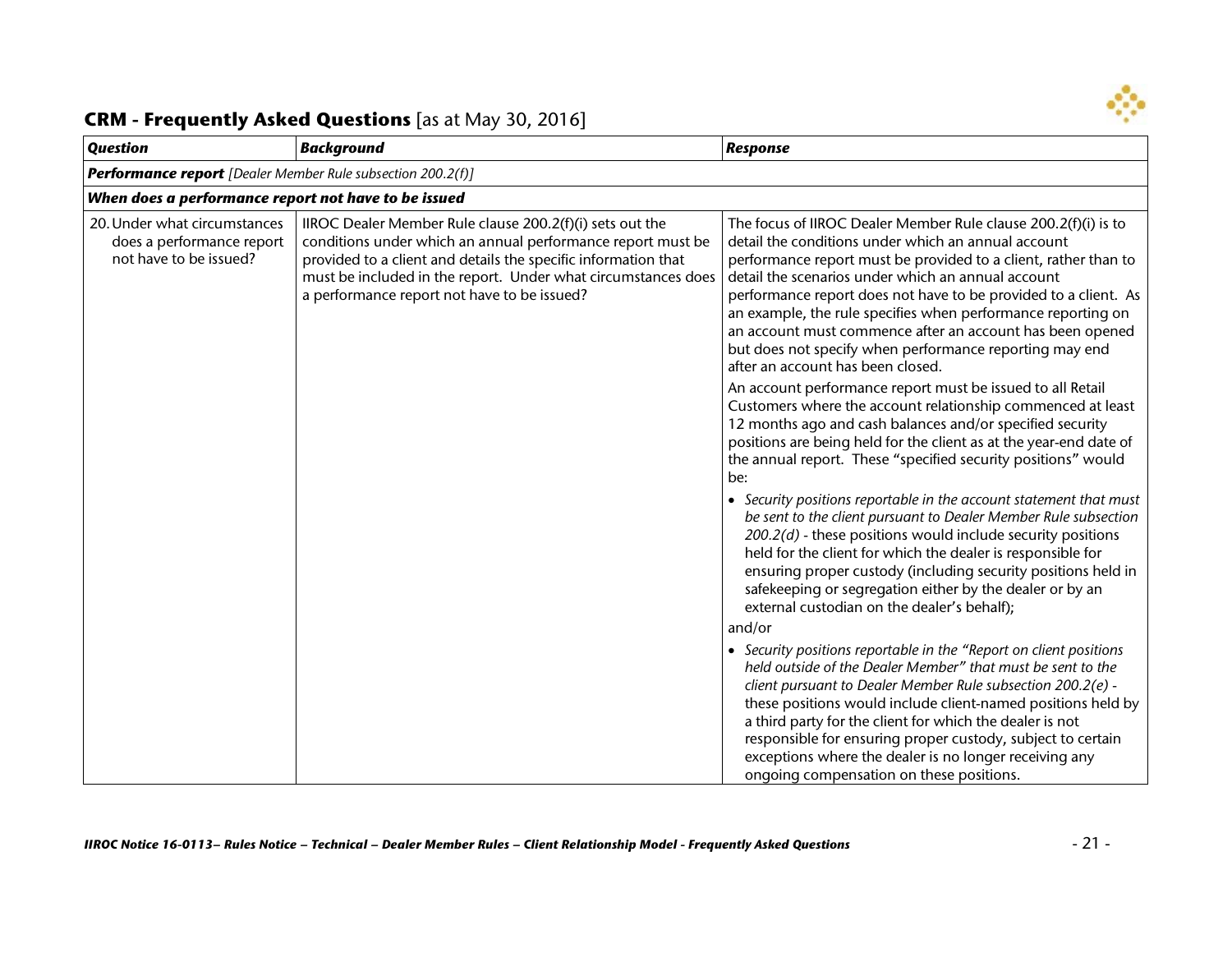

| <b>Question</b>                                                                               | <b>Background</b>                                                                                                                                                                                                                                                                            | Response                                                                                                                                                                                                                                                                                                                                                                                                                                                                                                                                                                                                                                                                                                                                                                            |
|-----------------------------------------------------------------------------------------------|----------------------------------------------------------------------------------------------------------------------------------------------------------------------------------------------------------------------------------------------------------------------------------------------|-------------------------------------------------------------------------------------------------------------------------------------------------------------------------------------------------------------------------------------------------------------------------------------------------------------------------------------------------------------------------------------------------------------------------------------------------------------------------------------------------------------------------------------------------------------------------------------------------------------------------------------------------------------------------------------------------------------------------------------------------------------------------------------|
| <b>Performance report</b> [Dealer Member Rule subsection 200.2(f)]                            |                                                                                                                                                                                                                                                                                              |                                                                                                                                                                                                                                                                                                                                                                                                                                                                                                                                                                                                                                                                                                                                                                                     |
| When does a performance report not have to be issued                                          |                                                                                                                                                                                                                                                                                              |                                                                                                                                                                                                                                                                                                                                                                                                                                                                                                                                                                                                                                                                                                                                                                                     |
|                                                                                               |                                                                                                                                                                                                                                                                                              | Based on these requirements, an annual account performance<br>report does not have to be issued where:                                                                                                                                                                                                                                                                                                                                                                                                                                                                                                                                                                                                                                                                              |
|                                                                                               |                                                                                                                                                                                                                                                                                              | • the client is not a Retail Customer;                                                                                                                                                                                                                                                                                                                                                                                                                                                                                                                                                                                                                                                                                                                                              |
|                                                                                               |                                                                                                                                                                                                                                                                                              | or                                                                                                                                                                                                                                                                                                                                                                                                                                                                                                                                                                                                                                                                                                                                                                                  |
|                                                                                               |                                                                                                                                                                                                                                                                                              | • the account was opened during the year;                                                                                                                                                                                                                                                                                                                                                                                                                                                                                                                                                                                                                                                                                                                                           |
|                                                                                               |                                                                                                                                                                                                                                                                                              | or                                                                                                                                                                                                                                                                                                                                                                                                                                                                                                                                                                                                                                                                                                                                                                                  |
|                                                                                               |                                                                                                                                                                                                                                                                                              | • the account was closed during the year;                                                                                                                                                                                                                                                                                                                                                                                                                                                                                                                                                                                                                                                                                                                                           |
|                                                                                               |                                                                                                                                                                                                                                                                                              | or                                                                                                                                                                                                                                                                                                                                                                                                                                                                                                                                                                                                                                                                                                                                                                                  |
|                                                                                               |                                                                                                                                                                                                                                                                                              | • as at the year-end date of the annual account performance<br>report there are:<br>o no specified security positions for which a market value<br>can be determined; and<br>o no cash balances<br>being held for the client.                                                                                                                                                                                                                                                                                                                                                                                                                                                                                                                                                        |
|                                                                                               | Client assets to be considered in the preparation of the performance report and determining their value                                                                                                                                                                                      |                                                                                                                                                                                                                                                                                                                                                                                                                                                                                                                                                                                                                                                                                                                                                                                     |
| 21. How are "not<br>determinable" valued<br>positions addressed in the<br>performance report? | IIROC Dealer Member Rule subsection 200.2(f) does not specify<br>how "not determinable" valued client account positions are to<br>be treated for the purposes of calculating performance<br>information. How are "not determinable" valued positions<br>addressed in the performance report? | The treatment of "not determinable" valued for performance<br>reporting purposes was not specified to give the Dealer<br>Member the options of either:<br>• Excluding "not determinable" valued positions from the<br>performance report calculations and disclosing that the<br>positions have been excluded (and why they have been<br>excluded); or<br>• Including "not determinable" valued positions in the<br>performance report calculations by assigning them "nil"<br>value for performance reporting purposes.<br>Note: Recent feedback from Dealer Members is that the first<br>option is not viable as it would involve significant account-by-<br>account manual work to exclude any "not determinable"<br>valued positions from the account performance calculations. |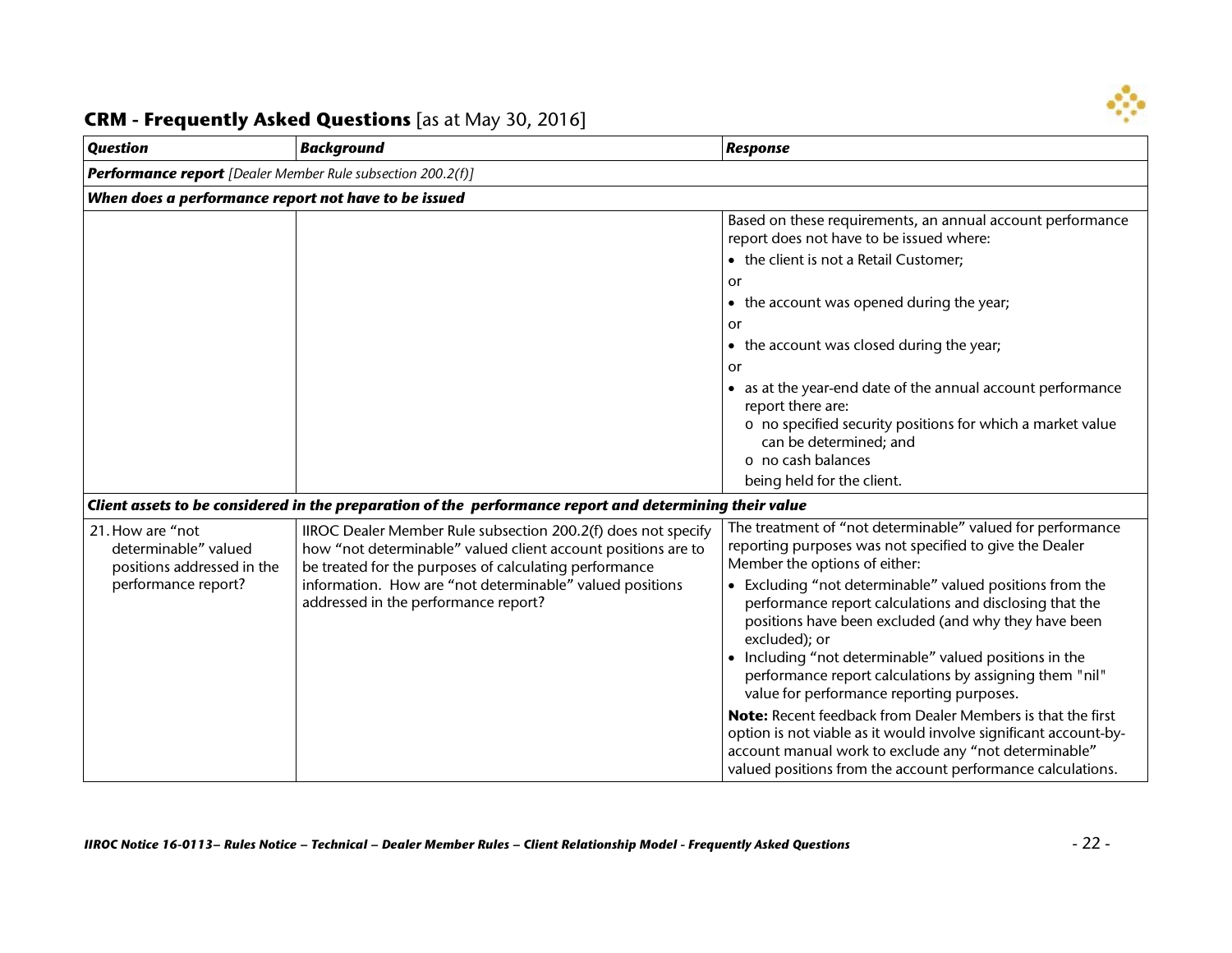<span id="page-22-0"></span>

 $\overline{a}$ 

| <b>Question</b>                                                                      | <b>Background</b>                                                                                                                                                                                                                                                                                            | Response                                                                                                                                                                                                                                                                                                              |  |
|--------------------------------------------------------------------------------------|--------------------------------------------------------------------------------------------------------------------------------------------------------------------------------------------------------------------------------------------------------------------------------------------------------------|-----------------------------------------------------------------------------------------------------------------------------------------------------------------------------------------------------------------------------------------------------------------------------------------------------------------------|--|
|                                                                                      | <b>Fee/charge report</b> [Dealer Member Rule subsection 200.2(g)]                                                                                                                                                                                                                                            |                                                                                                                                                                                                                                                                                                                       |  |
| When does a fee/ charge report not have to be issued                                 |                                                                                                                                                                                                                                                                                                              |                                                                                                                                                                                                                                                                                                                       |  |
| 22. Under what circumstances<br>does a fee / charge report<br>not have to be issued? | IIROC Dealer Member Rule subsection 200.2(q) sets out the<br>conditions under which an annual fee / charge report must be<br>provided to a client and details the specific information that<br>must be included in the report. Under what circumstances does<br>a fee / charge report not have to be issued? | An annual account fee / charge report does not have to be<br>issued where:<br>• the client is not a Retail Customer;<br>or<br>the account was closed during the year;<br>$\bullet$<br>or<br>the client has not paid any fees, charges or other<br>$\bullet$                                                           |  |
|                                                                                      |                                                                                                                                                                                                                                                                                                              | compensation to the Dealer Member, either directly or<br>indirectly during the year covered by the account fee / charge<br>report;<br>or<br>for referred services, the client has been referred by the<br>$\bullet$<br>Dealer Member:<br>o with respect to registerable services <sup>6</sup> , to another registered |  |
|                                                                                      |                                                                                                                                                                                                                                                                                                              | firm to obtain these services [See FAQ #25 for<br>conditions to be met]<br>o with respect to non-registerable services, to an individual<br>or another firm to obtain these services [See FAQ #26]                                                                                                                    |  |

<sup>&</sup>lt;sup>6</sup> Different types of registerable service offerings would include managed accounts, advisory accounts, order execution only accounts and certain specialized tax deferral and tax savings accounts).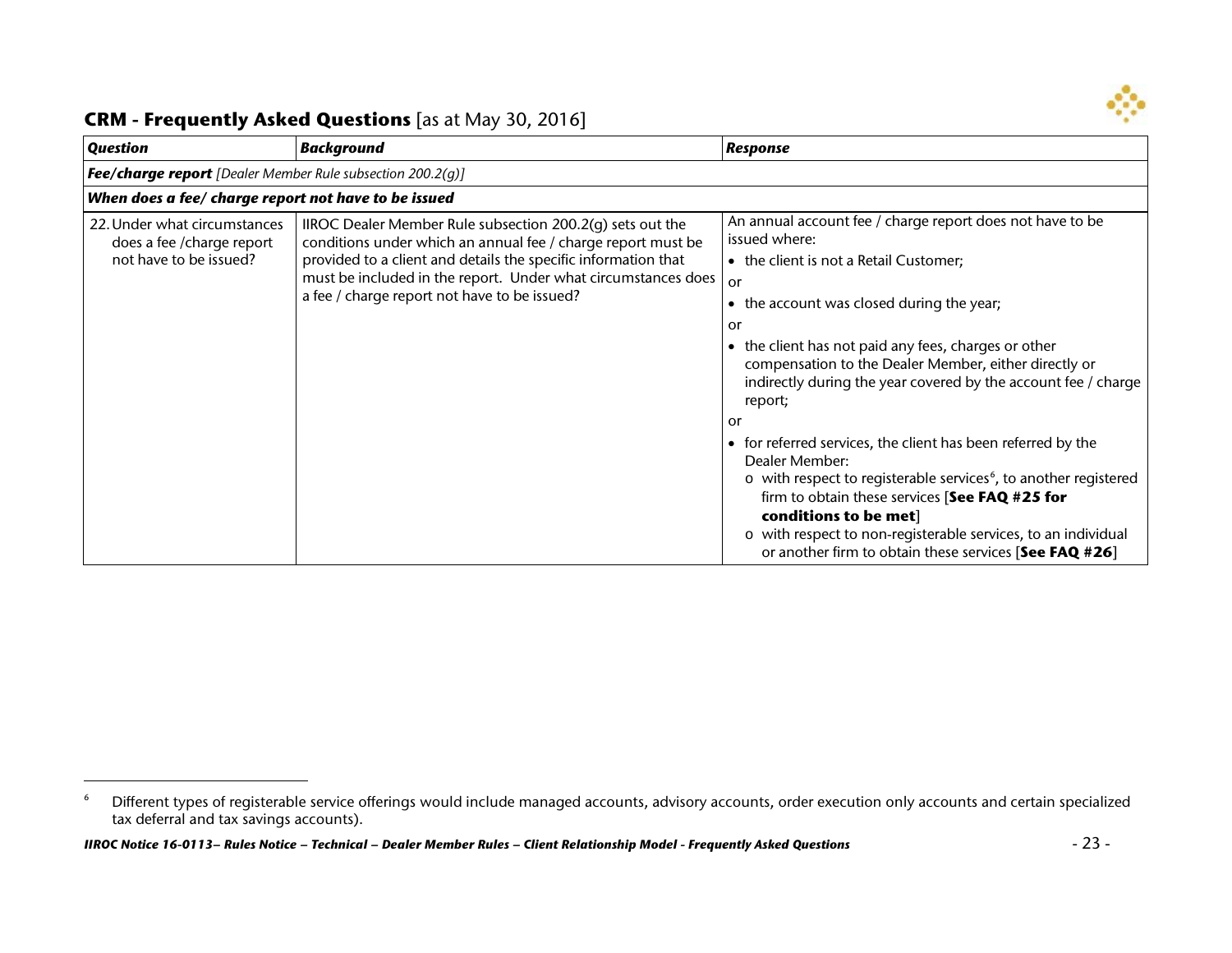

| <b>Question</b>                                                                                                                                                                                                    | <b>Background</b>                                                                                                                                                                                                                                                                                                                                                                                                                                                                                                                                                                                                                                                                                                                                                                                                | <b>Response</b>                                                                                                                                                                                                                                                                                                                                                                                                                                                                                                                                                                                                                                                                                                                                                                                                                                                                                                                                                                                                                                                                                                                                           |
|--------------------------------------------------------------------------------------------------------------------------------------------------------------------------------------------------------------------|------------------------------------------------------------------------------------------------------------------------------------------------------------------------------------------------------------------------------------------------------------------------------------------------------------------------------------------------------------------------------------------------------------------------------------------------------------------------------------------------------------------------------------------------------------------------------------------------------------------------------------------------------------------------------------------------------------------------------------------------------------------------------------------------------------------|-----------------------------------------------------------------------------------------------------------------------------------------------------------------------------------------------------------------------------------------------------------------------------------------------------------------------------------------------------------------------------------------------------------------------------------------------------------------------------------------------------------------------------------------------------------------------------------------------------------------------------------------------------------------------------------------------------------------------------------------------------------------------------------------------------------------------------------------------------------------------------------------------------------------------------------------------------------------------------------------------------------------------------------------------------------------------------------------------------------------------------------------------------------|
| <b>Fee/charge report</b> [Dealer Member Rule subsection 200.2(q)]                                                                                                                                                  |                                                                                                                                                                                                                                                                                                                                                                                                                                                                                                                                                                                                                                                                                                                                                                                                                  |                                                                                                                                                                                                                                                                                                                                                                                                                                                                                                                                                                                                                                                                                                                                                                                                                                                                                                                                                                                                                                                                                                                                                           |
|                                                                                                                                                                                                                    | Disclosure of third-party compensation amounts within the fee/charge report                                                                                                                                                                                                                                                                                                                                                                                                                                                                                                                                                                                                                                                                                                                                      |                                                                                                                                                                                                                                                                                                                                                                                                                                                                                                                                                                                                                                                                                                                                                                                                                                                                                                                                                                                                                                                                                                                                                           |
| 23. How should third-party<br>compensation amounts be<br>disclosed within the annual<br>fee / charge report?                                                                                                       | IIROC Dealer Member Rule subsection 200.2(g) specifies that<br>direct compensation amounts received by the Dealer Member<br>during the year (either as an "operating charge" or as a<br>"transaction charge") must be disclosed within the fee / charge<br>report as report line item amounts that must be included in the<br>report total.<br>The rule is silent on the disclosure approach to be used for third-<br>party compensation amounts received during the year.                                                                                                                                                                                                                                                                                                                                       | While IIROC Dealer Member Rule subsection 200.2(g) does not<br>specify the disclosure approach to be used for third-party<br>compensation amounts received during the year, Dealer<br>Member Rule section 29.7 prohibits the distribution of any<br>correspondence to clients (including reports) which, among<br>other things:<br>• "contains any untrue statement or omission of a material fact<br>or is otherwise false or misleading" - [Dealer Member Rule<br>clause $29.7(1)(a)$ ; and/or<br>"does not comply with any applicable legislation or the<br>guidelines, policies or directives of any regulatory authority<br>having jurisdiction." - [Dealer Member Rule clause<br>$29.7(1)(g)$ ]<br>To ensure that the information provided within the fee / charge<br>report provides a complete picture of all compensation<br>amounts the client has directly or indirectly paid to the Dealer<br>Member and is not misleading, it would generally be expected<br>that third-party compensation amounts received during the<br>year would be disclosed as report line-items that are included in<br>the annual account fee / charge report total. |
|                                                                                                                                                                                                                    | Should third-party compensation amounts be disclosed within<br>the annual fee / charge report as line item amounts that are<br>included in the report total or is note disclosure acceptable?                                                                                                                                                                                                                                                                                                                                                                                                                                                                                                                                                                                                                    |                                                                                                                                                                                                                                                                                                                                                                                                                                                                                                                                                                                                                                                                                                                                                                                                                                                                                                                                                                                                                                                                                                                                                           |
| 24. For fee, charge and<br>compensation items and<br>amounts that are disclosed<br>within the fee / charge<br>report as line items, does<br>amount also have to be<br>disclosed within any<br>related report note? | IIROC Dealer Member Rule clause 200.2(g)(ii)(I) specifies that<br>where the dealer has received trailing commissions relating to<br>securities owned by the client during the period covered by the<br>report, the following or a substantially similar notification must<br>be provided:<br>"We received \$[amount] in trailing commissions in respect of<br>securities you owned during the period covered by this report.<br>Investment funds pay investment fund managers a fee for<br>managing their funds. The managers pay us ongoing trailing<br>commissions for the services and advice we provide you. The<br>amount of the trailing commission depends on the sales charge<br>option you chose when you purchased the fund. You are not<br>directly charged the trailing commission or the management | Where the dealer discloses the amount of the trailing<br>commission or the amount of any other fee, charge or<br>compensation item within a line item in the annual account fee<br>/ charge report, there is no need to report the amount for a<br>second time within any related note that is included within the<br>report.<br>Specific to complying with IIROC Dealer Member Rule sub-<br>clause 200.2(g)(ii)(l), where the dealer discloses the amount of<br>the trailing commission within a line item in the annual account<br>fee / charge report, the following or a substantially similar<br>notification would be acceptable:<br>"Investment funds pay investment fund managers a fee for<br>managing their funds. The managers pay us ongoing trailing                                                                                                                                                                                                                                                                                                                                                                                         |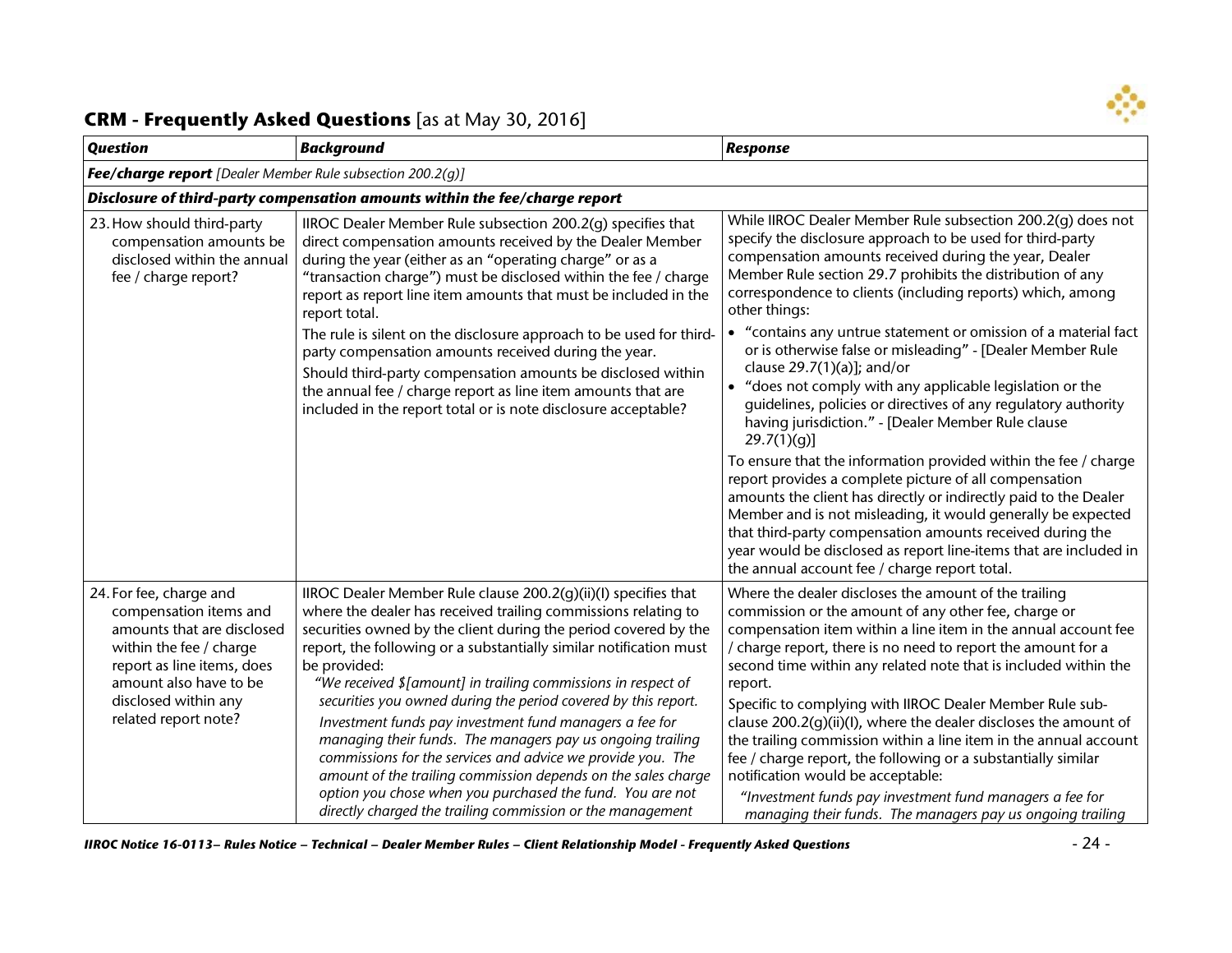

| <b>Background</b>                                                                                                                                                                                                                                                                                                                                                                                                                                                                                                                                                                                                                                                                                                                                                          | <b>Response</b>                                                                                                                                                                                                                                                                                                                                                                                                                                                                                                                                                                                                                                                                                                                                                                                                                                                                                                                                                                                                                                                                                                      |  |
|----------------------------------------------------------------------------------------------------------------------------------------------------------------------------------------------------------------------------------------------------------------------------------------------------------------------------------------------------------------------------------------------------------------------------------------------------------------------------------------------------------------------------------------------------------------------------------------------------------------------------------------------------------------------------------------------------------------------------------------------------------------------------|----------------------------------------------------------------------------------------------------------------------------------------------------------------------------------------------------------------------------------------------------------------------------------------------------------------------------------------------------------------------------------------------------------------------------------------------------------------------------------------------------------------------------------------------------------------------------------------------------------------------------------------------------------------------------------------------------------------------------------------------------------------------------------------------------------------------------------------------------------------------------------------------------------------------------------------------------------------------------------------------------------------------------------------------------------------------------------------------------------------------|--|
| <b>Fee/charge report</b> [Dealer Member Rule subsection 200.2(q)]                                                                                                                                                                                                                                                                                                                                                                                                                                                                                                                                                                                                                                                                                                          |                                                                                                                                                                                                                                                                                                                                                                                                                                                                                                                                                                                                                                                                                                                                                                                                                                                                                                                                                                                                                                                                                                                      |  |
| Disclosure of third-party compensation amounts within the fee/charge report                                                                                                                                                                                                                                                                                                                                                                                                                                                                                                                                                                                                                                                                                                |                                                                                                                                                                                                                                                                                                                                                                                                                                                                                                                                                                                                                                                                                                                                                                                                                                                                                                                                                                                                                                                                                                                      |  |
| fee. But, these fees affect you because they reduce the amount<br>of the fund's return to you. Information about management<br>fees and other charges to your investment funds is included in<br>the prospectus or fund facts document for each fund."<br>Where the dealer discloses the amount of the trailing<br>commission (or the amount of any other fee, charge or<br>compensation item) within a line item in the fee / charge report,<br>does the amount also have to be reported in any related note<br>included within the report?                                                                                                                                                                                                                               | commissions for the services and advice we provide you. The<br>amount of the trailing commission depends on the sales charge<br>option you chose when you purchased the fund. You are not<br>directly charged the trailing commission or the management<br>fee. But, these fees affect you because they reduce the amount<br>of the fund's return to you. Information about management<br>fees and other charges to your investment funds is included in<br>the prospectus or fund facts document for each fund."                                                                                                                                                                                                                                                                                                                                                                                                                                                                                                                                                                                                    |  |
| wishing to obtain registerable services to other registered firms,<br>through use of referral arrangements. For example, referrals<br>frequently occur when a Dealer Member:<br>• does not offer a specific account type, such as a managed<br>account or an order execution-only service account<br>• does not offer specific investment products or service<br>offerings<br>Under these arrangements, the registered firm to whom the<br>business has been referred will generally compensate the<br>referring Dealer Member through the payment of a referral fee.<br>Should these referral fee amounts received from another<br>registered firm be disclosed within an annual account fee /<br>charge report provided to the client by the referring Dealer<br>Member? | Where:<br>• a Dealer Member has referred a client wishing to obtain<br>registerable services to another registered firm pursuant to a<br>referral arrangement;<br>any previously opened accounts that existed for the referred<br>service offering have been closed at the referring Dealer<br>Member;<br>• an account or accounts for the referred service offering has or<br>have been opened (or is/are being maintained) at the other<br>registered firm;<br>the referring Dealer Member has no involvement in the<br>operation of the account or accounts at the other registered<br>firm; and<br>the referring Dealer Member satisfies itself that the other<br>registered firm is providing adequate disclosure of the referral<br>arrangement within the annual fee / charge report or reports<br>it provides the client for the referred account or accounts<br>the referring Dealer Member is not required to disclose to the<br>client any referral fee amounts it receives from the other<br>registered firm during the year within any annual account fee /<br>charge report it provides to the client. |  |
|                                                                                                                                                                                                                                                                                                                                                                                                                                                                                                                                                                                                                                                                                                                                                                            | It is common practice for Dealer Members to refer clients                                                                                                                                                                                                                                                                                                                                                                                                                                                                                                                                                                                                                                                                                                                                                                                                                                                                                                                                                                                                                                                            |  |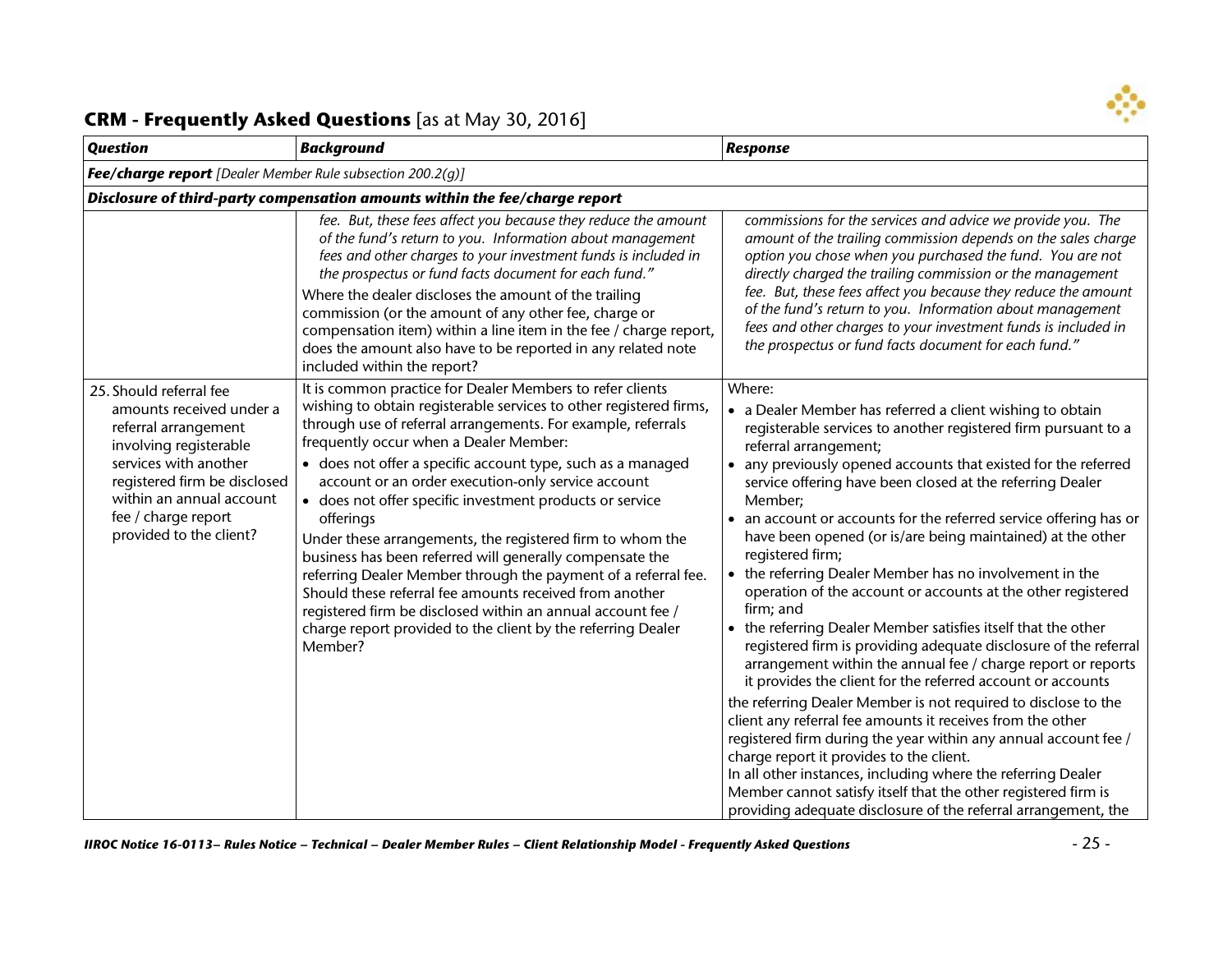

| <b>Question</b>                                                                                                                                                                                                  | <b>Background</b>                                                                                                                                                                                                                                                                                                                            | <b>Response</b>                                                                                                                                                                                                                                                                                                                                                                                                                                                                                                                                                                                                                             |  |
|------------------------------------------------------------------------------------------------------------------------------------------------------------------------------------------------------------------|----------------------------------------------------------------------------------------------------------------------------------------------------------------------------------------------------------------------------------------------------------------------------------------------------------------------------------------------|---------------------------------------------------------------------------------------------------------------------------------------------------------------------------------------------------------------------------------------------------------------------------------------------------------------------------------------------------------------------------------------------------------------------------------------------------------------------------------------------------------------------------------------------------------------------------------------------------------------------------------------------|--|
|                                                                                                                                                                                                                  | <b>Fee/charge report</b> [Dealer Member Rule subsection 200.2(g)]                                                                                                                                                                                                                                                                            |                                                                                                                                                                                                                                                                                                                                                                                                                                                                                                                                                                                                                                             |  |
|                                                                                                                                                                                                                  | Disclosure of third-party compensation amounts within the fee/charge report                                                                                                                                                                                                                                                                  |                                                                                                                                                                                                                                                                                                                                                                                                                                                                                                                                                                                                                                             |  |
|                                                                                                                                                                                                                  |                                                                                                                                                                                                                                                                                                                                              | referring Dealer Member is responsible for disclosing the referral<br>fee amounts it receives within at least one of the annual account<br>fee / charge reports it provides to the client.<br>Dealer Members are reminded that the requirements relating to<br>referral arrangements set out in sections 13.7 through 13.11 of<br>National Instrument 31-103, Registration Requirements,<br>Exemptions and Ongoing Registrant Obligations, apply,<br>irrespective of whether the Dealer Member discloses the referral<br>fee amounts it receives within an annual account fee / charge<br>report that it provides to the client.            |  |
| 26. Should referral fee<br>amounts received under a<br>referral arrangement<br>involving non-registerable<br>services be disclosed within<br>an annual account fee /<br>charge report provided to<br>the client? | Other referral arrangements involve non-registerable services,<br>such as referring a client to an accountant or a lawyer for<br>specialized accounting, tax or legal services. Should fee<br>amounts received relating to non-registerable services be<br>disclosed within an annual account fee / charge report provided<br>to the client? | No, the scope of fees, charges and other compensation<br>amounts received that must be disclosed within the annual fee /<br>charge report is limited to amounts relating to registerable<br>services.<br>Dealer Members are reminded that the requirements relating to<br>referral arrangements set out in sections 13.7 through 13.11 of<br>National Instrument 31-103, Registration Requirements,<br>Exemptions and Ongoing Registrant Obligations, apply,<br>irrespective of whether the Dealer Member discloses the referral<br>fee amounts it receives within an annual account fee / charge<br>report that it provides to the client. |  |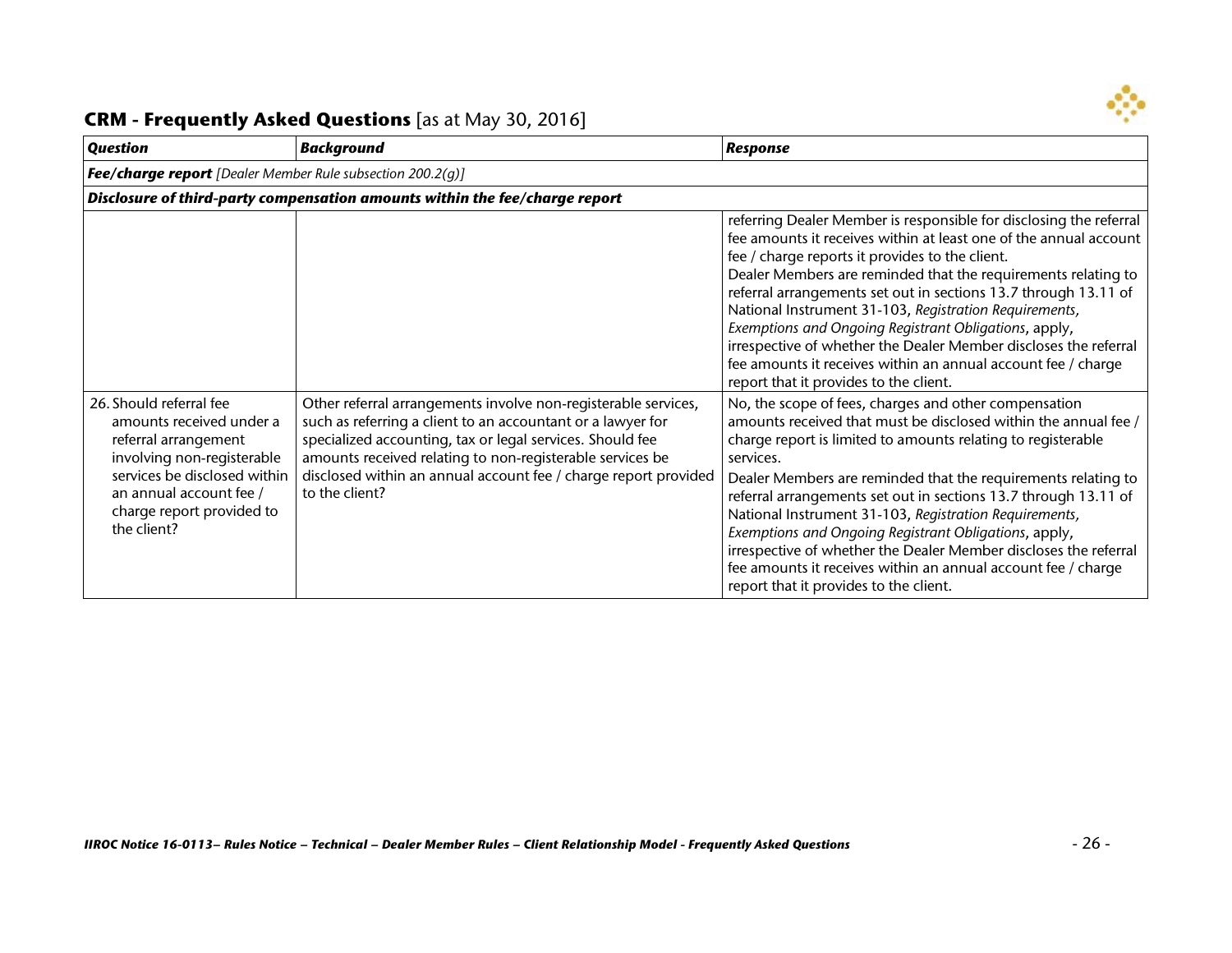

| <b>Question</b>                                                                                                                                                                                                            | <b>Background</b>                                                                                                                                                                                                                                                                                                                                                                                                                                                                                                                                                                                                                                                                                                                                                                                                                                                                                                                                                                                                                                                                                                                                                                                                                                                                                                                                                                                                                                                                                                                                                                  | <b>Response</b>                                                                                                                                                                                                                                                                                                                                                                                                                                                                                                                                                                                                                                                                                                                                                                                                                                                                                                                                                                                                                                                                                                                                                                                                                                                                                                                                                                                                                                                                                                                                                                                                                                                                                   |
|----------------------------------------------------------------------------------------------------------------------------------------------------------------------------------------------------------------------------|------------------------------------------------------------------------------------------------------------------------------------------------------------------------------------------------------------------------------------------------------------------------------------------------------------------------------------------------------------------------------------------------------------------------------------------------------------------------------------------------------------------------------------------------------------------------------------------------------------------------------------------------------------------------------------------------------------------------------------------------------------------------------------------------------------------------------------------------------------------------------------------------------------------------------------------------------------------------------------------------------------------------------------------------------------------------------------------------------------------------------------------------------------------------------------------------------------------------------------------------------------------------------------------------------------------------------------------------------------------------------------------------------------------------------------------------------------------------------------------------------------------------------------------------------------------------------------|---------------------------------------------------------------------------------------------------------------------------------------------------------------------------------------------------------------------------------------------------------------------------------------------------------------------------------------------------------------------------------------------------------------------------------------------------------------------------------------------------------------------------------------------------------------------------------------------------------------------------------------------------------------------------------------------------------------------------------------------------------------------------------------------------------------------------------------------------------------------------------------------------------------------------------------------------------------------------------------------------------------------------------------------------------------------------------------------------------------------------------------------------------------------------------------------------------------------------------------------------------------------------------------------------------------------------------------------------------------------------------------------------------------------------------------------------------------------------------------------------------------------------------------------------------------------------------------------------------------------------------------------------------------------------------------------------|
| <b>Fee/charge report</b> [Dealer Member Rule subsection 200.2(q)]                                                                                                                                                          |                                                                                                                                                                                                                                                                                                                                                                                                                                                                                                                                                                                                                                                                                                                                                                                                                                                                                                                                                                                                                                                                                                                                                                                                                                                                                                                                                                                                                                                                                                                                                                                    |                                                                                                                                                                                                                                                                                                                                                                                                                                                                                                                                                                                                                                                                                                                                                                                                                                                                                                                                                                                                                                                                                                                                                                                                                                                                                                                                                                                                                                                                                                                                                                                                                                                                                                   |
|                                                                                                                                                                                                                            | Disclosure of third-party compensation amounts within the fee/charge report                                                                                                                                                                                                                                                                                                                                                                                                                                                                                                                                                                                                                                                                                                                                                                                                                                                                                                                                                                                                                                                                                                                                                                                                                                                                                                                                                                                                                                                                                                        |                                                                                                                                                                                                                                                                                                                                                                                                                                                                                                                                                                                                                                                                                                                                                                                                                                                                                                                                                                                                                                                                                                                                                                                                                                                                                                                                                                                                                                                                                                                                                                                                                                                                                                   |
| 27. Should third-party<br>compensation amounts<br>received by a Dealer<br>Member under a back-<br>office sharing arrangement<br>be disclosed within an<br>annual account fee /<br>charge report provided to<br>the client? | It is common practice for registered firms to outsource certain<br>account service related functions to Dealer Members through<br>the use of back-office sharing arrangements. Under these<br>arrangements, the performance of all of the functions relating<br>to a particular account service offering is shared between the<br>following two firms:<br>1. the outsourcing firm, and<br>2. the outsource services provider<br>Where the outsourcing arrangement involves one or more of,<br>the execution of client trades, the clearing and settlement of<br>client trades or the custody of client positions, the setting up of<br>individual accounts for each client is the only feasible way to<br>ensure that the outsource services provider can properly<br>segregate each client's security positions from positions of other<br>clients and the outsourcing firm. Common examples of<br>arrangements that involve the execution of client trades, the<br>clearing and settlement of client trades or the custody of client<br>positions include:<br>• external custody arrangements;<br>• clearing arrangements; and<br>• introducing broker / carrying broker arrangements.<br>As accounts must be opened for each client at the outsourced<br>services provider under these arrangements, and the annual<br>compensation reporting obligation applies to all accounts of<br>Retail Customers, is the outsourced services provider required to<br>disclose to clients within an annual account fee / charge report<br>the amounts it is paid by the outsourcing firm? | Where a registered firm has outsourced one or more of the<br>following account service related functions to a Dealer Member:<br>• the execution of client trades;<br>• the clearing and settlement of client trades;<br>• the custody of client positions<br>such that in order to segregate the assets of each client covered<br>by the arrangement the Dealer Member must open and<br>maintain separate accounts for each client, the Dealer Member<br>acting as the outsource services provider is not required to<br>disclose to the client any outsource service fees it receives<br>during the year from the other registered firm, within an annual<br>account fee / charge report it provides the client, provided:<br>• the outsourcing registered firm is responsible for maintaining<br>the "client-facing" relationship with the client;<br>• the outsourcing registered firm (and not clients of the<br>outsourcing registered firm) pays the Dealer Member for<br>these outsource service fees; and<br>• these outsource service fees represent a cost to the<br>outsourcing registered firm of making a particular account<br>service offering available to clients (in the same manner as if<br>these functions had not been outsourced and the costs had<br>been borne directly by the outsourcing registered firm).<br>In all other instances, including where the Dealer Member<br>directly charges clients of the outsourcing registered firm for<br>outsourced service fees, the Dealer Member is responsible for<br>disclosing the outsourced service fee amounts it receives within<br>each relevant annual account fee / charge report that it provides<br>to the client. |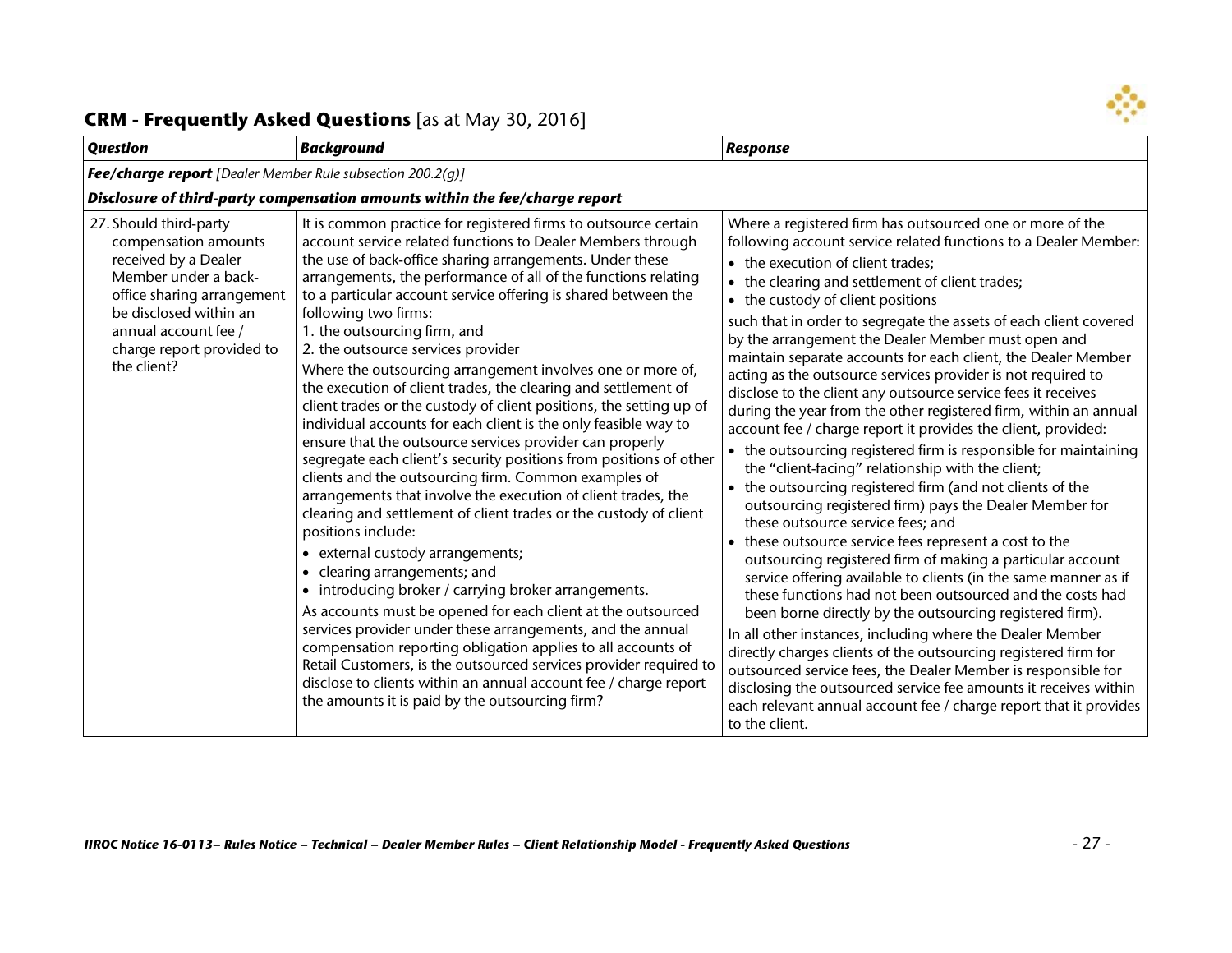

| <b>Question</b>                                                                                                                                                                                                                                      | <b>Background</b>                                                                                                                                                                                                                                                                                                                                                                                                                                                                                                                                                                                                                                                                           | <b>Response</b>                                                                                                                                                                                                                                                                                                                                                                                                                                                                                                                                                                                                                                                                                                                                                                                                                                                                                                                                                                                                                                                                                                                                                                                                                                                                                                                                                                                                                                                                                                                                                                                                                                                                                                                                                                                                                                       |
|------------------------------------------------------------------------------------------------------------------------------------------------------------------------------------------------------------------------------------------------------|---------------------------------------------------------------------------------------------------------------------------------------------------------------------------------------------------------------------------------------------------------------------------------------------------------------------------------------------------------------------------------------------------------------------------------------------------------------------------------------------------------------------------------------------------------------------------------------------------------------------------------------------------------------------------------------------|-------------------------------------------------------------------------------------------------------------------------------------------------------------------------------------------------------------------------------------------------------------------------------------------------------------------------------------------------------------------------------------------------------------------------------------------------------------------------------------------------------------------------------------------------------------------------------------------------------------------------------------------------------------------------------------------------------------------------------------------------------------------------------------------------------------------------------------------------------------------------------------------------------------------------------------------------------------------------------------------------------------------------------------------------------------------------------------------------------------------------------------------------------------------------------------------------------------------------------------------------------------------------------------------------------------------------------------------------------------------------------------------------------------------------------------------------------------------------------------------------------------------------------------------------------------------------------------------------------------------------------------------------------------------------------------------------------------------------------------------------------------------------------------------------------------------------------------------------------|
| <b>Fee/charge report</b> [Dealer Member Rule subsection 200.2(g)]                                                                                                                                                                                    |                                                                                                                                                                                                                                                                                                                                                                                                                                                                                                                                                                                                                                                                                             |                                                                                                                                                                                                                                                                                                                                                                                                                                                                                                                                                                                                                                                                                                                                                                                                                                                                                                                                                                                                                                                                                                                                                                                                                                                                                                                                                                                                                                                                                                                                                                                                                                                                                                                                                                                                                                                       |
|                                                                                                                                                                                                                                                      | Disclosure of third-party compensation amounts within the fee/charge report                                                                                                                                                                                                                                                                                                                                                                                                                                                                                                                                                                                                                 |                                                                                                                                                                                                                                                                                                                                                                                                                                                                                                                                                                                                                                                                                                                                                                                                                                                                                                                                                                                                                                                                                                                                                                                                                                                                                                                                                                                                                                                                                                                                                                                                                                                                                                                                                                                                                                                       |
| 28. What portion of the third-<br>party compensation<br>amounts received from an<br>issuer company relating to<br>a new issue distribution<br>must be disclosed within<br>the fee / charge report and<br>what disclosure approach<br>should be used? | It is common practice that an issuer company pays a new issue<br>fee to an investment dealer for the corporate finance and new<br>issue distribution services it provides when a security new issue<br>is priced, marketed and sold to clients. Since all third-party<br>amounts the dealer receives that relate "to registerable services<br>provided to the client during the period covered by the report"<br>must be included in the applicable fee / charge report [pursuant<br>to Dealer Member Rule sub-clause 200.2(q)(ii)(H)], what<br>portion of the new issue fee must be disclosed within the<br>applicable fee / charge report and what disclosure approach<br>should be used? | Portion of the new issue fee that must be disclosed<br>As the new issue fee is intended to compensate the investment<br>dealer for both the corporate finance and new issue distribution<br>services it provides for a security new issue, only the portion of<br>the fee that relates to the distribution of the new issue to clients<br>(the "commission portion") must be disclosed within the<br>applicable annual account fee / charge report.<br>For a specific new issue distribution the "commission portion"<br>amount requiring disclosure within a particular client's annual<br>account fee / charge report is the portion of the new issue fee<br>on which the account advisor is eligible to receive a<br>compensation amount equivalent to a commission. In industry<br>terms this is referred to as "the amount that goes to the account<br>advisor's grid."<br>The "commission portion" percentage/amount may not<br>necessarily be the same at each dealer that is involved in the<br>same new issue distribution. This is because from one dealer to<br>the next there may be differences:<br>• in the "commission portion" percentage/amount itself (such<br>as in the case of introducing brokers who generally pay an<br>amount out of what would otherwise be the commission<br>portion to their carrying broker to compensate them for back<br>office services provided relating to the new issue<br>distribution);<br>and/or<br>• in the percentage of retail clients (versus institutional clients)<br>that participate in the new issue distribution;<br>and/or<br>• in the percentage of accounts whose advisors are eligible for<br>"commission portion" compensation on a new issue (such as<br>when one dealer has a greater percentage of fee-based client<br>accounts that are not eligible for "commission portion" |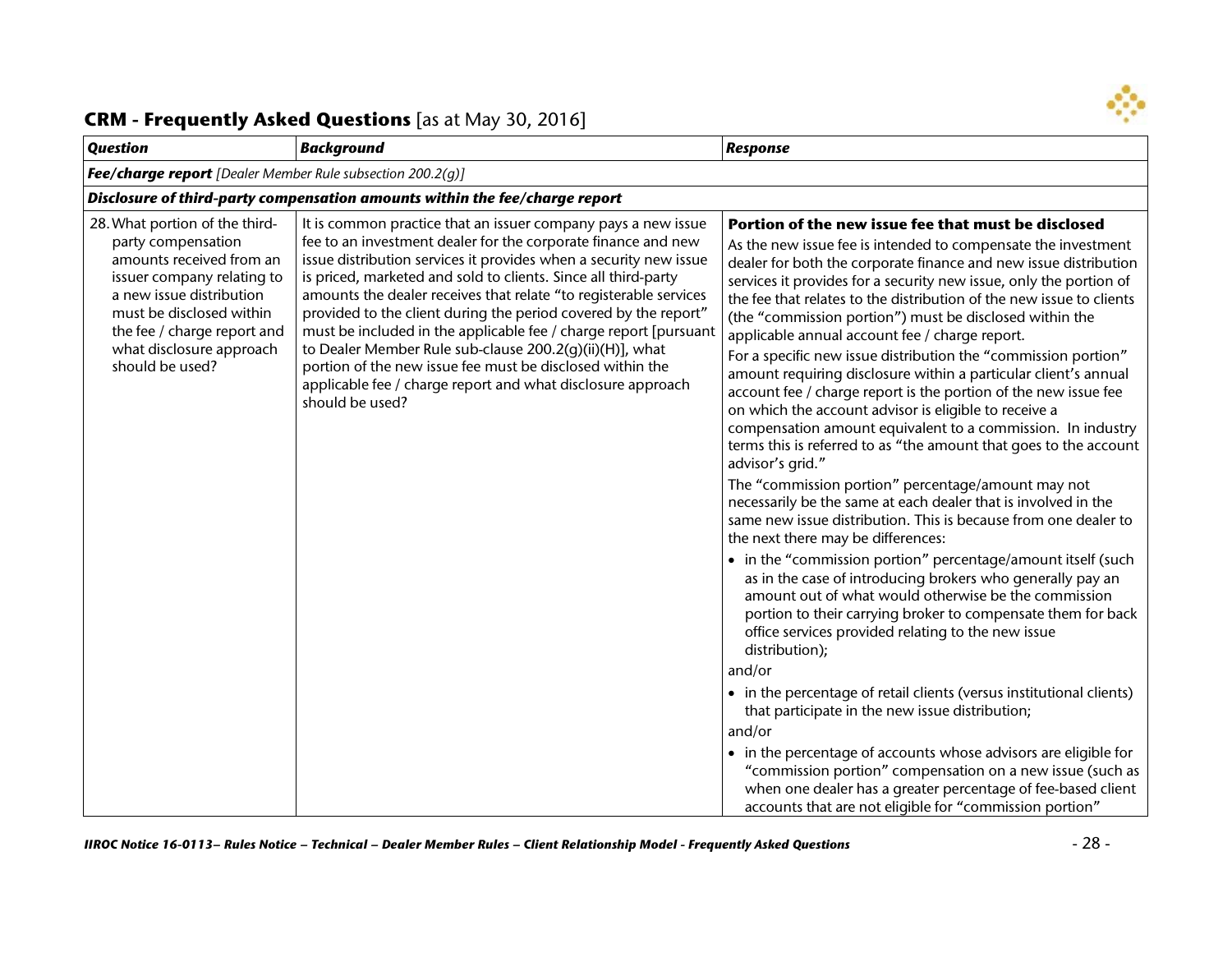

| <b>Question</b> | <b>Background</b>                                                           | <b>Response</b>                                                                                                                                                                                                                                                                                                                                                                                                                                                                                                                                                                                                                                                                                                                                                                                                                                                                                                                                                                                                                                                                                                                                                                                                                                                                                                                                                                                                                                                                                                                                                                                                                                                                                                                                                                                                                                                |  |
|-----------------|-----------------------------------------------------------------------------|----------------------------------------------------------------------------------------------------------------------------------------------------------------------------------------------------------------------------------------------------------------------------------------------------------------------------------------------------------------------------------------------------------------------------------------------------------------------------------------------------------------------------------------------------------------------------------------------------------------------------------------------------------------------------------------------------------------------------------------------------------------------------------------------------------------------------------------------------------------------------------------------------------------------------------------------------------------------------------------------------------------------------------------------------------------------------------------------------------------------------------------------------------------------------------------------------------------------------------------------------------------------------------------------------------------------------------------------------------------------------------------------------------------------------------------------------------------------------------------------------------------------------------------------------------------------------------------------------------------------------------------------------------------------------------------------------------------------------------------------------------------------------------------------------------------------------------------------------------------|--|
|                 | <b>Fee/charge report</b> [Dealer Member Rule subsection 200.2(q)]           |                                                                                                                                                                                                                                                                                                                                                                                                                                                                                                                                                                                                                                                                                                                                                                                                                                                                                                                                                                                                                                                                                                                                                                                                                                                                                                                                                                                                                                                                                                                                                                                                                                                                                                                                                                                                                                                                |  |
|                 | Disclosure of third-party compensation amounts within the fee/charge report |                                                                                                                                                                                                                                                                                                                                                                                                                                                                                                                                                                                                                                                                                                                                                                                                                                                                                                                                                                                                                                                                                                                                                                                                                                                                                                                                                                                                                                                                                                                                                                                                                                                                                                                                                                                                                                                                |  |
|                 |                                                                             | compensation than another dealer).                                                                                                                                                                                                                                                                                                                                                                                                                                                                                                                                                                                                                                                                                                                                                                                                                                                                                                                                                                                                                                                                                                                                                                                                                                                                                                                                                                                                                                                                                                                                                                                                                                                                                                                                                                                                                             |  |
|                 |                                                                             | Disclosure approach to be used                                                                                                                                                                                                                                                                                                                                                                                                                                                                                                                                                                                                                                                                                                                                                                                                                                                                                                                                                                                                                                                                                                                                                                                                                                                                                                                                                                                                                                                                                                                                                                                                                                                                                                                                                                                                                                 |  |
|                 |                                                                             | Unlike most other forms of compensation a dealer receives, new<br>issue "commission portion" compensation does not generally<br>materially affect the value or performance of the related new<br>issue position. For example, the payment by the issuer<br>company to the dealer of \$100 in new issue "commission<br>portion" compensation does not generally result in a \$100<br>decline (or "dollar for dollar" decline) in value of the relevant<br>new issue security, since in substance the payment is made by<br>the issuer company and (unlike in the case of mutual fund<br>trailing commissions) not by the issuer company security.<br>Because of this uniqueness, whether or not to allow note<br>disclosure of new issue "commission portion" compensation<br>was considered. The benefit of a note disclosure approach is<br>that the compensation amounts disclosed within the report<br>would be limited to amounts that directly impact investment<br>profitability, which would enable the client to compare the<br>compensation amounts that impact account performance they<br>paid during the year to the net account performance they<br>achieved during the year. The drawback of a note disclosure<br>approach is that it is believed that clients are much less likely to<br>read a report note item than a report line item.<br>Since the desire to ensure that clients receive complete<br>compensation information was determined to be more<br>important than comparable compensation information (i.e.<br>comparable to the performance information the client will<br>receive), it would generally be expected that new issue<br>"commission portion" compensation amounts received during<br>the year would be disclosed as itemized annual account fee /<br>charge report line-items that are included in the report total. |  |
|                 |                                                                             | However, given the complexity (as discussed above) associated<br>with determining and aggregating for each account the new                                                                                                                                                                                                                                                                                                                                                                                                                                                                                                                                                                                                                                                                                                                                                                                                                                                                                                                                                                                                                                                                                                                                                                                                                                                                                                                                                                                                                                                                                                                                                                                                                                                                                                                                     |  |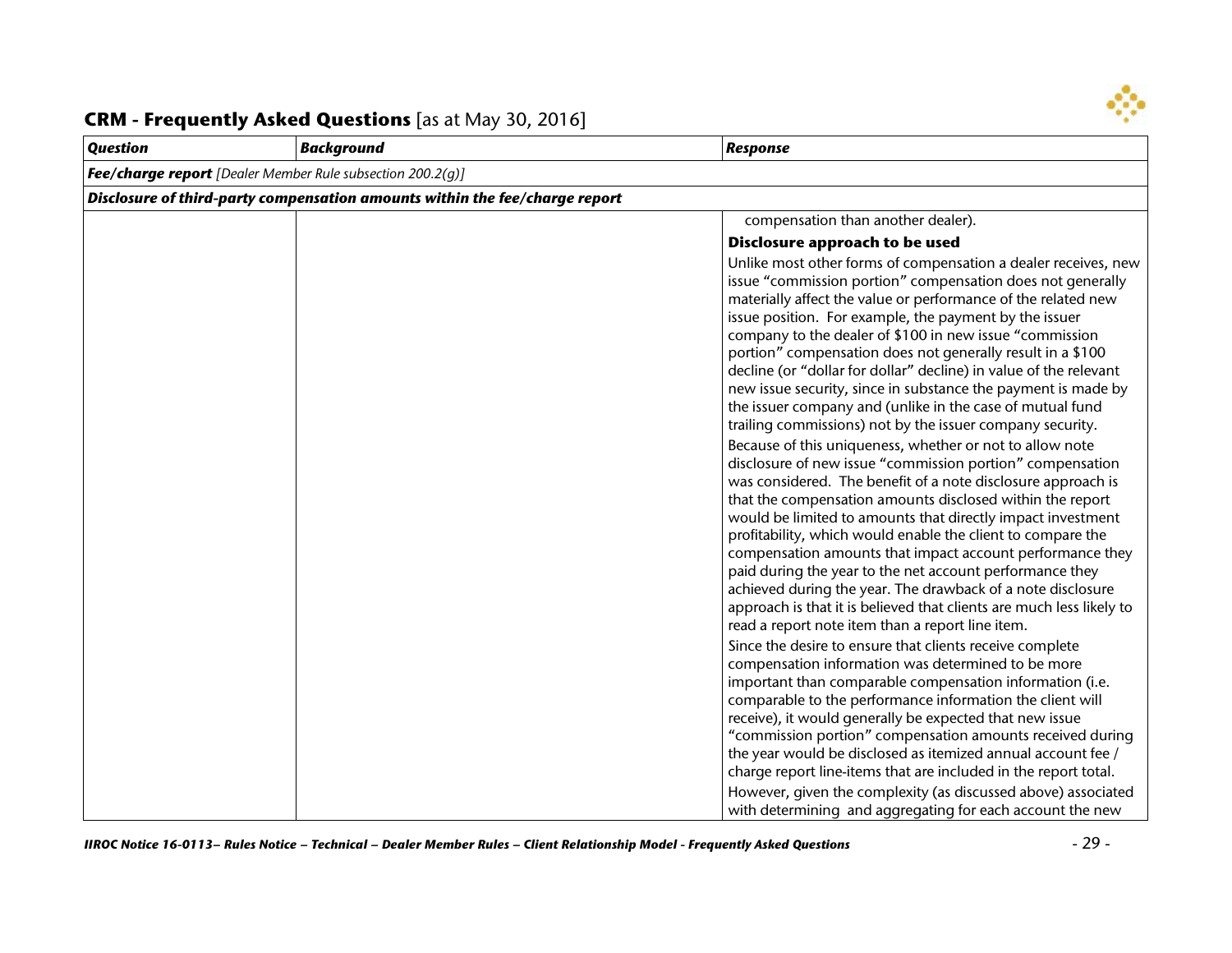

| <b>Question</b>                                                   | <b>Background</b>                                                           | <b>Response</b>                                                                                                                                                                                                                                                                                                                                                                                                                                                                                                                                                                                                                                                                           |  |
|-------------------------------------------------------------------|-----------------------------------------------------------------------------|-------------------------------------------------------------------------------------------------------------------------------------------------------------------------------------------------------------------------------------------------------------------------------------------------------------------------------------------------------------------------------------------------------------------------------------------------------------------------------------------------------------------------------------------------------------------------------------------------------------------------------------------------------------------------------------------|--|
| <b>Fee/charge report</b> [Dealer Member Rule subsection 200.2(g)] |                                                                             |                                                                                                                                                                                                                                                                                                                                                                                                                                                                                                                                                                                                                                                                                           |  |
|                                                                   | Disclosure of third-party compensation amounts within the fee/charge report |                                                                                                                                                                                                                                                                                                                                                                                                                                                                                                                                                                                                                                                                                           |  |
|                                                                   |                                                                             | issue "commission portion" compensation amount requiring<br>annual disclosure, and the need for dealers to make significant<br>additional systems changes to calculate and aggregate this<br>information, it would be acceptable for fee / charge reports<br>issued for periods ending no later than December 31, 2016 for<br>the firm to provide the following note or a note that is<br>substantially similar:<br>"For new issue securities sold to you during the period covered by<br>the report, a portion of the amount you paid to purchase the<br>new issue securities was paid to us by the company that issued<br>the securities as compensation for the new issue distribution |  |
|                                                                   |                                                                             | services we provided to you. Our receipt of these commissions<br>may not necessarily result in a dollar for dollar reduction of your<br>profit or increase of your loss on these investments."                                                                                                                                                                                                                                                                                                                                                                                                                                                                                            |  |
|                                                                   |                                                                             | For all fee / charge reports issued for periods ending after<br>December 31, 2016, the aggregate new issue "commission<br>portion" compensation amount will have to be disclosed as an<br>annual account fee / charge report line-item that is included in<br>the report total. It is also recommended that the above note<br>also be included within the report.                                                                                                                                                                                                                                                                                                                         |  |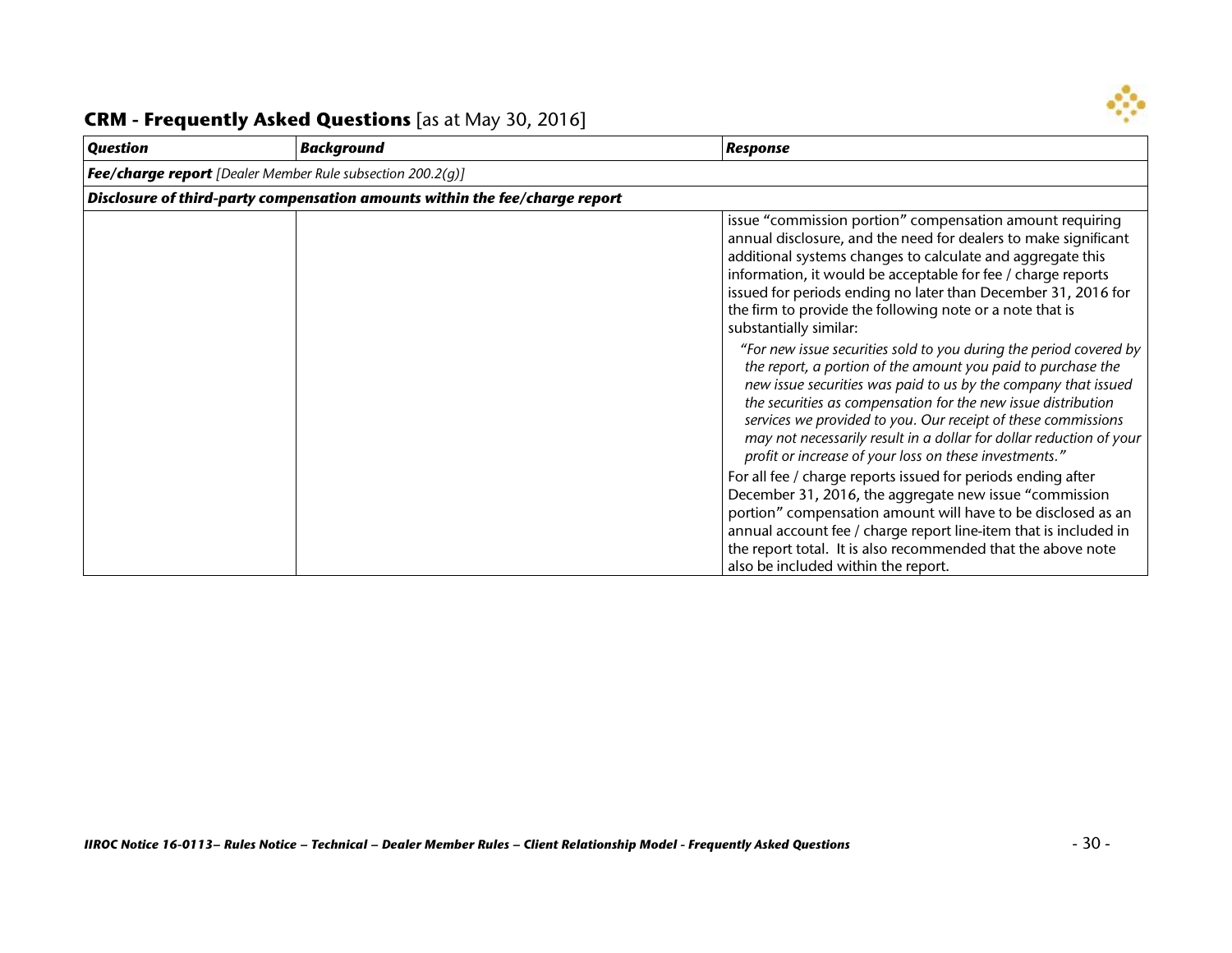

| <b>Question</b>                                                                                                                                                                                                                                                | <b>Background</b>                                                                                                                                                                                                                                                                                     | <b>Response</b>                                                                                                                                                                                                                                                                                                                                                                                                                                                                                                                                                                                                                                                                                                                                                                                                                                                                                                                                                                                                                                                                                                                                                                                                                                                                                                                                                                                                                                                                                                                                                                                                                                                                                                  |
|----------------------------------------------------------------------------------------------------------------------------------------------------------------------------------------------------------------------------------------------------------------|-------------------------------------------------------------------------------------------------------------------------------------------------------------------------------------------------------------------------------------------------------------------------------------------------------|------------------------------------------------------------------------------------------------------------------------------------------------------------------------------------------------------------------------------------------------------------------------------------------------------------------------------------------------------------------------------------------------------------------------------------------------------------------------------------------------------------------------------------------------------------------------------------------------------------------------------------------------------------------------------------------------------------------------------------------------------------------------------------------------------------------------------------------------------------------------------------------------------------------------------------------------------------------------------------------------------------------------------------------------------------------------------------------------------------------------------------------------------------------------------------------------------------------------------------------------------------------------------------------------------------------------------------------------------------------------------------------------------------------------------------------------------------------------------------------------------------------------------------------------------------------------------------------------------------------------------------------------------------------------------------------------------------------|
| <b>Trade confirmations</b> [Dealer Member Rule subsection 200.2(I)]                                                                                                                                                                                            |                                                                                                                                                                                                                                                                                                       |                                                                                                                                                                                                                                                                                                                                                                                                                                                                                                                                                                                                                                                                                                                                                                                                                                                                                                                                                                                                                                                                                                                                                                                                                                                                                                                                                                                                                                                                                                                                                                                                                                                                                                                  |
| <b>Confirmation disclosure placement</b>                                                                                                                                                                                                                       |                                                                                                                                                                                                                                                                                                       |                                                                                                                                                                                                                                                                                                                                                                                                                                                                                                                                                                                                                                                                                                                                                                                                                                                                                                                                                                                                                                                                                                                                                                                                                                                                                                                                                                                                                                                                                                                                                                                                                                                                                                                  |
| 29. Which trade confirmation<br>disclosure elements must<br>be placed on the front/first<br>page of the trade<br>confirmation and which<br>trade confirmation<br>disclosure elements may be<br>placed on the back/second<br>page of the trade<br>confirmation? | With the introduction of new trade confirmation disclosure<br>requirements for debt security trades on July 15, 2014, a<br>number of Dealer Members have inquired as to whether parts<br>of these new disclosure requirements can be included on the<br>back / second page of the trade confirmation. | The following response was included in IIROC's first response to<br>public comments received on its CRM2 proposals which was<br>included in IIROC Rules Notice 14-0133:<br>"The commenter's statement that "we are not aware of any<br>requirements under the CRM2 Rules or otherwise as to the<br>specific location of this notification" suggests that the<br>commenter intends to disclose the new debt trade confirmation<br>notification language in a location other than on the front<br>page/first page of the paper/electronic trade<br>confirmation). While we agree that neither current nor<br>proposed Dealer Member Rule 200 specify a location for each<br>trade confirmation element on any trade confirmation that is<br>issued, Dealer Member Rule section 29.7 prohibits the<br>distribution of any correspondence to clients (including trade<br>confirmations) which, among other things:<br>• "contains any untrue statement or omission of a material<br>fact or is otherwise false or misleading" - [Dealer Member<br>Rule sub-clause $29.7(1)(a)$ ; and/or<br>• "does not comply with any applicable legislation or the<br>guidelines, policies or directives of any regulatory authority<br>having jurisdiction." - [Dealer Member Rule sub-clause<br>29.7(1)(q)<br>In the case of the new debt trade disclosure obligations to Retail<br>Customers, the Dealer Member must disclose to the client:<br>• The dollar amount of either the gross commission or total<br>compensation the Dealer Member earned on the trade; and<br>• Where gross commission is disclosed, a text notification<br>indicating that additional compensation has been (may have<br>been) taken on the trade. |
|                                                                                                                                                                                                                                                                |                                                                                                                                                                                                                                                                                                       | With respect to the dollar amount disclosure requirement, IIROC<br>expects that this amount would be disclosed on the front<br>page/first page of the paper/electronic trade confirmation,<br>along with all other trade-specific information required to be                                                                                                                                                                                                                                                                                                                                                                                                                                                                                                                                                                                                                                                                                                                                                                                                                                                                                                                                                                                                                                                                                                                                                                                                                                                                                                                                                                                                                                                     |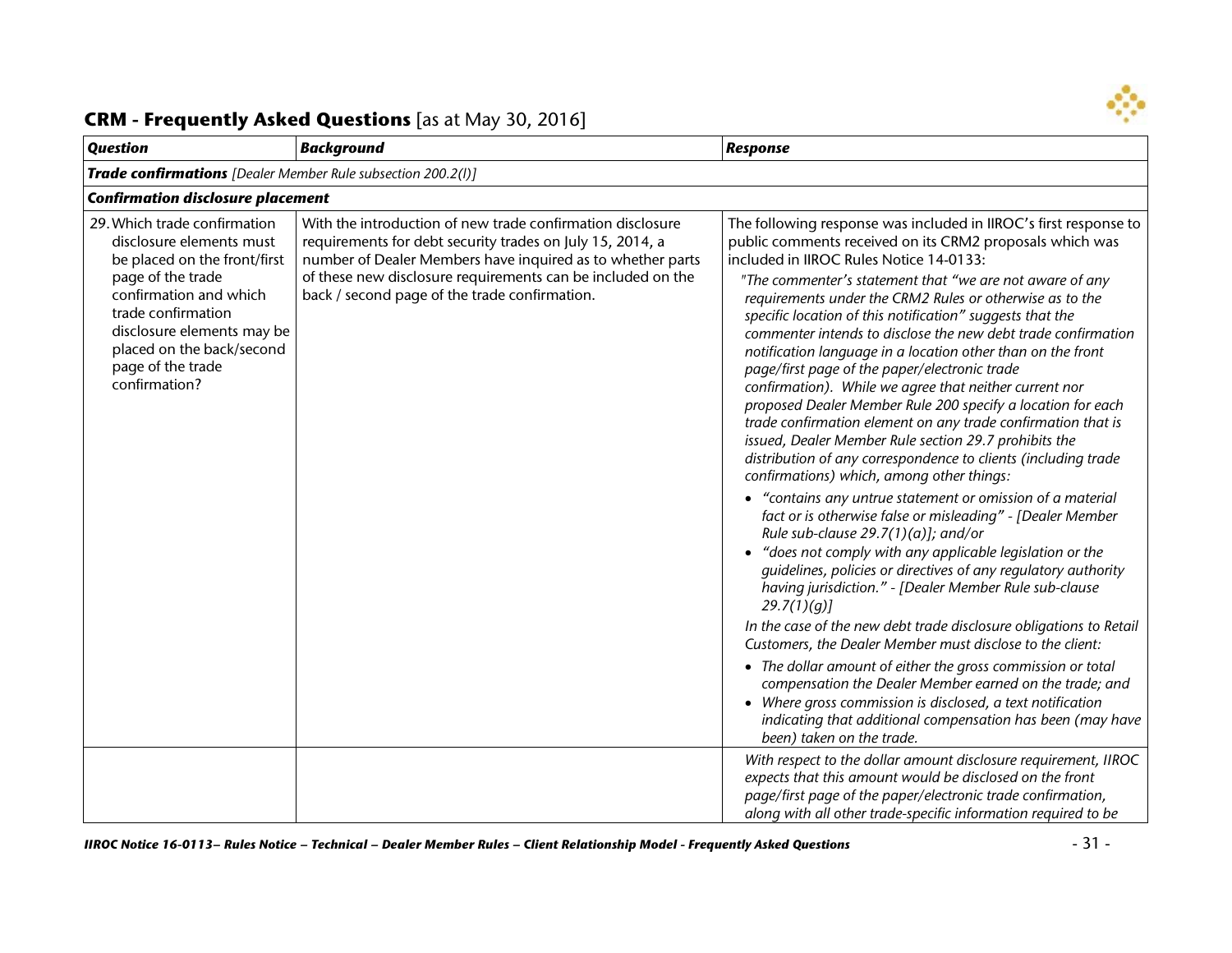

#### *Question Background Response Trade confirmations [Dealer Member Rule subsection 200.2(l)] Confirmation disclosure placement included on the trade confirmation. With respect to the text notification, IIROC would prefer that this disclosure would also be provided on the front page/first page of the paper/electronic trade confirmation. However, if this is not possible due to trade confirmation space constraints, the text notification may be provided on a page other than the front/first page of the paper/electronic trade confirmation, provided that text is included on the front page/first page of the paper/electronic trade confirmation that directs the reader to the additional debt trade compensation disclosure information set out elsewhere on the paper/electronic trade confirmation. Without this text on the front/first page of the paper/electronic trade confirmation, clients could conclude that the only compensation they paid on the debt security trade was the "gross commission" amount and the trade confirmation would be considered to be "misleading" under Dealer Member Rule sub-clause 29.7(1)(a)."*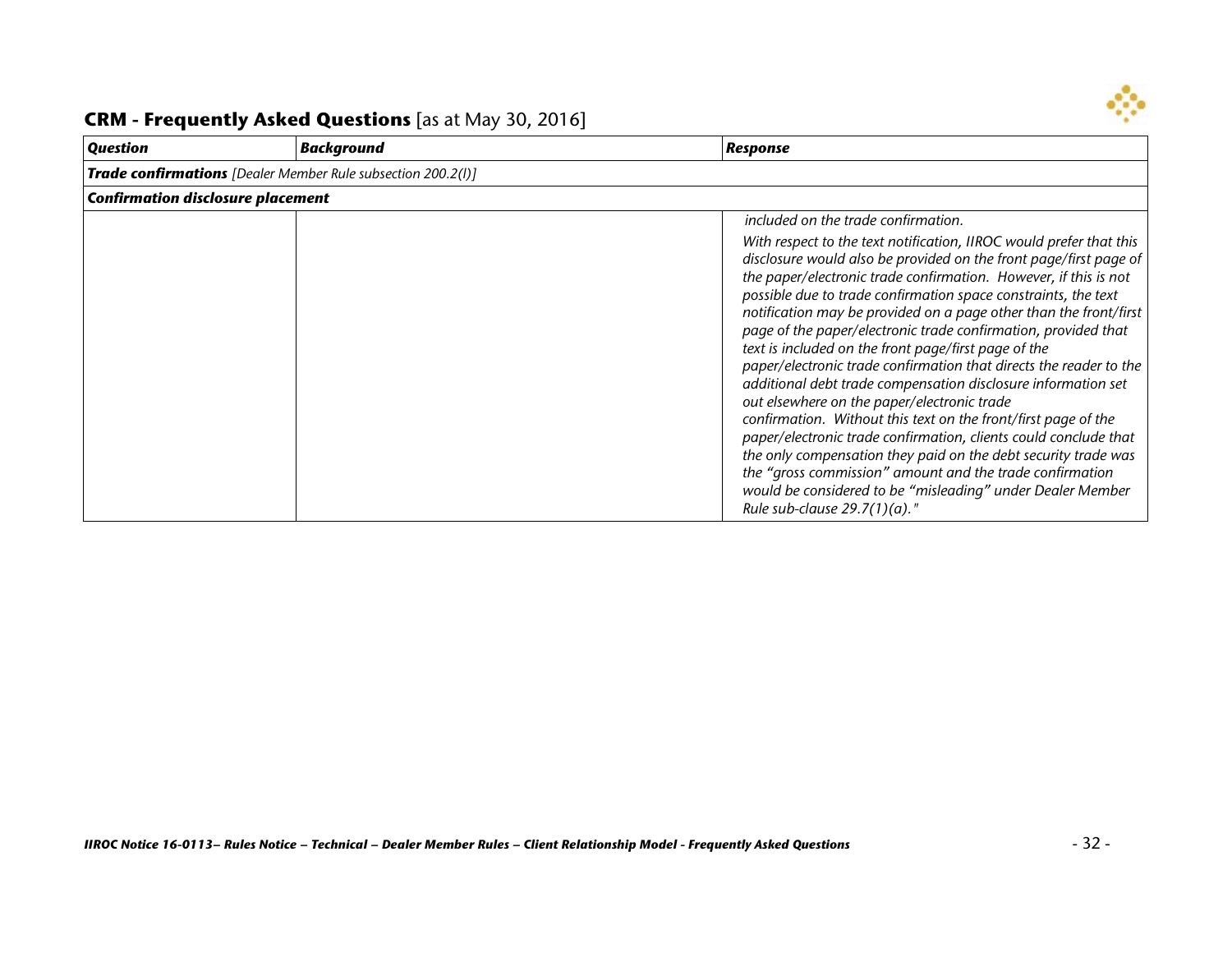

| <b>Question</b>                                                                                                                                                     | <b>Background</b>                                                                                                                                                                                              | <b>Response</b>                                                                                                                                                                                                                                                                                                                                                                                                                                                                                                                                                                                                                                                                                                                                                                                                                                                                                                                                                                                                                                                                                                                                                                                                                                                                                                                                                                                                                                                                                                                                                                                                                                                                                      |
|---------------------------------------------------------------------------------------------------------------------------------------------------------------------|----------------------------------------------------------------------------------------------------------------------------------------------------------------------------------------------------------------|------------------------------------------------------------------------------------------------------------------------------------------------------------------------------------------------------------------------------------------------------------------------------------------------------------------------------------------------------------------------------------------------------------------------------------------------------------------------------------------------------------------------------------------------------------------------------------------------------------------------------------------------------------------------------------------------------------------------------------------------------------------------------------------------------------------------------------------------------------------------------------------------------------------------------------------------------------------------------------------------------------------------------------------------------------------------------------------------------------------------------------------------------------------------------------------------------------------------------------------------------------------------------------------------------------------------------------------------------------------------------------------------------------------------------------------------------------------------------------------------------------------------------------------------------------------------------------------------------------------------------------------------------------------------------------------------------|
|                                                                                                                                                                     | <b>Enhanced suitability assessment obligation</b> [Dealer Member Rule section 1300.1]                                                                                                                          |                                                                                                                                                                                                                                                                                                                                                                                                                                                                                                                                                                                                                                                                                                                                                                                                                                                                                                                                                                                                                                                                                                                                                                                                                                                                                                                                                                                                                                                                                                                                                                                                                                                                                                      |
|                                                                                                                                                                     | Know your client information - new required "investment time horizon" data element                                                                                                                             |                                                                                                                                                                                                                                                                                                                                                                                                                                                                                                                                                                                                                                                                                                                                                                                                                                                                                                                                                                                                                                                                                                                                                                                                                                                                                                                                                                                                                                                                                                                                                                                                                                                                                                      |
| 30. Does time horizon<br>information have to be<br>collected from each client<br>even if the client does not<br>have a specific investment<br>time horizon in mind? | Not every client has an investment objective that must be<br>achieved within a specified period of time. This is particularly<br>the case for long-term investment objective such as saving for<br>retirement. | The client should be asked whether they have a specific time<br>horizon within which they would like to meet their investment<br>objective(s). While negative confirmation approaches are<br>acceptable for reminding the client to inform the firm when<br>their know your client information has changed, in this case<br>(where a new requirement to collect investment time horizon<br>information has been introduced) there should be a positive<br>inquiry as the client wouldn't have necessarily previously<br>provided time horizon information to the firm and/or wouldn't<br>necessarily know that they should provide such information to<br>the firm. From a practical standpoint, as long as the information<br>is collected within a reasonable period of time, it would be fine<br>to ask the client whether they have a specific investment time<br>horizon in mind before or at the time the next suitability<br>assessment must take place. This will generally be at or before<br>the time the next trade is recommended by the advisor or the<br>next client initiated order is accepted by the advisor. If they do<br>have a specific investment time horizon in mind, the<br>information should be collected and assessed for<br>reasonableness to ensure that the client's stated investment<br>objectives are achievable within the client's stated time<br>horizon. If they don't have a specific investment time horizon in<br>mind that's also fine as long as this is also documented by the<br>firm.<br>These comments are consistent with the guidance set out in the<br>"time horizon" and "periodic updates and review" sections of<br>IIROC Rules Notice 12-0109. |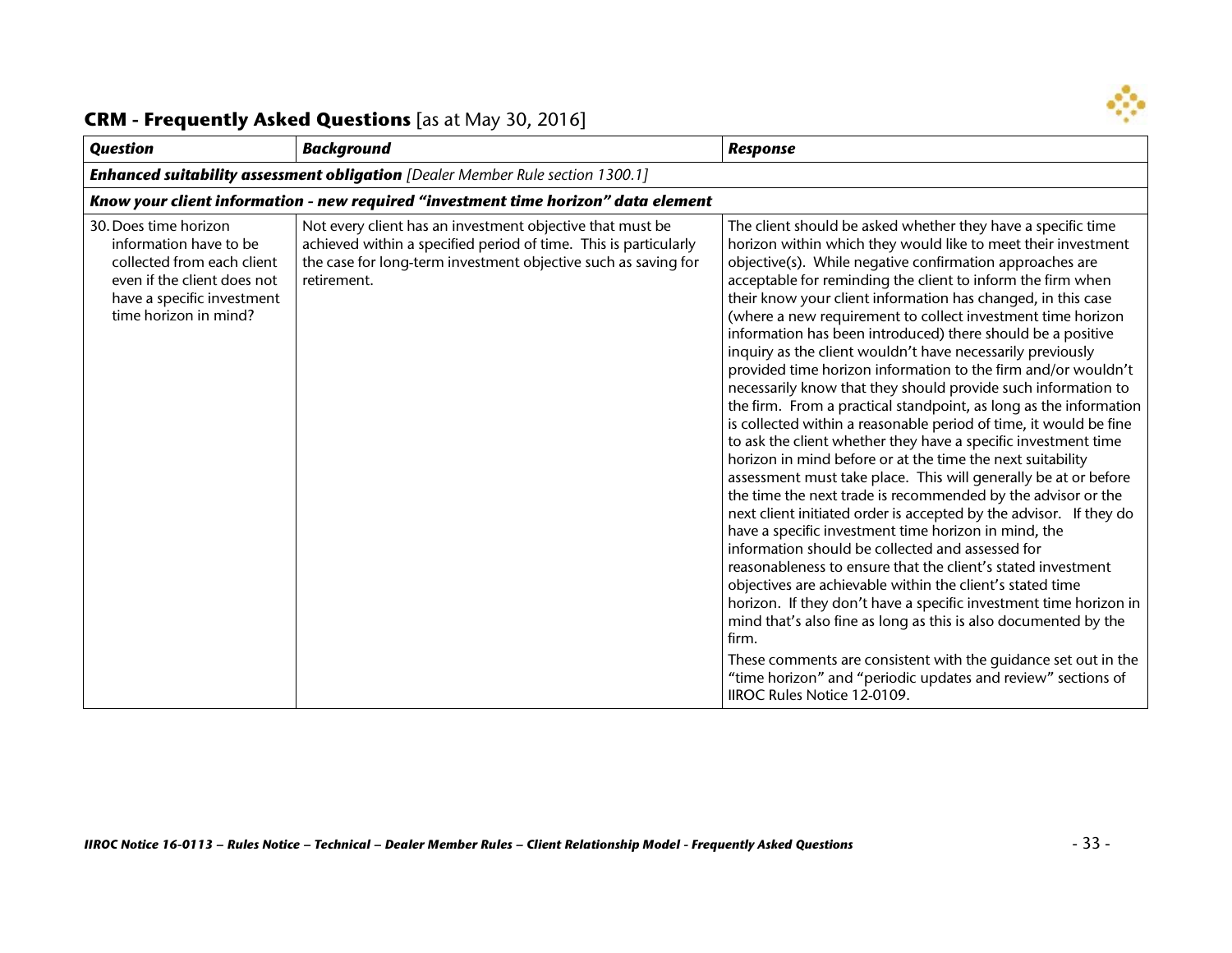

| <b>Question</b>                                                                                                                                                                                                                                                   | <b>Background</b>                                                                                                                                                                                                                                                                                                                                                                                                                                                                                                                                                                                                                                                                                                                                              | <b>Response</b>                                                                                                                                                                                                                                                                                                                                                                                                                                                                                                                                                                                                                                                                                                                                                                                                                                                                                                                                                                                                                                                                      |  |  |
|-------------------------------------------------------------------------------------------------------------------------------------------------------------------------------------------------------------------------------------------------------------------|----------------------------------------------------------------------------------------------------------------------------------------------------------------------------------------------------------------------------------------------------------------------------------------------------------------------------------------------------------------------------------------------------------------------------------------------------------------------------------------------------------------------------------------------------------------------------------------------------------------------------------------------------------------------------------------------------------------------------------------------------------------|--------------------------------------------------------------------------------------------------------------------------------------------------------------------------------------------------------------------------------------------------------------------------------------------------------------------------------------------------------------------------------------------------------------------------------------------------------------------------------------------------------------------------------------------------------------------------------------------------------------------------------------------------------------------------------------------------------------------------------------------------------------------------------------------------------------------------------------------------------------------------------------------------------------------------------------------------------------------------------------------------------------------------------------------------------------------------------------|--|--|
|                                                                                                                                                                                                                                                                   | <b>Enhanced suitability assessment obligation</b> [Dealer Member Rule section 1300.1]                                                                                                                                                                                                                                                                                                                                                                                                                                                                                                                                                                                                                                                                          |                                                                                                                                                                                                                                                                                                                                                                                                                                                                                                                                                                                                                                                                                                                                                                                                                                                                                                                                                                                                                                                                                      |  |  |
|                                                                                                                                                                                                                                                                   | <b>Complying with suitability assessment obligation</b>                                                                                                                                                                                                                                                                                                                                                                                                                                                                                                                                                                                                                                                                                                        |                                                                                                                                                                                                                                                                                                                                                                                                                                                                                                                                                                                                                                                                                                                                                                                                                                                                                                                                                                                                                                                                                      |  |  |
| 31. Do the revised suitability<br>assessment requirements<br>allow for the holding of<br>some positions within a<br>client's account portfolio<br>that have a higher<br>individual position risk level<br>than the client's agreed-<br>upon risk tolerance level? | When changes to the suitability assessment obligation were<br>implemented in March 2013, the focus of the suitability<br>assessment obligation changed from ensuring a proposed<br>order/trade recommendation is individually suitable for the<br>client to ensuring that:<br>• a proposed order/trade recommendation is a suitable<br>addition/subtraction to the client's account investment<br>portfolio; and/or<br>• the resultant account investment portfolio is suitable for the<br>client.<br>Does this change to focusing on account portfolio suitability<br>allow for the holding of some positions within a client's account<br>portfolio that have a higher individual position risk level than<br>the client's agreed-upon risk tolerance level? | Under the new account portfolio-focused approach to assessing<br>suitability, it is possible that one or a few higher-risk individual<br>positions may be held within a client's account investment<br>portfolio, without raising the overall portfolio risk to<br>unacceptable levels. This is possible in instances where:<br>the higher risk of some account investment portfolio<br>positions is balanced out by the lower risk of other positions;<br>and/or<br>risk reduction is achieved through portfolio diversification.<br>It is also possible that a portfolio where the risk of each<br>individual position appears to be acceptable may be unsuitable<br>for a client. This can occur in situations where the client's<br>investments are concentrated in a particular asset type, industry<br>sector or individual issuer and the concentration risk in the<br>portfolio increases the overall risk of the portfolio to an<br>unacceptable level.<br>In summary, under the amended suitability assessment<br>obligation, portfolio-level risk adjustments relating to |  |  |
|                                                                                                                                                                                                                                                                   |                                                                                                                                                                                                                                                                                                                                                                                                                                                                                                                                                                                                                                                                                                                                                                | diversification and concentration risk must also be considered,<br>in addition to considering individual position risk levels, when<br>determining the actual risk of the client's investment portfolio.                                                                                                                                                                                                                                                                                                                                                                                                                                                                                                                                                                                                                                                                                                                                                                                                                                                                             |  |  |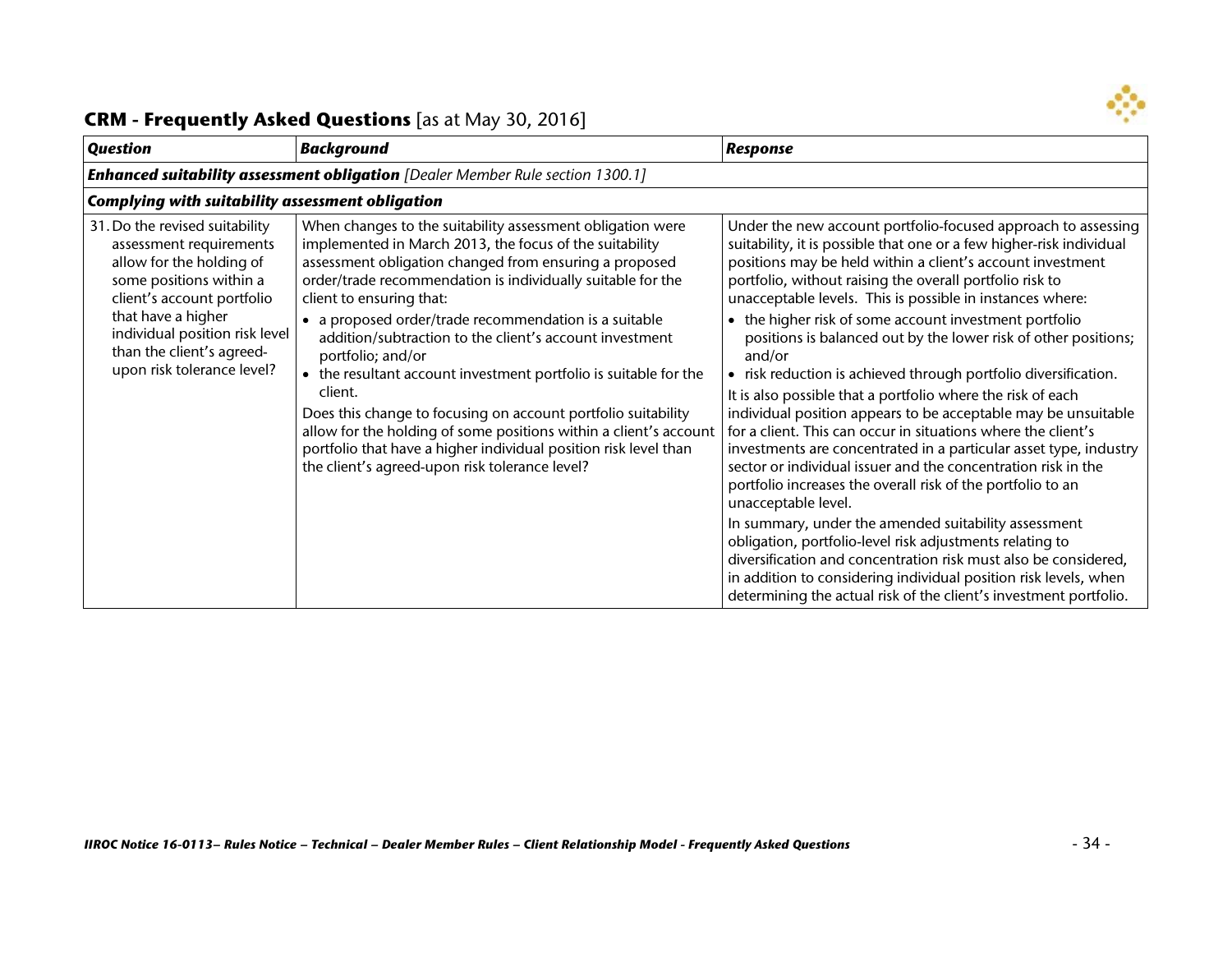

| <b>Question</b>                                                                                                                                                    | <b>Background</b>                                                                                                                                                                                                                                                                                                                                                                                                    | <b>Response</b>                                                                                                                                                                                                                                                                                                                                                                                                                                                                                                                                                                                                                                                                                                                                                                                                                                                                                                                                                                                                                                                                                                                                                                                                                                                                                                                                                                                                                                                                                                                                                                                                                                                                                                         |
|--------------------------------------------------------------------------------------------------------------------------------------------------------------------|----------------------------------------------------------------------------------------------------------------------------------------------------------------------------------------------------------------------------------------------------------------------------------------------------------------------------------------------------------------------------------------------------------------------|-------------------------------------------------------------------------------------------------------------------------------------------------------------------------------------------------------------------------------------------------------------------------------------------------------------------------------------------------------------------------------------------------------------------------------------------------------------------------------------------------------------------------------------------------------------------------------------------------------------------------------------------------------------------------------------------------------------------------------------------------------------------------------------------------------------------------------------------------------------------------------------------------------------------------------------------------------------------------------------------------------------------------------------------------------------------------------------------------------------------------------------------------------------------------------------------------------------------------------------------------------------------------------------------------------------------------------------------------------------------------------------------------------------------------------------------------------------------------------------------------------------------------------------------------------------------------------------------------------------------------------------------------------------------------------------------------------------------------|
|                                                                                                                                                                    | <b>Enhanced suitability assessment obligation</b> [Dealer Member Rule section 1300.1]                                                                                                                                                                                                                                                                                                                                |                                                                                                                                                                                                                                                                                                                                                                                                                                                                                                                                                                                                                                                                                                                                                                                                                                                                                                                                                                                                                                                                                                                                                                                                                                                                                                                                                                                                                                                                                                                                                                                                                                                                                                                         |
| <b>Complying with suitability assessment obligation</b>                                                                                                            |                                                                                                                                                                                                                                                                                                                                                                                                                      |                                                                                                                                                                                                                                                                                                                                                                                                                                                                                                                                                                                                                                                                                                                                                                                                                                                                                                                                                                                                                                                                                                                                                                                                                                                                                                                                                                                                                                                                                                                                                                                                                                                                                                                         |
| 32. What are acceptable<br>practices in performing an<br>account portfolio suitability<br>assessment for a client that<br>has accounts at more than<br>one dealer? | Not all clients maintain their investment accounts at a single<br>dealer. Where a client opens accounts at more than one dealer<br>they may be receiving investment advice from more than one<br>source and the accounts may be opened in order to achieve<br>entirely different investment objectives. What is an acceptable<br>approach to complying with the suitability assessment<br>obligation in these cases? | Where a client maintains accounts at more than one dealer,<br>there is no expectation that each dealer would consider the<br>"know your client" and account portfolio information across all<br>the accounts the client holds with all dealers.<br>Rather, each dealer should be generally aware of the accounts<br>held at other dealers, along with the general investment<br>objective(s) and client risk tolerance(s) associated with these<br>accounts, to the extent the client is willing to divulge this<br>information. Having this information will assist the dealer in<br>assessing the reasonableness of the "know your client"<br>information provided by the client for the account(s) opened at<br>the Dealer Member.<br>If no other accounts share the same investment objective(s) or if<br>this information cannot be obtained from the client, suitability<br>assessments for accounts maintained at the dealer can be<br>performed with the focus of ensuring that each account<br>portfolio of assets is suitable for the client in attaining their<br>stated account investment objective(s) (taking into<br>consideration the client's investment time horizon, tolerance for<br>risk and other "know your client" information factors).<br>Where there are accounts at more than one dealer with the<br>same investment objective, some additional amount of<br>discussion with the client should occur with regard to the<br>client's willingness to have the Dealer Member consider the<br>"outside of dealer" account(s) as part of an overall suitability<br>assessment. It is not expected that every dealer with which the<br>client has an account would be required to perform such an |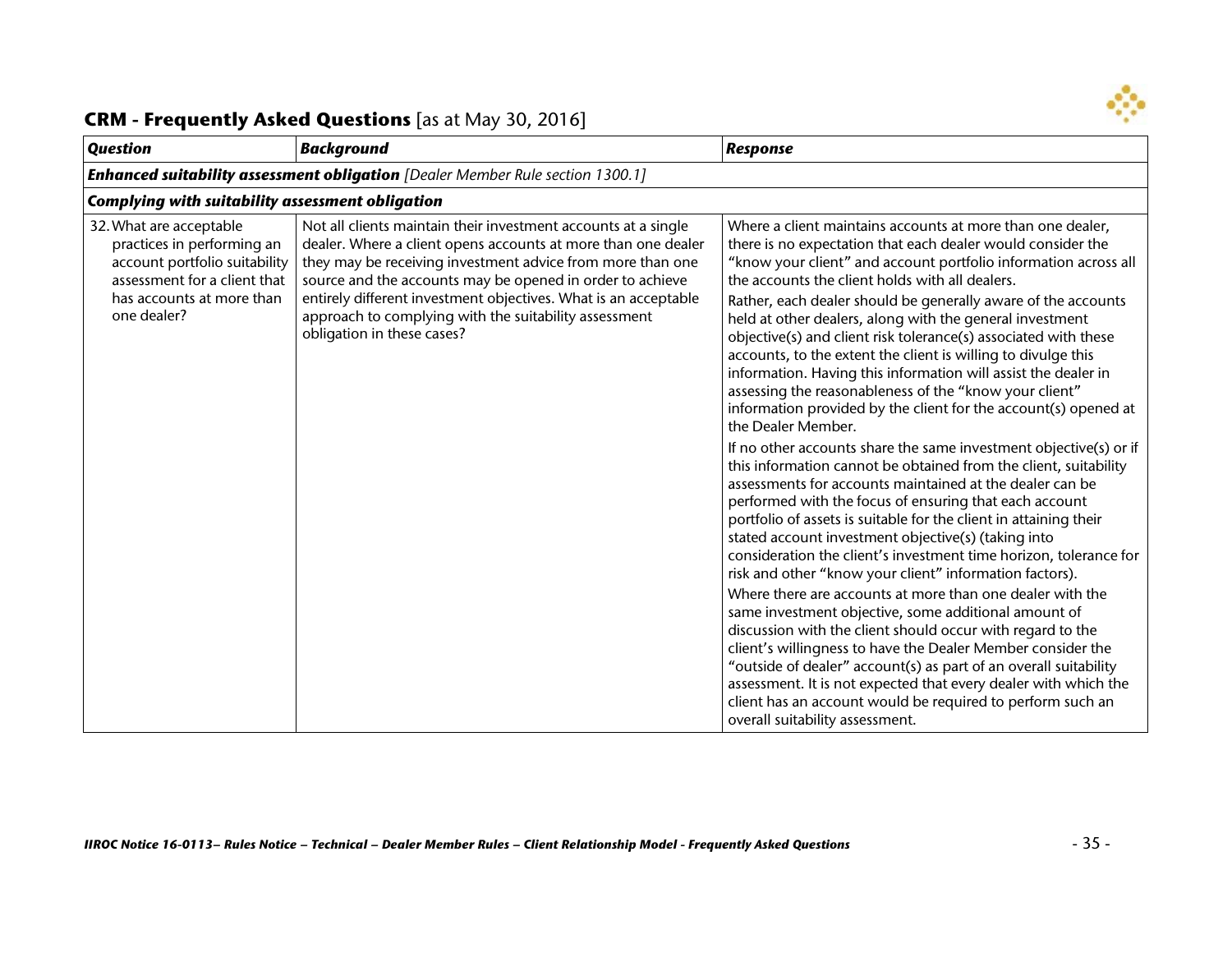

| <b>Question</b>                                                                                                    | <b>Background</b>                                                                                                                                                                                                                                                                                       | <b>Response</b>                                                                                                                                                                                                                                                                                                                                                                                                                                                                                                                                                                                                                                                                                                                                                                                                                                                                                                                                                                                                                                              |  |
|--------------------------------------------------------------------------------------------------------------------|---------------------------------------------------------------------------------------------------------------------------------------------------------------------------------------------------------------------------------------------------------------------------------------------------------|--------------------------------------------------------------------------------------------------------------------------------------------------------------------------------------------------------------------------------------------------------------------------------------------------------------------------------------------------------------------------------------------------------------------------------------------------------------------------------------------------------------------------------------------------------------------------------------------------------------------------------------------------------------------------------------------------------------------------------------------------------------------------------------------------------------------------------------------------------------------------------------------------------------------------------------------------------------------------------------------------------------------------------------------------------------|--|
| <b>Enhanced suitability assessment obligation</b> [Dealer Member Rule section 1300.1]                              |                                                                                                                                                                                                                                                                                                         |                                                                                                                                                                                                                                                                                                                                                                                                                                                                                                                                                                                                                                                                                                                                                                                                                                                                                                                                                                                                                                                              |  |
| <b>Complying with suitability assessment obligation</b>                                                            |                                                                                                                                                                                                                                                                                                         |                                                                                                                                                                                                                                                                                                                                                                                                                                                                                                                                                                                                                                                                                                                                                                                                                                                                                                                                                                                                                                                              |  |
| 33. What are acceptable<br>practices in performing an<br>account portfolio suitability<br>assessment for high risk | Not all clients that open an account with a dealer require<br>ongoing portfolio advisory or management services, or have<br>restrictions on the level of risk they can assume. Some clients<br>may open an account with a dealer:                                                                       | Pursuant to Dealer Member Rule section 1300.1, "know your<br>client" and account portfolio information must be considered<br>when an account suitability assessment is performed. Where<br>the advisor has confirmed with a client that:                                                                                                                                                                                                                                                                                                                                                                                                                                                                                                                                                                                                                                                                                                                                                                                                                     |  |
| tolerant clients?                                                                                                  | • to enable them to engage in the speculative trading of<br>financial products; or<br>• for the sole purpose of participating in a single investment<br>opportunity offered by the dealer.<br>What is an acceptable approach to complying with the<br>suitability assessment obligation in these cases? | • the client wishes to engage in speculative trading and/or the<br>client has opened an account for reasons other than to<br>receive portfolio advisory or management services (such as to<br>purchase a security new issue)<br>and<br>the client has a tolerance for high levels of risk (including the<br>$\bullet$<br>ability to absorb investment losses)<br>the approach used to consider "know your client" and account<br>portfolio information in assessing suitability can be streamlined<br>to focus on:<br>• ensuring:<br>o the client is comfortable with assuming high levels of risk<br>and can absorb significant investment losses;<br>o the client is not entirely reliant on the advisor or the Dealer<br>Member to advise them on engaging in speculative<br>investing or trading in financial assets or on participating<br>in individual investment opportunities; and<br>o there is some likelihood (in relation to the risk being<br>assumed) that these trading or investing activities will be<br>profitable for the client.<br>and |  |
|                                                                                                                    |                                                                                                                                                                                                                                                                                                         | documenting the suitability assessment that has been<br>performed.                                                                                                                                                                                                                                                                                                                                                                                                                                                                                                                                                                                                                                                                                                                                                                                                                                                                                                                                                                                           |  |